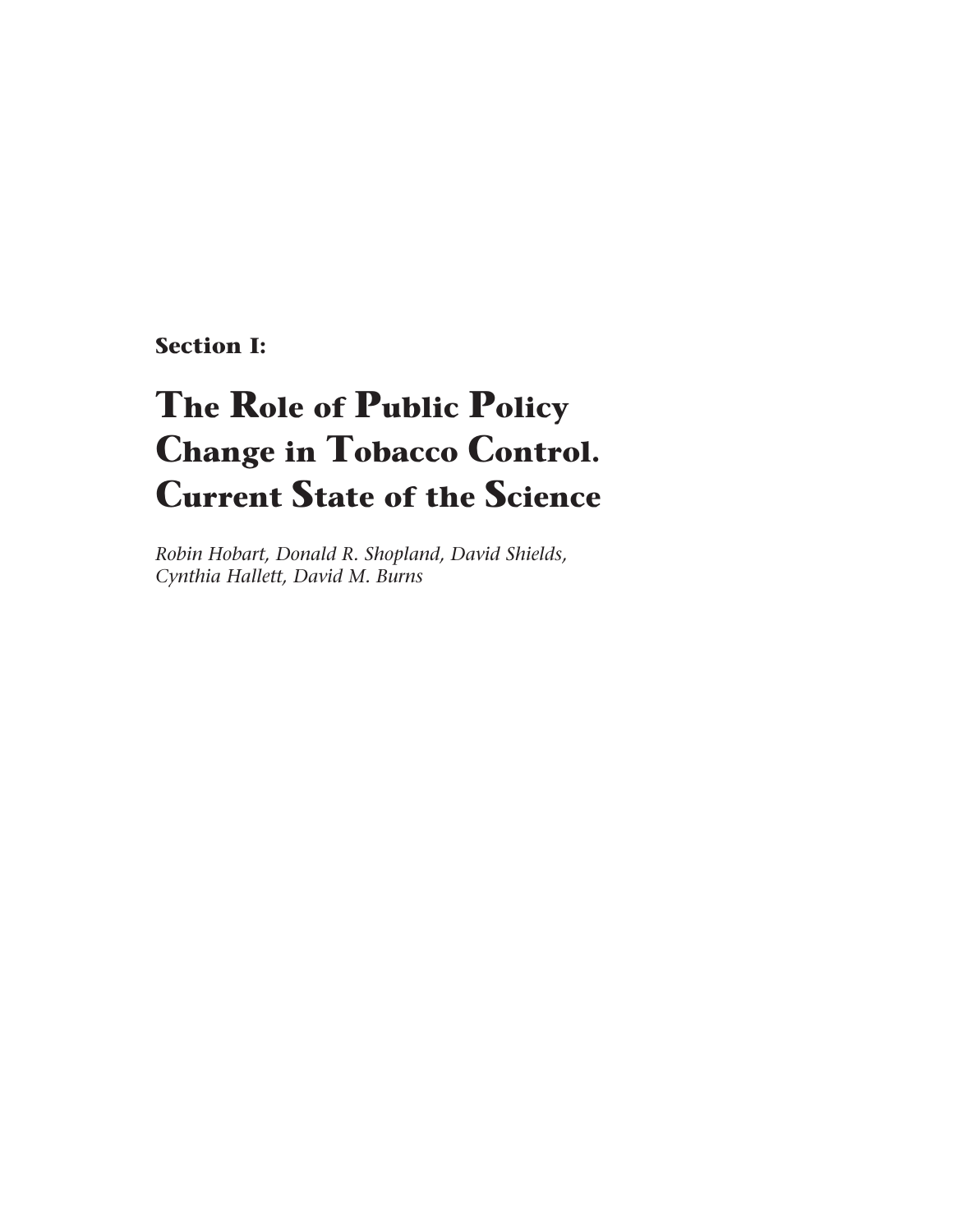## **LIST OF TABLES AND FIGURES IN SECTION I**

### **List of Tables**

|                        | Table 1   | Health Effects Associated with Exposure to<br>Environmental Tobacco Smoke                                                                                                                                                          |
|------------------------|-----------|------------------------------------------------------------------------------------------------------------------------------------------------------------------------------------------------------------------------------------|
|                        | Table 2   | Percentage of Indoor Workers Covered by a<br>Smoke-free Workplace Policy in 1993 and 1996<br>by State, and Relative Change (Percent) Between<br>the Two Time Periods, Based on Current<br>Population Survey—1992/93 and 1995/96 29 |
|                        | Table 3   | Domestic Cigarette Advertising and<br>Promotion Expenditures-1996 & 1997<br>(Thousands of Dollars) 43                                                                                                                              |
| <b>List of Figures</b> |           |                                                                                                                                                                                                                                    |
|                        | Figure 1  | Trends in 30-day Prevalence of<br>Cigarette Smoking for Eighth, Tenth,<br>and Twelfth Graders 14                                                                                                                                   |
|                        | Figure 2  | Prevalence of Current Tobacco Use Among<br>9-12th Grade Students, by Type of Product and<br>Gender-United States 1997 15                                                                                                           |
|                        | Figure 3  | Local Ordinance Provisions Enacted Per Year:<br>Youth Access/Clean Indoor Air/Advertising                                                                                                                                          |
|                        | Figure 4  | Public Support for Smoking Restrictions in<br>Various Public Places—United States 1996 25                                                                                                                                          |
|                        | Figure 5  | Tobacco Institute Advertisement 26                                                                                                                                                                                                 |
|                        | Figure 6  | The 100% Smoke-free Restaurant Ordinance in<br>Force in Beverly Hills did not Reduce Sales by<br>30% as the Tobacco Industry had Suggested;<br>Rather, it had No Significant Effect on Sales 27                                    |
|                        | Figure 7a | Differences in Smoke-free Workplace Policy<br>Coverage: Food Service Workers Compared to<br>All Other Workers-CPS 1995/96 31                                                                                                       |
|                        | Figure 7b | Among Workers Reporting No Smoking is Allowed<br>in their Work Area, Percent Reporting that Someone<br>has Smoked in Their Work Area in the Past 2<br>Week—CPS 1995/96 31                                                          |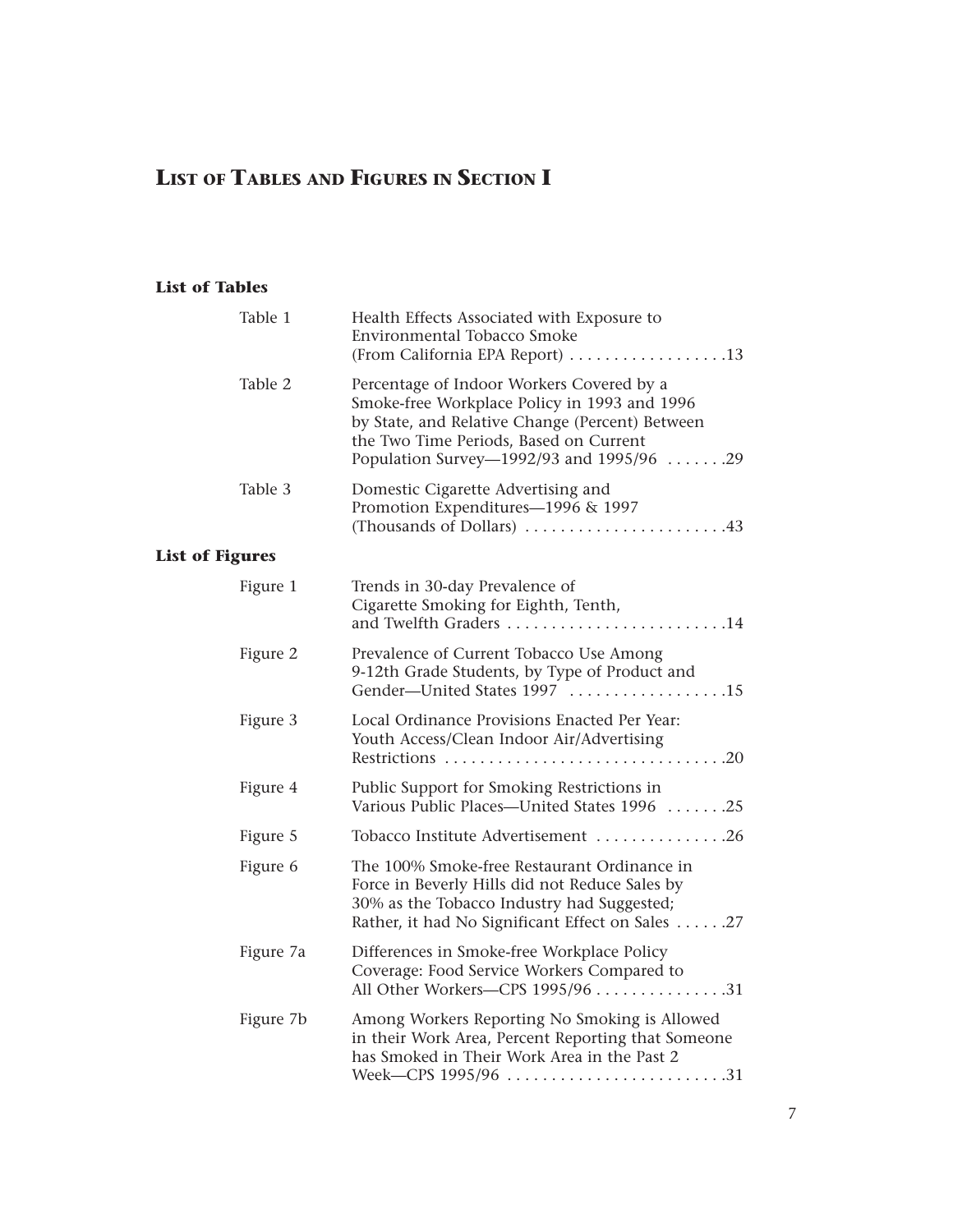| Figure 8   | Number of Communities Adopting Ordinances<br>with Major Smoke-free Provisions 33                                                   |
|------------|------------------------------------------------------------------------------------------------------------------------------------|
| Figure 9   | Number of Communities Passing Major Youth<br>Access Provisions by Year 38                                                          |
| Figure 10  | Number of Ordinances Containing Advertising<br>Restrictions by Year 42                                                             |
| Figure 11  | Organizational Chart of Philip Morris, Inc. Front                                                                                  |
| Figure 12a | Cumulative Number of Local Tobacco-Control<br>Ordinances Preempted by State Laws by Year<br>Preemptive Law Became Effective-United |
| Figure 12b | Cumulative Number of States with Preemptive<br>Clauses-United States, 1982-1998 55                                                 |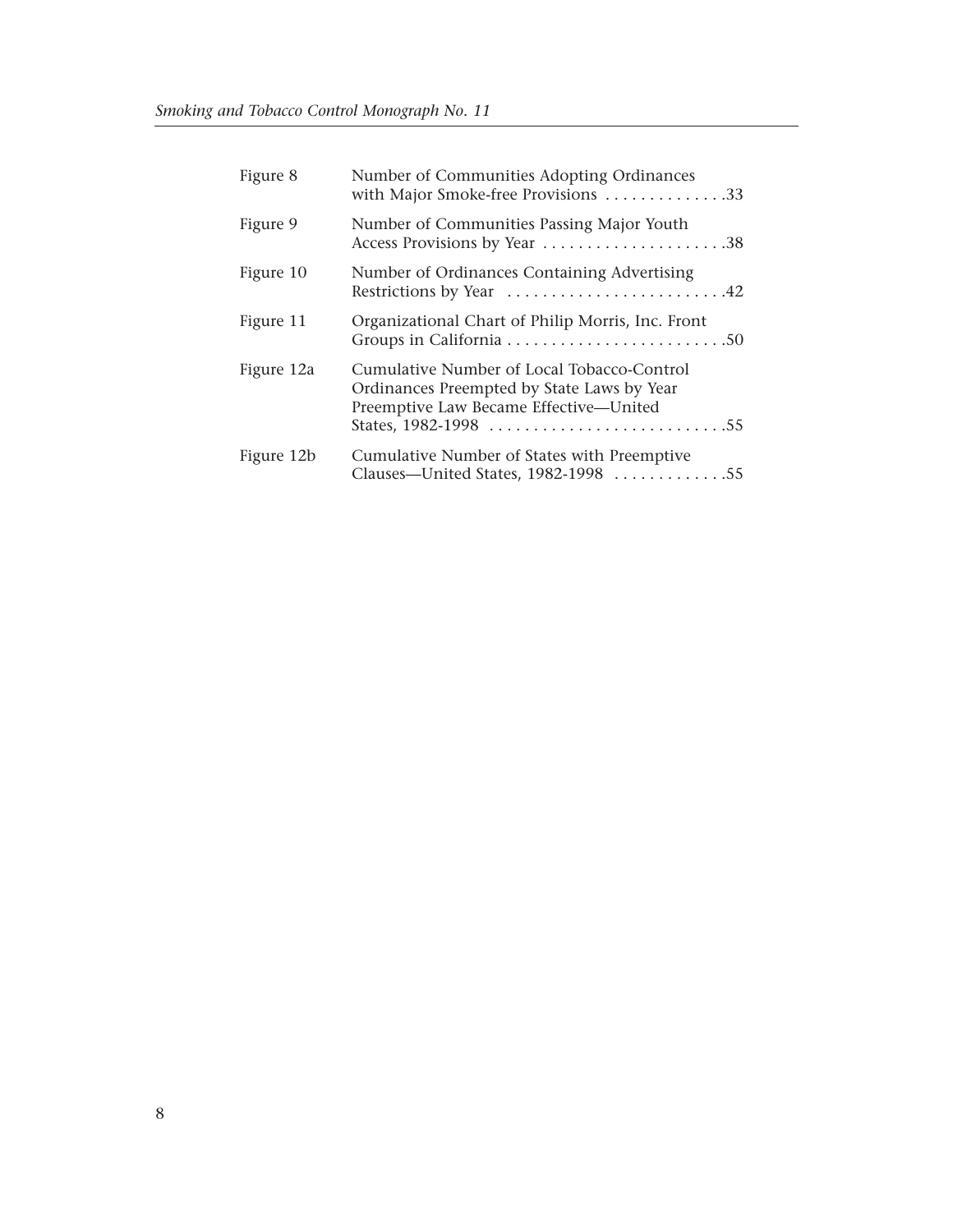### **THE PROBLEM**

### **CLEAN INDOOR AIR**

Tobacco smoke contains carcinogens, toxins, and irritants that cause disease risks proportionate to the intensity and duration of exposure. Exposure of nonsmokers to tobacco smoke in the general environment—particularly enclosed indoor environments—results in irritation and annoyance, causes lung cancer and heart disease in adults, and causes asthma, bronchitis, pneumonia, and chronic ear problems in children.

Concerns about environmental tobacco smoke (ETS) exposure were first raised by Surgeon General Jesse Steinfeld. In January 1971, the Surgeon General suggested that even low-dose exposure to a carcinogen as powerful as tobacco smoke was a potential public health risk for nonsmokers (Steinfeld, 1972). After more than 20 years of scientific inquiry, Dr. Steinfeld's warning has been extensively validated and documented, and there is no longer any doubt that exposure to ETS is a cause of death and disease among nonsmokers.

Early efforts to restrict exposure of nonsmokers to ETS were driven by the irritation and annoyance created by exposure to cigarette smoke. However, by the 1970s it was increasingly clear that ETS exposure also placed vulnerable individuals at increased risk. Infants and children of smoking parents were shown to be at increased risk of respiratory problems, and individuals with pre-existing heart and lung disease had functional impairment following exposure to ETS (U.S. DHEW, 1975 & 1979).

In the early 1980s, a concern was raised that ETS exposure could also cause serious illness in otherwise healthy adults. In 1981, three independent epidemiological studies on lung cancer in nonsmoking wives who lived with smoking husbands were published (Garfinkle, 1981; Hirayama, 1981; Trichopoulous *et al*., 1981). Two of the studies observed an increased risk for lung cancers and demonstrated an increased risk with increased levels of smoking by the husband. In 1982, when Dr. C. Everett Koop issued his first report as U.S. Surgeon General (U.S. DHHS, 1982), an assessment of the then available scientific evidence on ETS was included. While the report did not find the evidence sufficiently compelling to conclude that a causal connection existed, it warned that involuntary smoking could indeed pose a carcinogenic risk to the nonsmoker and that individuals should avoid exposure to ambient tobacco smoke to the greatest extent possible (U.S. DHHS, 1982).

By 1986—the year Dr. Koop issued his report, *The Health Consequences of Involuntary Smoking*—the number of studies of ETS exposure and lung cancer had risen to 13. Any genuine controversy over whether ETS could cause disease in nonsmokers ended in 1986 with the publication of a review by the National Research Council (NRC, 1986) and the Surgeon General's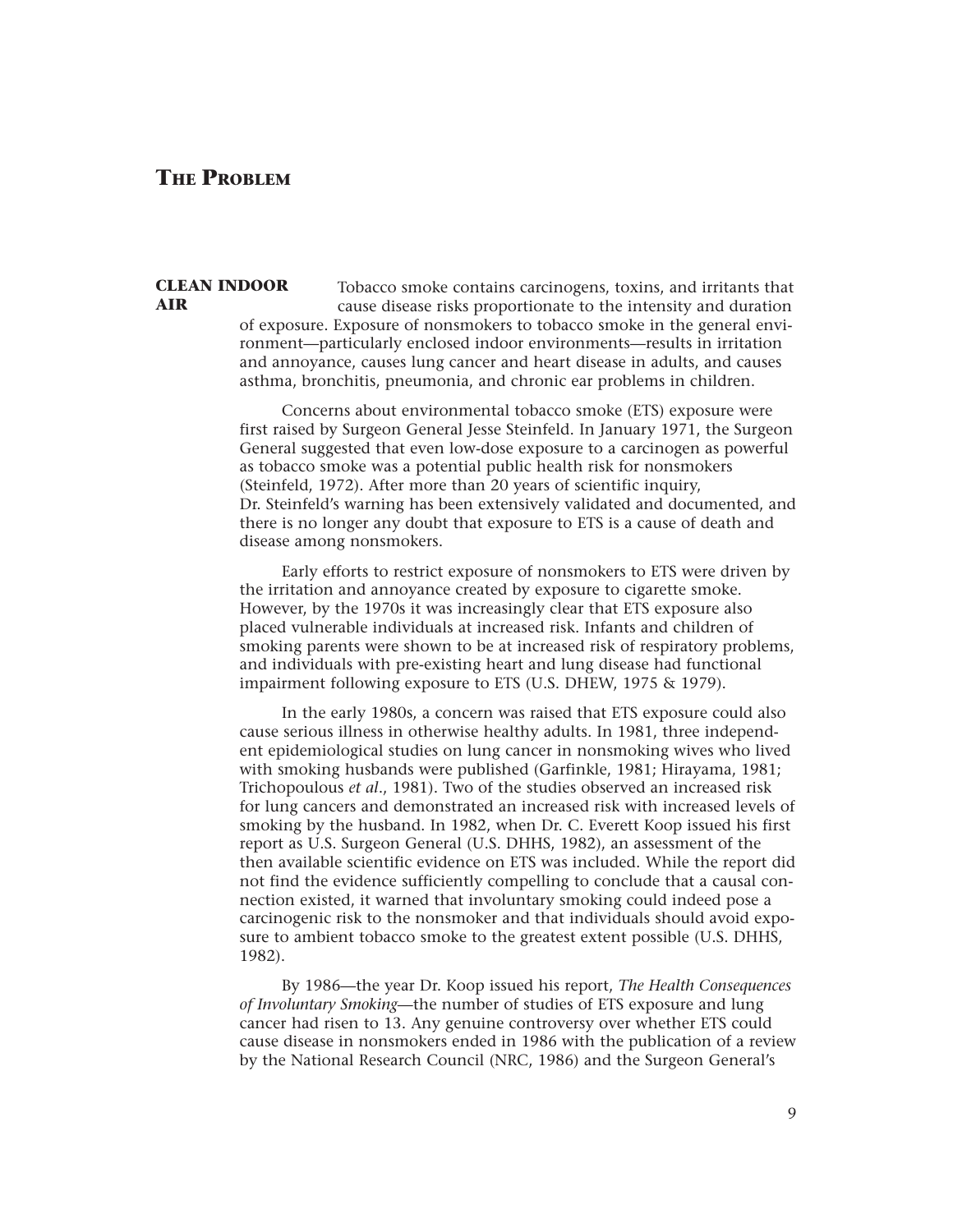report on the health consequences of involuntary smoking (U.S. DHHS, 1986). The Surgeon General's report concluded the following:

"*Involuntary smoking is a cause of disease, including lung cancer, in healthy nonsmokers.*

*The children of parents who smoke compared with the children of nonsmoking parents have an increased frequency of respiratory infections, increased respiratory symptoms, and slightly smaller rates of increase in lung function as the lung matures.*

*The simple separation of smokers and nonsmokers within the same air space may reduce, but does not eliminate, the exposure of nonsmokers to environmental tobacco smoke.*"

These two reports contributed to a surge in efforts to protect nonsmokers from the health effects of ETS through legislative and policy changes, and by far the most significant trend was toward the passage of local clean indoor air ordinances. By the fall of 1989, 397 ordinances limiting smoking in workplaces, restaurants, or other places had been enacted (Pertschuk and Shopland, 1989).

With the growing recognition that tobacco smoke poses a significant health threat to individuals other than the smoker, Congress and federal health and regulatory agencies were increasingly asked to take action to protect the public. The General Services Administration issued new rules protecting workers and visitors in all federal buildings, and in 1988 Congress banned smoking on all domestic airline flights with a duration of 6 hours or less, resulting in virtually smoke-free air travel for all but a fraction of 1 percent of all flights within the United States.

As the evidence linking ETS to adverse outcomes in nonsmokers increased, many businesses and employee groups began implementing smoking restrictions at their work sites. The Administrative Management Society Foundation, which has conducted a small, annual smoking policy survey since 1980, found that the number of companies with smoking policies increased from 16 percent in 1980 to 60 percent in 1988. By 1988, a quarter of the companies responding reported smoke-free facilities (Administrative Management Society, 1989; Gerlach *et al*., 1997).

### **1992 Report of the U.S. Environmental Protection Agency**

One of the more significant actions by a federal agency occurred in 1990, when the U.S. Environmental Protection Agency (EPA) began a formal risk assessment to determine whether ETS meets the Carcinogen Risk Assessment guidelines for classifying a compound as carcinogenic. By the

time the EPA issued its draft report, *Respiratory Health Effects of Passive Smoking: Lung Cancer and Other Disorders* in May 1992, findings from 26 case-control and 4 prospective cohort studies from 8 different countries comprised the available scientific evidence on ETS and lung cancer. All 4 cohort studies and 20 of the 26 case-control studies observed an elevated risk for lung cancer in never-smokers exposed to ETS (NCI, 1993b). ETS and Lung Cancer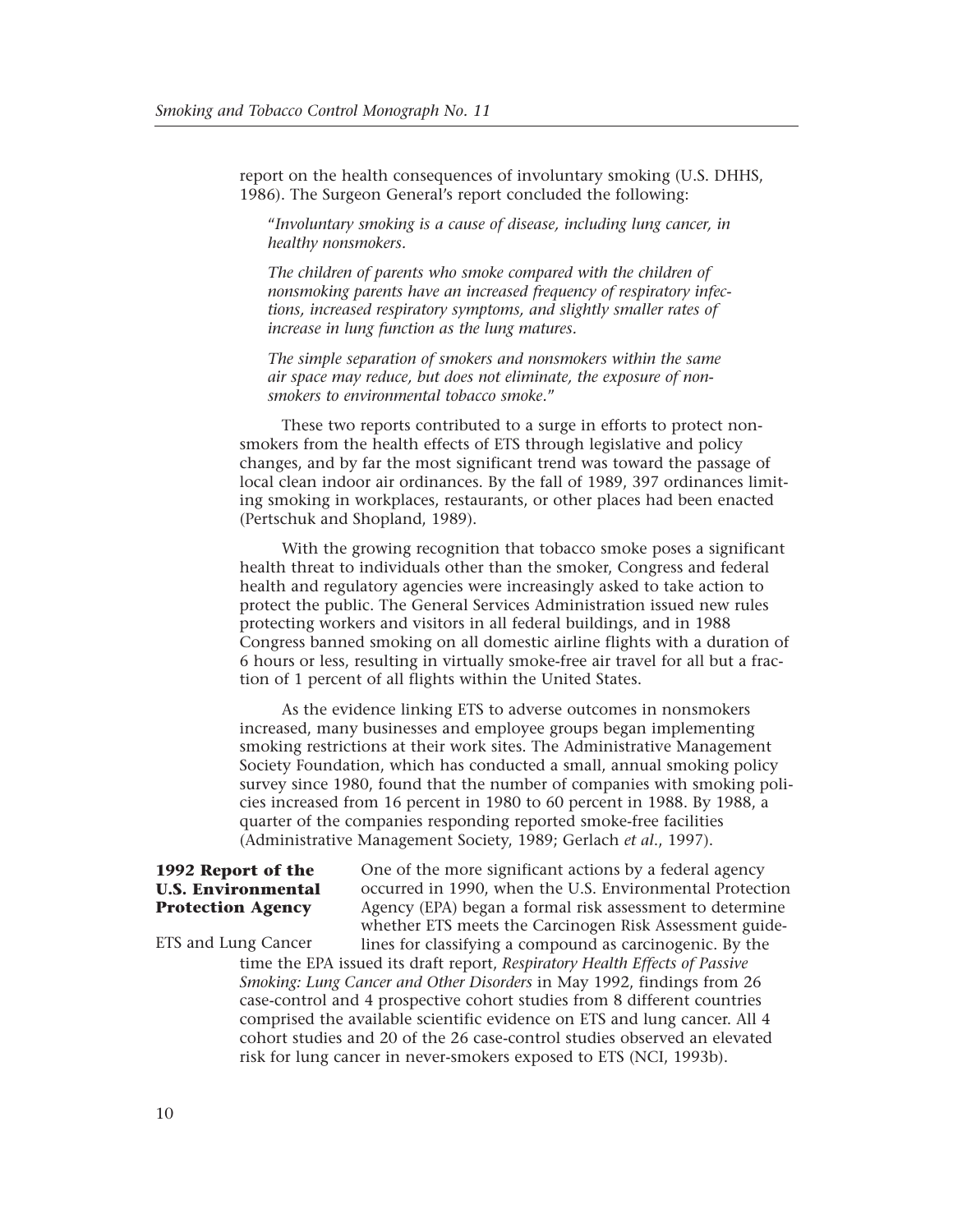Many of these studies also showed a dose-response effect; that is, the greater the level of exposure, the greater the lung cancer risk. The overwhelming weight of the evidence permitted the EPA to conclude that ETS belongs in the category of compounds classified as Group A (known human) carcinogens, a category reserved for only the most toxic of compounds regulated by the EPA, such as radon, asbestos, and benzene (NCI, 1993b).

ETS and Children In addition to lung cancer, the EPA report examined the issue of ETS and respiratory diseases and disorders in children and concluded that ETS exposure was causally associated with (1) increased risk of lower respiratory tract infections such as bronchitis and pneumonia; (2) increased prevalence of middle-ear effusion; (3) a small but statistically significant reduction in lung function; and (4) decreased rate of lung growth (NCI, 1993b).

> The report further estimated that ETS contributes to between 150,000 and 300,000 lower respiratory infections annually among infants less than 18 months of age, resulting in between 7,000 and 15,000 hospitalizations annually. Of equal importance, the EPA estimates that ETS is causally related to additional episodes and increased severity of pre-existing asthma in children and that it exacerbates symptoms in approximately 20 percent of the estimated 2 to 5 million asthmatic children annually. The EPA report leaves open the question of whether ETS is directly related to asthma incidence in children who have not previously exhibited the disease, terming the evidence "suggestive but not conclusive" (NCI, 1993b). Nonetheless, ETS from parents who smoke half a pack or more daily may contribute to up to 26,000 new cases of asthma annually.

> In a 1998 ruling, which the EPA is appealing, North Carolina District Court Judge William L. Osteen vacated the EPA's classification of ETS as a known human carcinogen but did not invalidate any of the EPA's findings regarding the role of ETS in respiratory problems among children.

In early 1991, researchers at the University of California at San Francisco reviewed the existing studies on ETS and coronary heart disease (CHD)(Glantz and Parmley, 1991). After an examination of 13 epidemiological studies, the investigators concluded that ETS was causally associated with CHD in nonsmokers and that such exposure may be responsible for 10 times more deaths annually than those attributable to ETS-induced lung cancer. A meta-analysis of 19 studies available by 1997 (Law *et al*., 1997) estimated a 23 percent increased risk of ischemic heart disease as a direct effect of a nonsmoker's ETS exposure from living with a spouse who smokes. More recently He *et al*. (1999) found almost identical results in their meta-analysis of 18 epidemiological (10 cohort and 8 casecontrol) studies that met pre-stated inclusion criteria. These investigators found an overall, statistically significant  $(p < 0.001)$  relative risk (RR) of 1.25 for coronary heart disease (CHD) among nonsmokers exposed to ETS. In the analysis, ETS was consistently associated with an increased risk of CHD in cohort studies ( $RR = 1.21$ ), in case-control studies ( $RR = 1.51$ ), in men  $(RR = 1.22)$ , in women  $(RR = 1.24)$ , in those exposed at home  $(RR = 1.17)$ , ETS and Coronary Heart Disease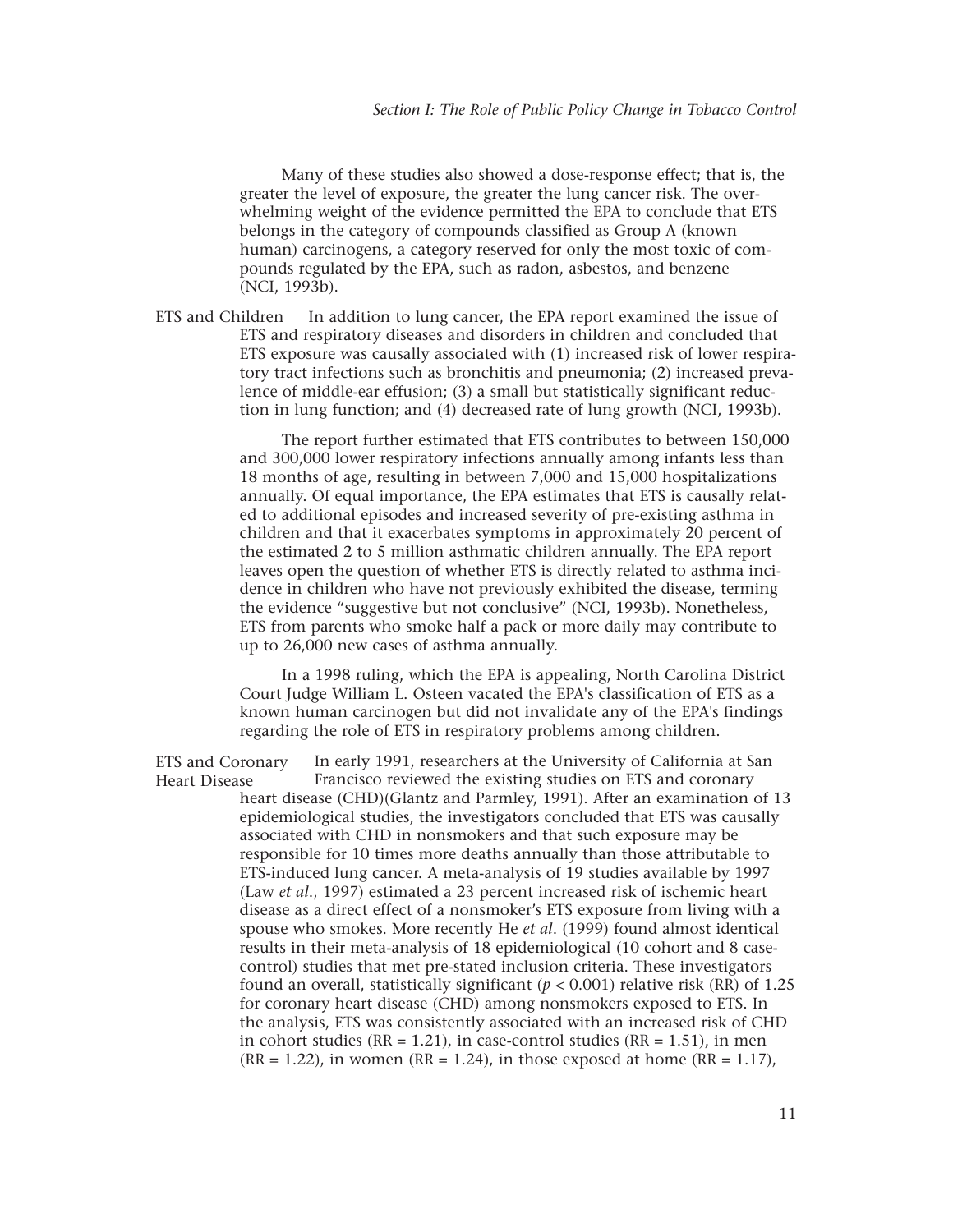and those exposed at work  $(RR = 1.11)$ . A significant dose-response relationship was identified for nonsmokers exposed to less than 20 cigarettes per day ( $RR = 1.23$ ) compared to those exposed to 20 or greater per day ( $RR =$ 1.31). When the analysis was confined to the 10 studies that adjusted for other important heart disease risk factors, such as age, sex, blood pressure, body weight, and serum cholesterol, the overall relative risk was 1.26  $(p < 0.001)$ .

**The California Environmental** In September of 1997, the California Environmental Protection Agency released a comprehensive review of the total range of health effects associated with ETS; the report concluded that **Protection Agency Report**

> "*The epidemiological data, from prospective and case-control studies conducted in diverse populations, in males and females and in western and eastern countries, are supportive of a causal association between ETS exposure from spousal smoking and coronary heart disease (CHD) mortality in nonsmokers.*"

The 1997 California EPA report also reviewed other health risks associated with smoking and concluded that ETS exposure was causally or suggestively associated with the diseases listed in Table 1.

The Australian National Health and Medical Research Council also reviewed the evidence on the health effects of passive smoking in 1997 and concluded, "The scientific evidence shows that passive smoking causes lower respiratory tract illness in children and lung cancer in adults and contributes to the symptoms of asthma in children. Passive smoking may also cause coronary heart disease in adults" (NHMRC, 1997). A similar review of all smoking related illness was conducted by the British Independent Scientific Committee on Smoking and Health (ISCOSH) in 1998, and the section on ETS exposure stated that ETS exposure is a cause of lung cancer, ischemic heart disease, serious respiratory illness and asthmatic attacks in children, sudden infant death syndrome, and middle ear disease in children (ISCOSH, 1998).

Multiple reviews conducted by medical and governmental organizations over the last 12 years leave no doubt that environmental tobacco smoke causes disease in nonsmokers and is particularly dangerous for children. Regulation of smoking in indoor environments clearly stands on a strong foundation of scientific support.

**YOUTH TOBACCO USE** Tobacco use trends among youth continue to be a problem in the United States. According to a study conducted by the Centers for Disease Control (CDC), 70.2 percent of all high school students had used some form of tobacco in their lifetime and 42.7 percent reported they were currently using it at the time of the survey in 1997 (CDC, 1998).

**Cigarettes** Nearly 90 percent of all current adult smokers began smoking as children or adolescents (U.S. DHHS, 1994). Each day in the United States, approximately 6,000 youth try smoking for the first time and 3,000 become regular smokers (CDC, 1998a). Of these new smokers, between one-third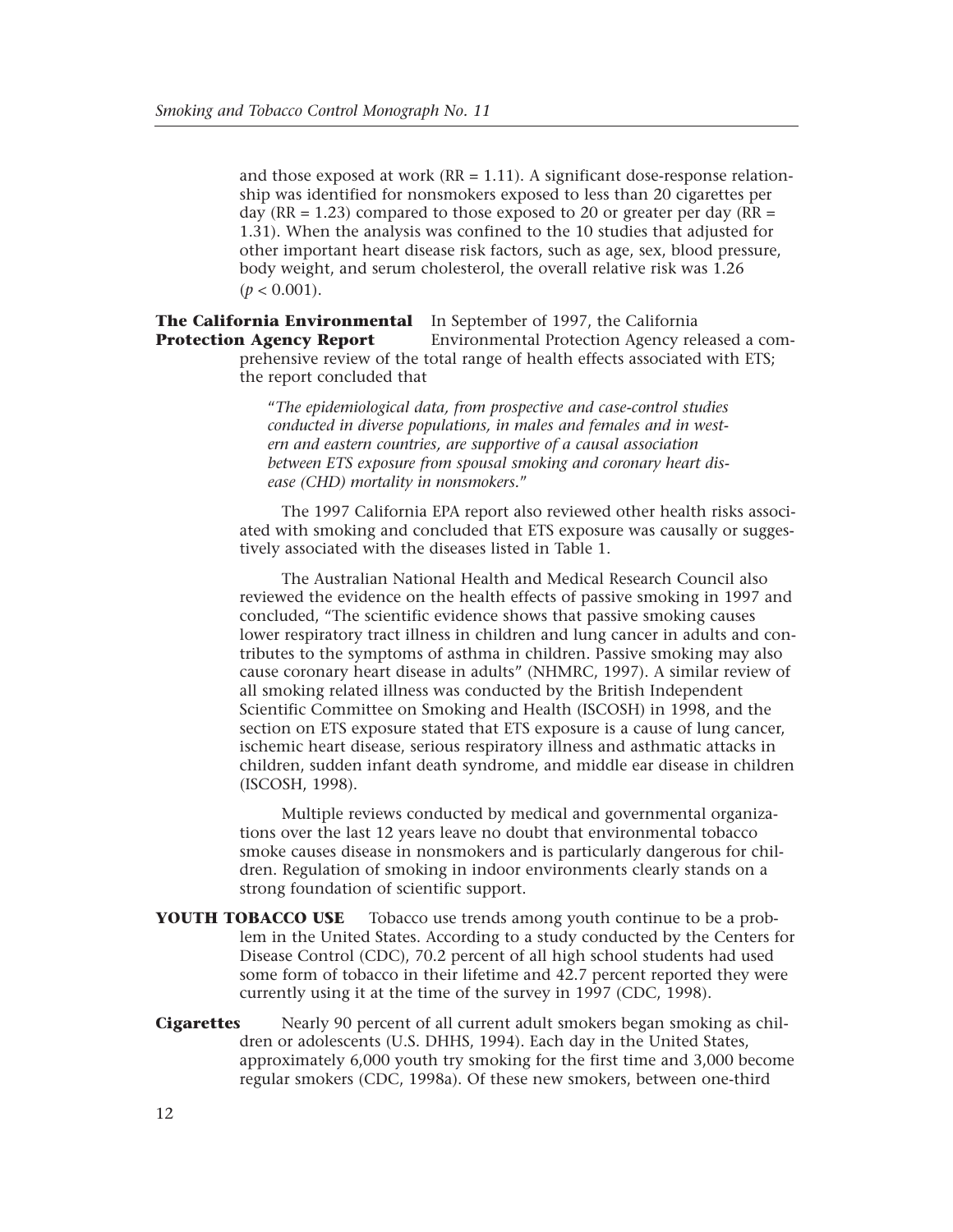Table 1 **Health Effects Associated with Exposure to Environmental Tobacco Smoke (From California EPA Report)**

### **Effects Causally Associated with ETS Exposure**

#### **Developmental Effects**

Fetal Growth: Low birthweight or small for gestational age Sudden Infant Death Syndrome (SIDS)

### **Respiratory Effects**

Acute lower respiratory tract infections in children (*e.g.,* bronchitis and pneumonia) Asthma induction and exacerbation in children Chronic respiratory symptoms in children Eye and nasal irritation in adults Middle ear infections in children

### **Carcinogenic Effects**

Lung Cancer Nasal Sinus Cancer

### **Cardiovascular Effects**

Heart disease mortality Acute and chronic coronary heart disease morbidity

### **Effects with Suggestive Evidence of a Causal Association with ETS Exposure**

**Developmental Effects** Spontaneous abortion Adverse impact on cognition and behavior

> **Respiratory Effects** Exacerbation of cystic fibrosis Decreased pulmonary function

> > **Carcinogenic Effects** Cervical cancer

(CDC, 1996b) and one-half (Thun *et al*., 1995 & 1997) will die prematurely because of their smoking unless they quit.

The smoking rate among high school seniors decreased 11 percent from 1977 to 1991, but the rate increased each year from 1991 to 1997 before dipping again slightly in 1998. Despite an intense focus on youth access regulations during the 1990s, the daily smoking rate rose from 18.5 percent in 1991 to 22.4 percent in 1998 among high school seniors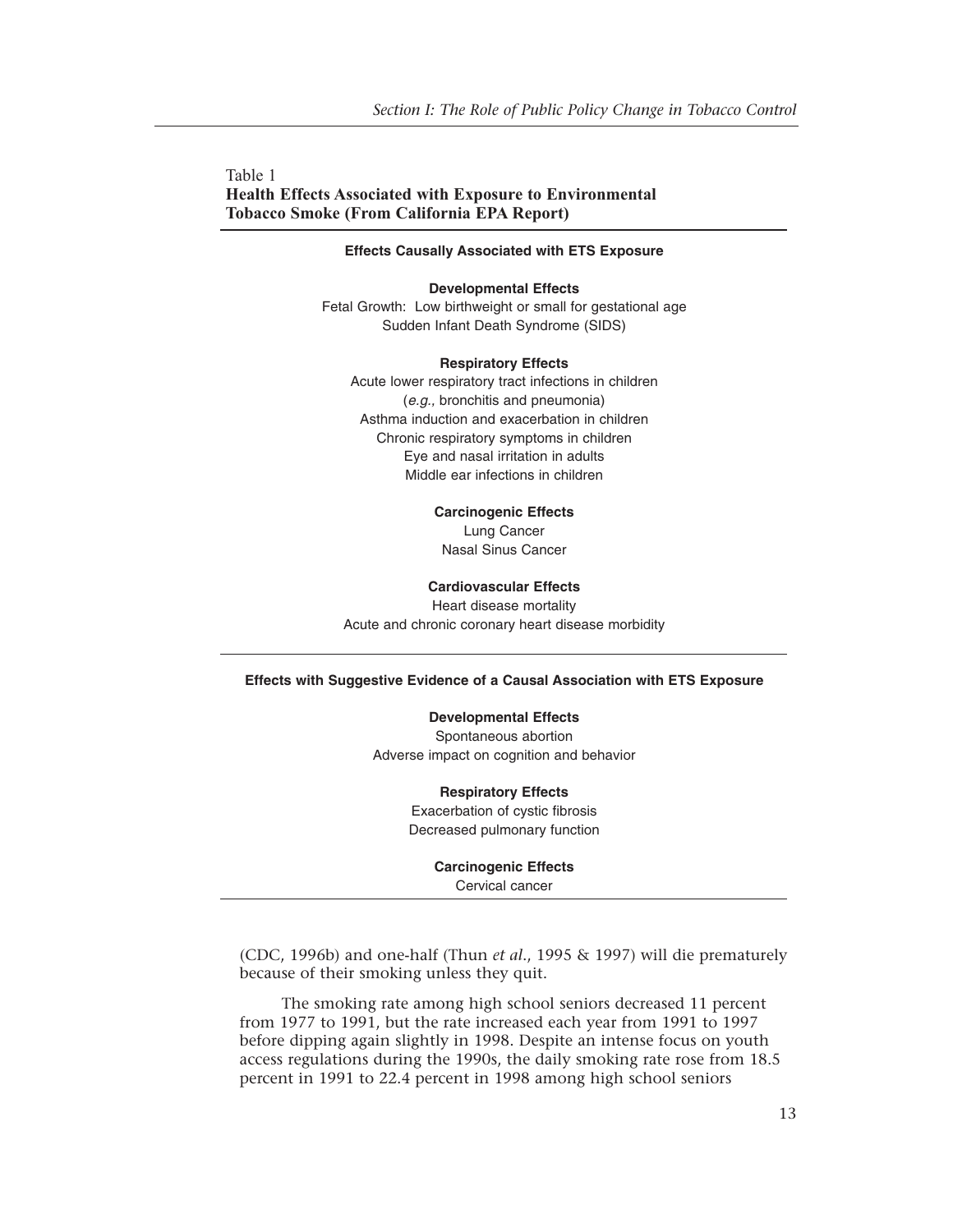



*Source: The Monitoring the Future Study, The University of Michigan*

(Johnston, 1998). Smoking experimentation by younger students increased even more sharply. Over the same 7-year interval (1991-1998), the proportion of students reporting having smoked within 30 days of being surveyed rose by nearly 50 percent among 8th and 10th grade students (Figure 1; Johnston, 1998). Moreover, teen smoking rose in virtually every demographic group: urban and rural, males and females, all socioeconomic levels, those bound for college and those not, and among those in all major racial/ethnic groups.

The earlier a child begins to use tobacco, the less likely that he or she will be able to quit, and children are beginning to smoke at younger ages than ever before (Johnston, 1996). Young smokers often underestimate the harmful effects of their tobacco use and do not recognize that they quickly move from experimentation to addiction. In a National Institute on Drug Abuse study, 95 percent of daily smokers in high school predicted they would not be smoking 5 years hence, yet 75 percent were still smoking in follow-up studies 7 to 9 years later (Johnston *et al*., 1987).

**Smokeless Tobacco** An increasingly severe problem is the use of smokeless tobacco (*i.e.*, moist snuff and chewing tobacco), especially among white male adolescents and young adults. By 1996, almost one in five male high school students in the United States reported smokeless tobacco use (CDC, 1996a; U.S. DHHS, 1998b). Local surveys typically reveal that 40 to 60 percent of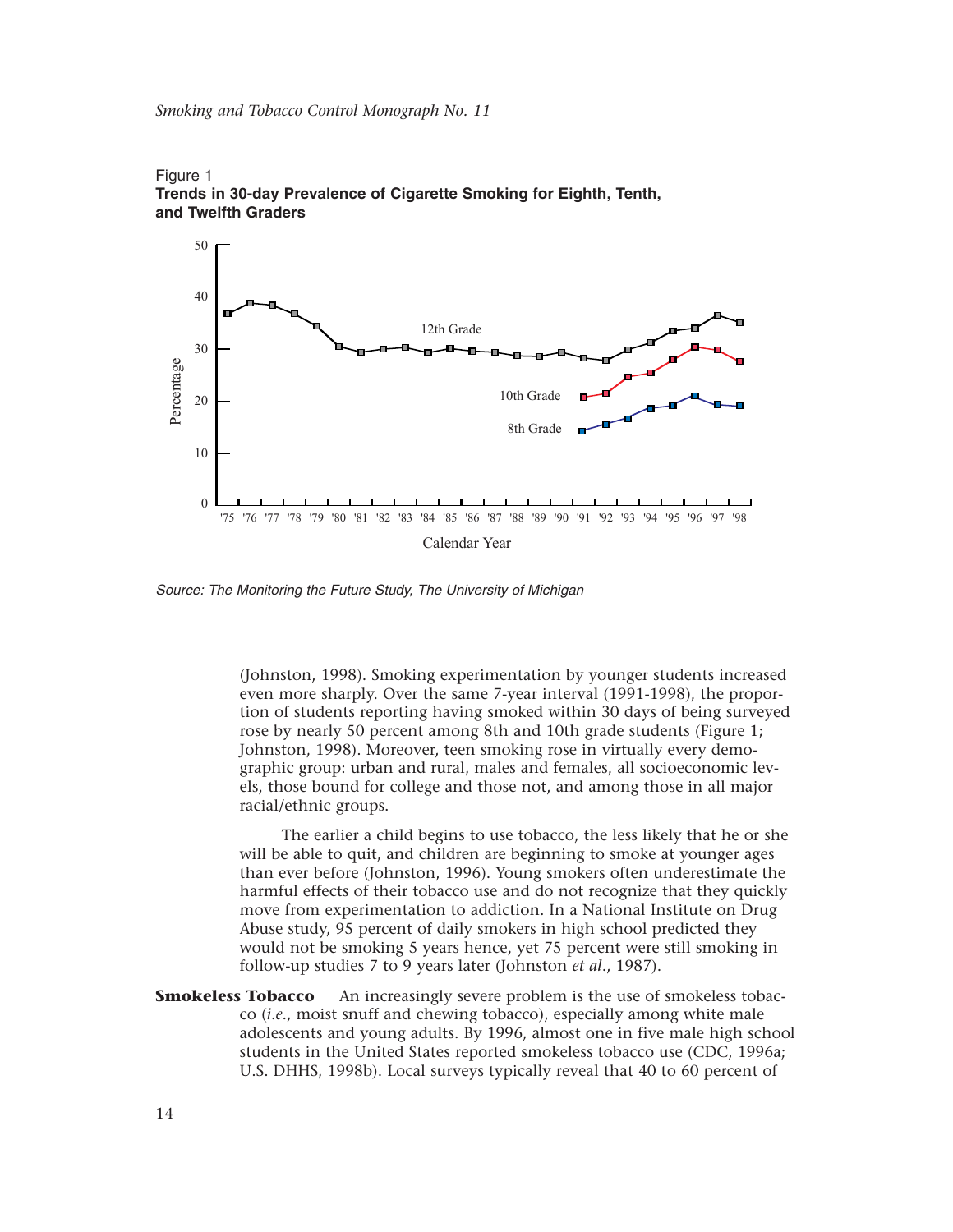



*\*Current Use = any use in one or more of the 30 days preceding the study*

young males have tried smokeless tobacco (Boyd *et al*., 1987). First experimentation often occurs between ages 10 and 12 (Boyd and Glover, 1989).

The health risks of smokeless tobacco use include oral cancer and various other diseases of the mouth, gums, and throat (NCI, 1992). A Swedish study has suggested that smokeless tobacco use also increases the risk of heart disease and stroke (Bolinder *et al*., 1994).

**Cigars** Since 1993, cigar use has also risen dramatically, both in the general population and among youth (NCI, 1998). Between 1993 and 1998, cigar consumption in the United States increased by more than 50 percent, with consumption of large cigars increasing by more than 70 percent. A review of the health effects of cigar use published by the National Cancer Institute in 1998 concluded that cigars are associated with an increased mortality risk for a number of cancer sites, including cancer of the oral cavity, larynx, esophagus, and lung. It also concluded that regular cigar smokers are at an increased risk for coronary heart disease and chronic obstructive lung disease, especially if they inhale (NCI, 1998). A national survey conducted by the Robert Wood Johnson Foundation found that 37 percent of male adolescents and 16 percent of female adolescents had smoked at least one cigar in the past year (CDC, 1997). In the 1997 CDC study, 31.2 percent of male high school students and 10.8 percent of female high school students reported smoking cigars on one or more of the 30 days preceding the survey (Figure 2; CDC, 1998b).

### 15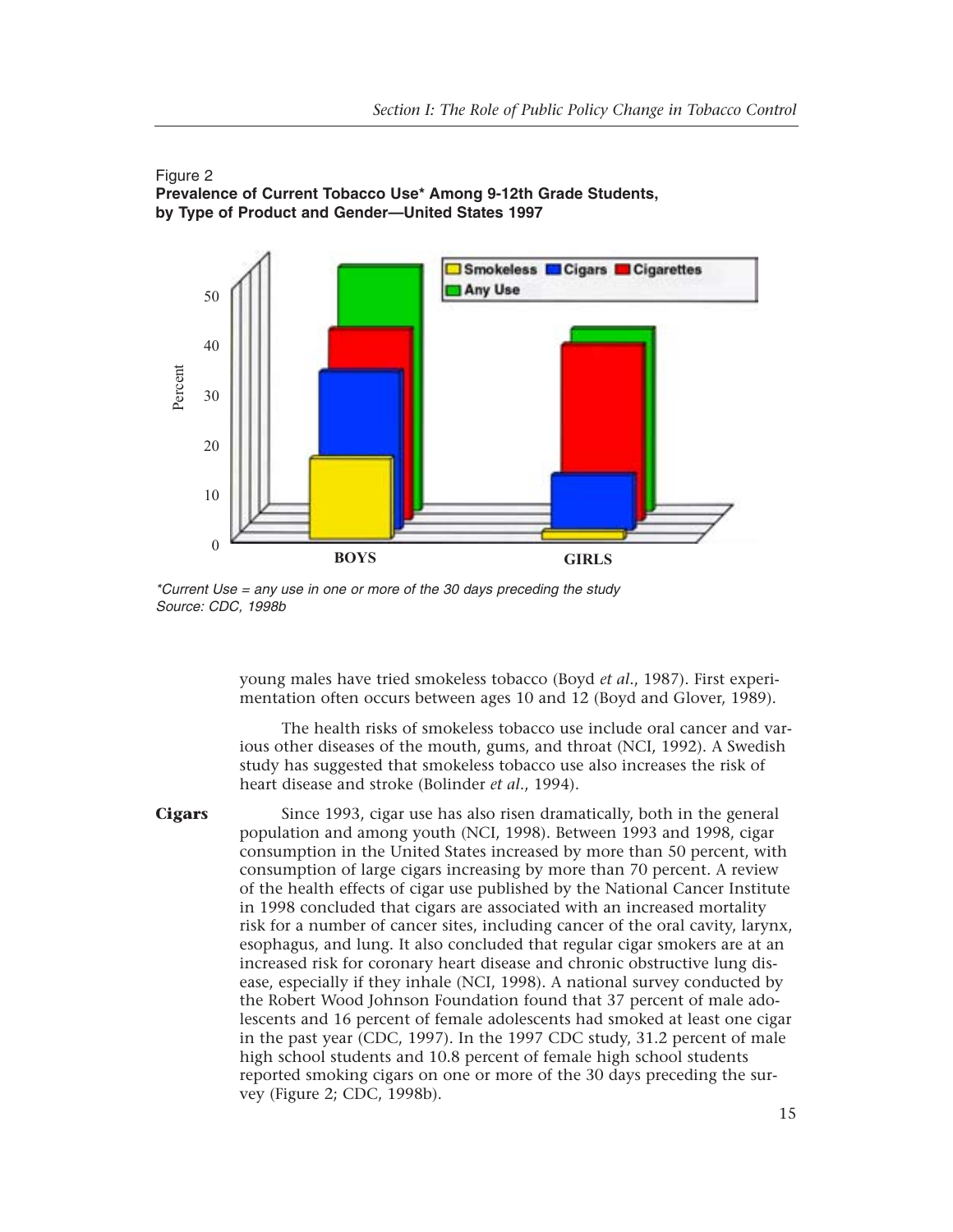**ADVERTISING AND PROMOTION** Between 1970 and 1994, adult smoking dropped nearly 32 percent, a decline that posed a significant economic challenge to the tobacco industry. However, during the same period, expenditures for the advertisement and promotion of cigarettes increased more than 1,500 percent. The Federal Trade Commission (FTC) reports that in 1997, the major cigarette manufacturers reported an increase of \$522 million in advertising and promotional spending over the previous year (FTC, 1999). Total advertising and promotional expenses for the industry now exceed \$5.6 billion, an increase of 11 percent over 1996. While spending has remained slightly below the \$6.0 billion level reported in 1993, it has increased annually since 1987, except for the 1-year period between 1993 and 1994 when it declined. Though denied by tobacco industry representatives, evidence is overwhelming that much of their advertising is targeted at the youth market (Evans, 1995; Pierce *et al*., 1991; U.S. DHHS, 1994). Clearly, the marketing strategies are working. Approximately 6,000 minors begin experimenting with cigarettes each day (U.S. DHHS, 1994).

> Numerous studies have demonstrated the link between advertising and youth smoking initiation (U.S. DHHS, 1994). Tobacco marketing relies heavily on image advertising, a technique that is particularly effective with adolescents because of their heightened sensitivity to identity issues (IOM, 1994). Adolescents, in numbers disproportionate to those of adults, buy the most advertised brands of cigarettes (CDC, 1994). There is also evidence that restrictions on tobacco advertising and promotion can reduce youth smoking rates (Smee, 1993).

No one escapes the marketing efforts of the tobacco companies, but specific promotions and advertising campaigns aim at distinct market segments. In addition to youth, tobacco companies have designed campaigns to attract women (O'Keefe and Pollay, 1996), specific racial/ethnic groups (Moore *et al*., 1996; Robinson *et al*., 1992), blue-collar workers (Davis, 1987), and the gay/lesbian community (Goebel, 1994).

Advertising aimed at girls and young women typically links images of tall, thin, elegant, and attractive young women with cigarettes, particularly "slim" cigarettes. The result has been a significant uptake in smoking by teenage girls (O'Keefe and Pollay, 1996; Pierce *et al*., 1994). This approach continues a half-century of cigarette marketing aimed at women, an approach that continues to take advantage of changing social roles (Brandt, 1996). The advertising, however, not only affects the consumer directly, it affects many groups indirectly as well. Girls and women, for example, are affected by the fact that the women's magazines that carry advertisements for tobacco products are less likely to carry articles that address the harmful effects of smoking (Warner *et al*., 1992).

Surveys conducted in cities throughout the United States indicate that communities with large minority populations have many more tobacco and alcohol billboards than neighboring communities with fewer minority residents. In Baltimore, Maryland, for example, a survey revealed that 20 percent of the billboards in predominantly White communities advertised tobacco or alcohol, whereas 76 percent of the billboards in predominantly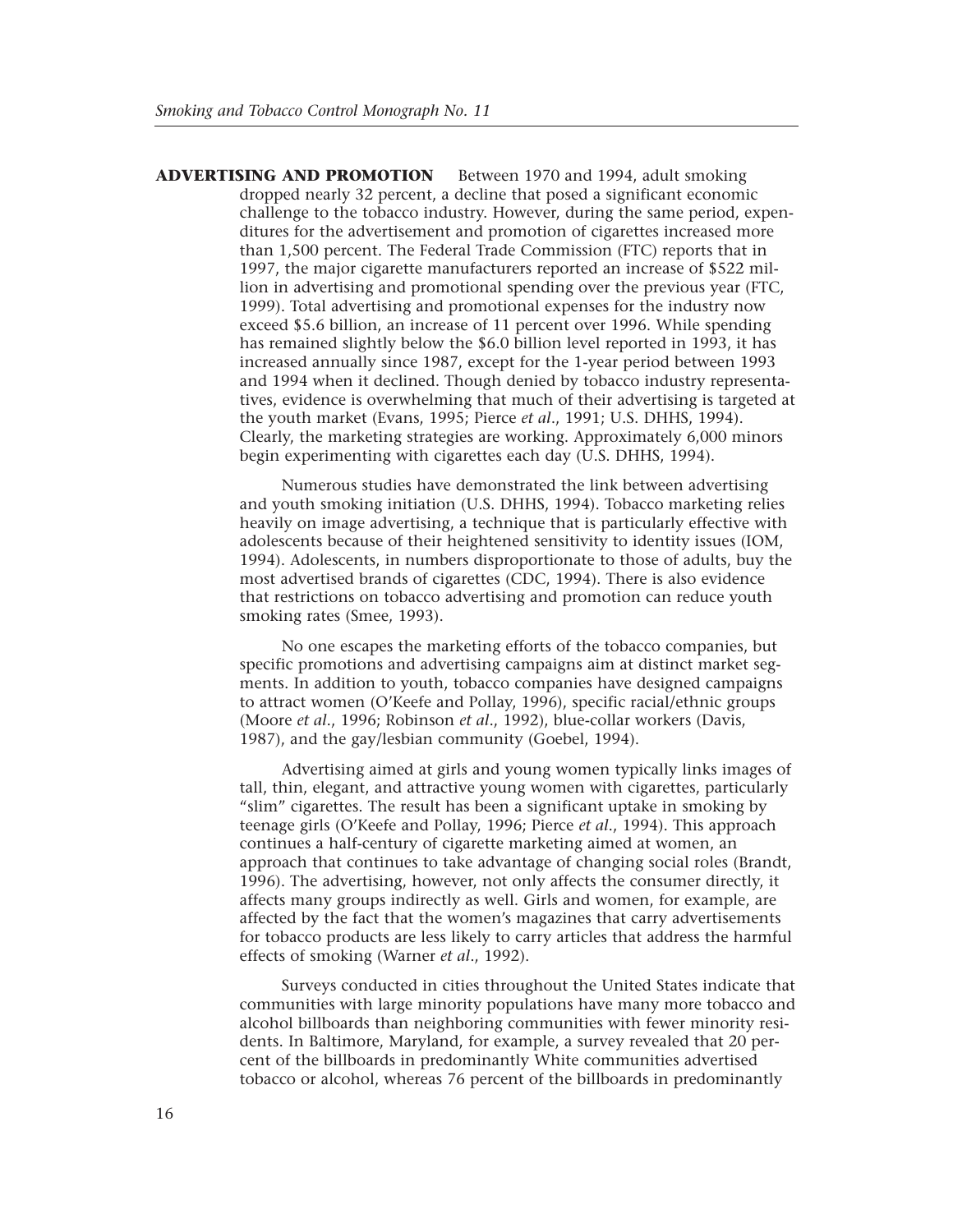African American neighborhoods advertised these products (Quinn, 1990). A study of tobacco advertising in Massachusetts found that the proportion of retail storefront advertising dedicated to tobacco advertising was greater in high-minority communities than in low-minority communities (MA TCP, 1998). The differences are especially pronounced when the communities surveyed are of differing socioeconomic status. Lower income communities have been shown to have a greater number of tobacco and alcohol ads than nearby, more affluent communities.

Advertising aimed at disadvantaged minority youth tends to emphasize such themes as glamour, sex, rebelliousness, social mobility, success, and escape. These themes, which have broad youth appeal in general, play especially to the social needs of disadvantaged youth (Robinson *et al*., 1992). Moreover, many smaller minority-owned media—as well as business, civic, and cultural organizations within minority communities—are highly dependent on tobacco-industry revenue. As a result, many minority-owned magazines and newspapers are less likely to carry stories on the health effects of smoking or ETS (Tuckson, 1989), and many local minority leaders are reluctant to challenge the tobacco industry's influence in their communities (Robinson *et al*., 1992). Strategies for dealing with tobacco influences in these communities need to take into account their specific economic, social, and cultural dynamics.

Lesbians and gays also face tobacco targeting. Wishing to avoid controversy that may alienate their more conservative customers, marketing to the gay community is often subtle or hidden in layers of meaning (Goebel, 1994). Ads often feature dual-level messages that can be understood in one way by heterosexuals, but in a different way by gay readers. A recent example is a Virginia Slims ad that features a heterosexual couple walking down a path with the woman glancing backward over her shoulder where another woman is walking. The caption: "If you always follow the straight and narrow, you'll never know what's around the corner."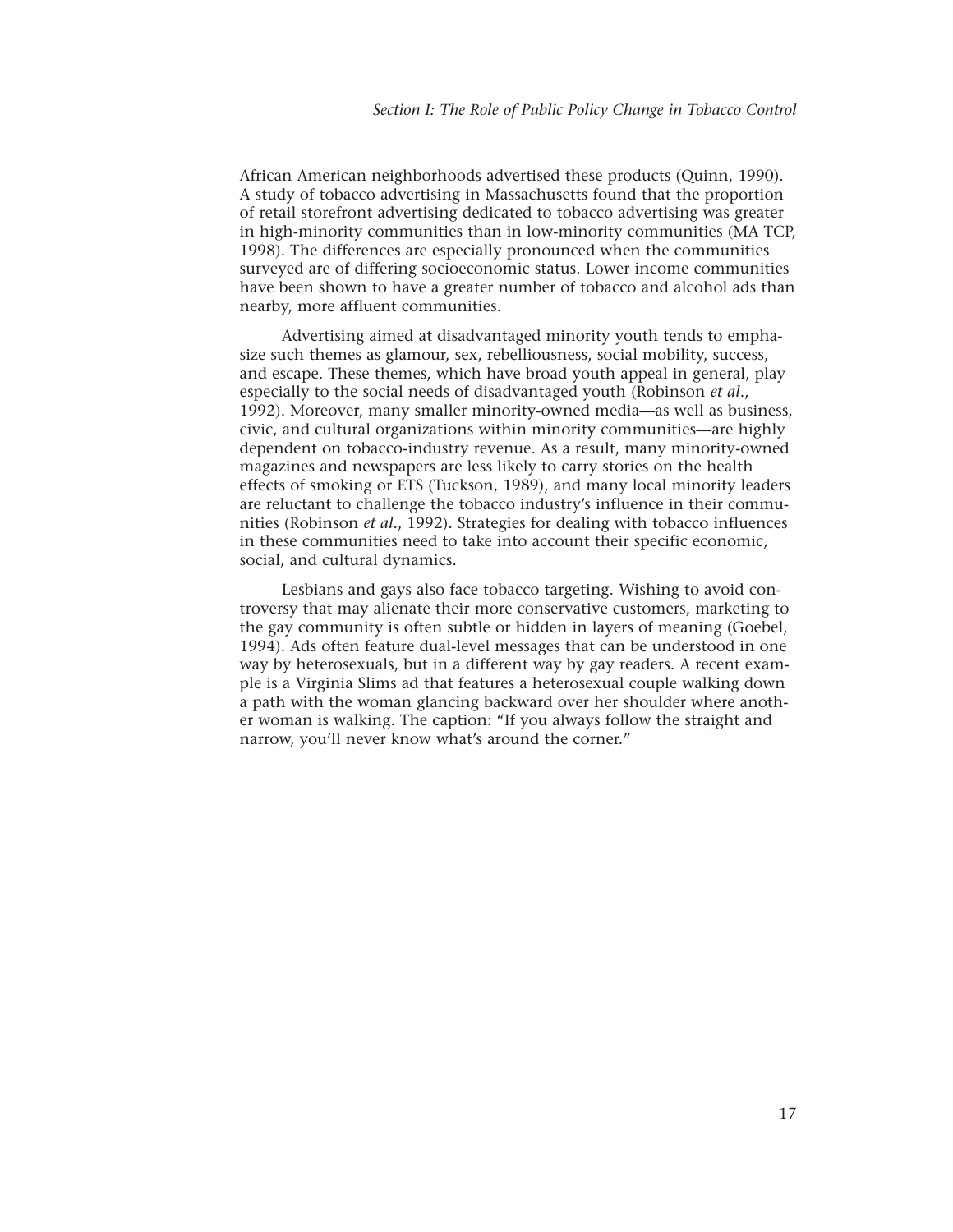### **BACKGROUND**

### **HISTORY OF LOCAL TOBACCO CONTROL ORDINANCES**

The first local tobacco control ordinances were promoted by nonsmokers' rights activists who objected to breathing secondhand smoke (NCI, 1991). For many years, local tobacco

control ordinances focused almost exclusively on clean indoor air; ordinances restricting youth access to tobacco and tobacco advertising and promotion were not passed in significant numbers until the 1990s. Until the late 1980s, local tobacco control ordinance development was largely a grass roots affair championed by local and state nonsmokers' rights groups, in some instances in partnership with local health departments or local voluntary health association units such as the American Cancer Society, American Heart Association, and American Lung Association (Bierer and Rigotti, 1992; Hanauer *et al*., 1986; U.S. DHHS 1989).

The public health community began to get involved in policy development in the mid- to late 1980s, reflecting a philosophical shift from approaches that addressed individual behavior to more comprehensive approaches designed to change the environment and social norms (IOM, 1988). State tobacco excise tax programs passed by voters in California [Prop 99, 1988] and Massachusetts [Question One, 1992] encouraged and supported local policy development in their respective states. In 1991, the National Cancer Institute launched its 17-state American Stop Smoking Intervention Study (ASSIST) demonstration project; the framework of ASSIST emphasizes the importance of policy interventions to tobacco control (NCI, 1991). The Initiatives to Mobilize for the Prevention And Control of Tobacco Use (IMPACT) program, started by the Office on Smoking and Health in 1993, also endorses policy development as integral to the success of any tobacco control program.

The results of this change in focus, and the dramatically increased infrastructure and resources for tobacco control in the 1990s, have been mixed with regards to local ordinance development. Both California and Massachusetts experienced a virtual explosion in the number of local ordinances enacted following implementation of their respective dedicated state tobacco tax programs in the early 1990s. Several ASSIST states—most notably Minnesota, New Jersey, North Carolina (before preemption was adopted), and West Virginia—also experienced a marked increase in the rate of local ordinance enactment. Nonetheless, since the mid-1990s, the overall rate of local ordinance enactment has fallen off (Figure 3).

### **Advantages of Local Ordinance Development**

Local jurisdictions have been the innovators of and testing grounds for the development of effective tobacco control policies. The local level is where the strongest and most comprehensive tobacco control policies are enacted, and is where the greatest progress has been made (NCI, 1991; Samuels and Glantz, 1991;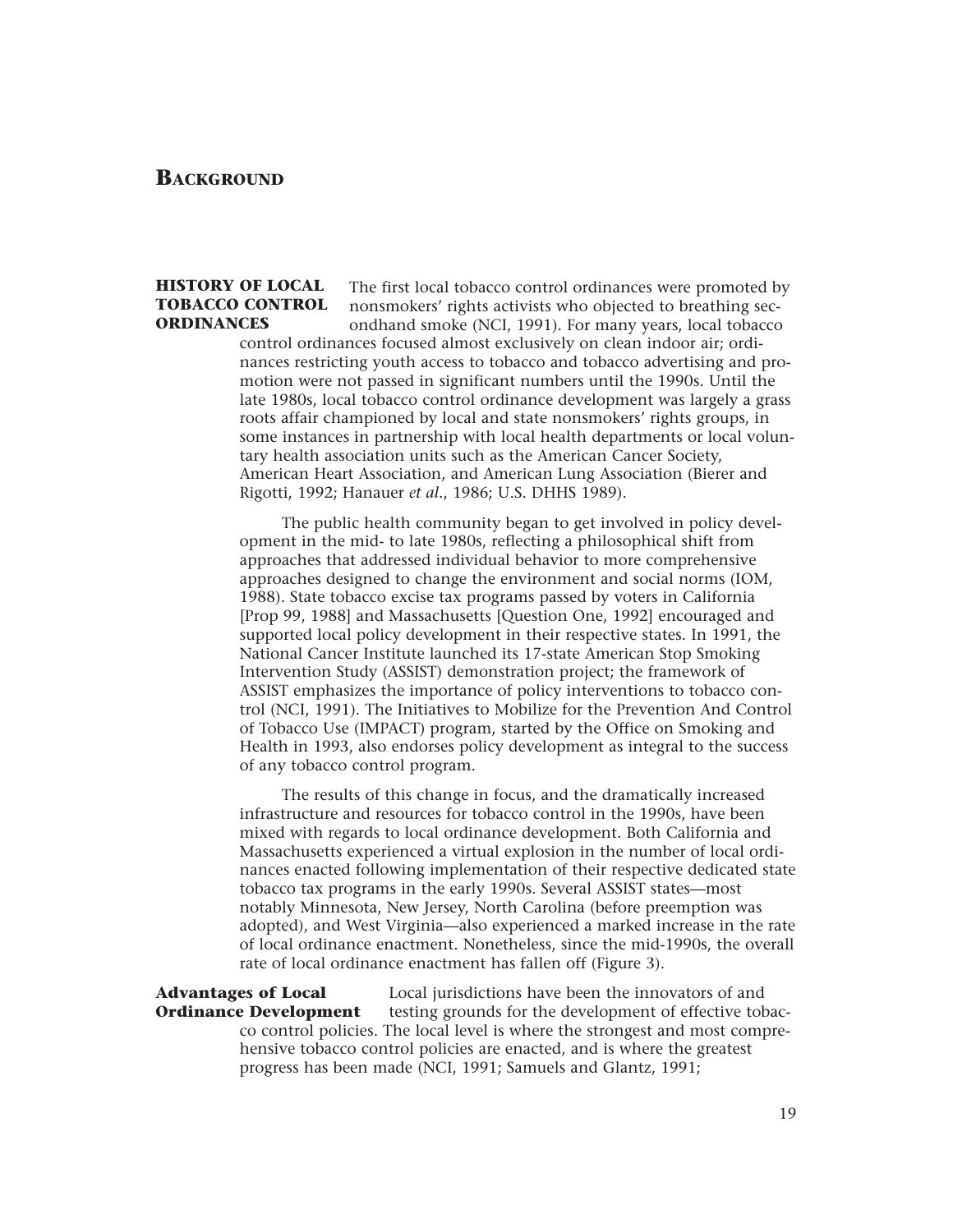

20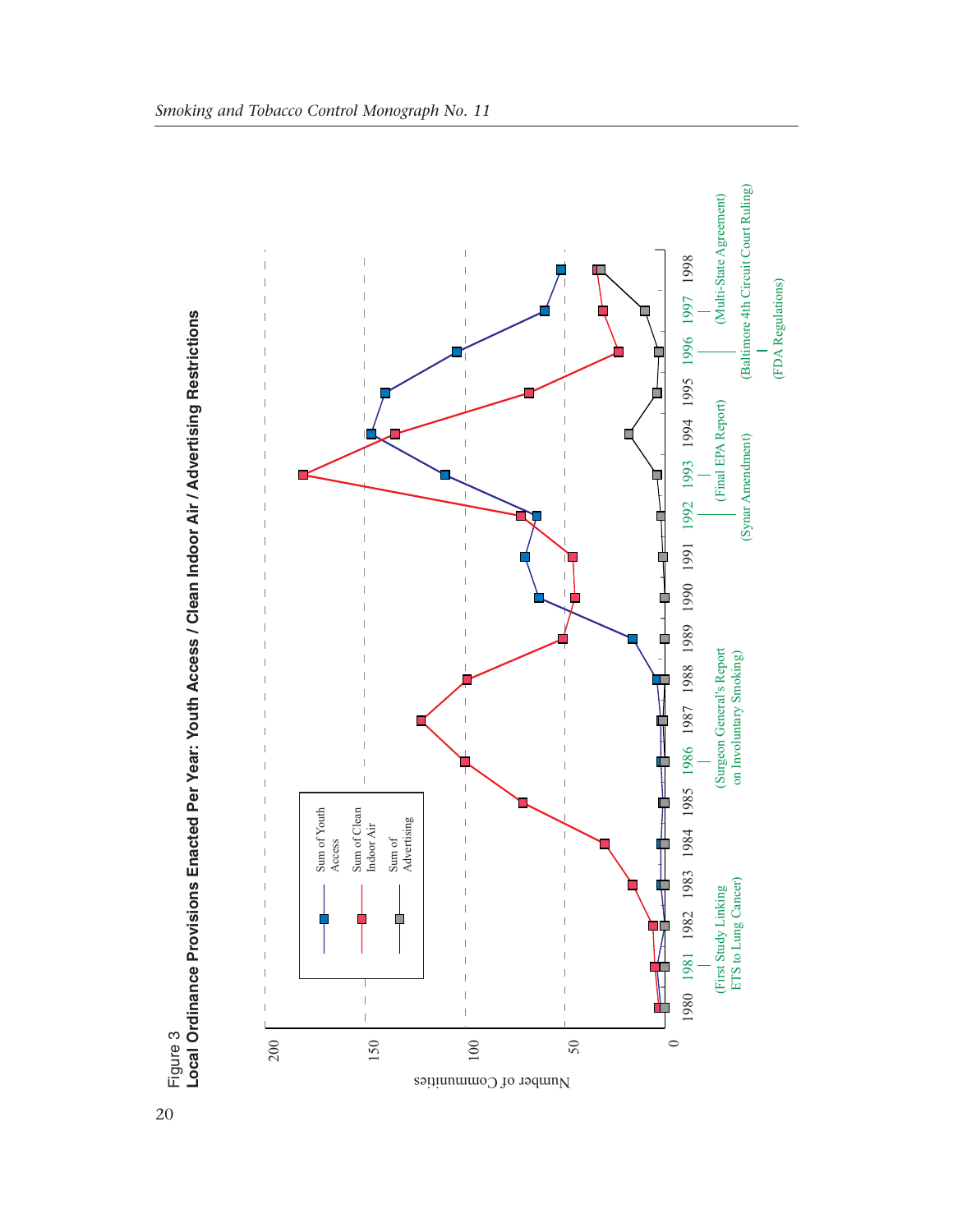Rigotti and Pashos, 1991). Local tobacco control ordinances enjoy the following advantages over federal and state legislation:

*Ease of Enactment*—Local legislation remains far easier to pass than state or federal tobacco control legislation (Moore *et al*., 1994; Siegel *et al*., 1997). Local elected officials are highly responsive and are more directly accountable to their constituents (Skolnik, 1995). In addition, the tobacco industry's influence and ability to control a legislative agenda is more powerful at the state and federal level than it is at the local level. Tobacco executives concede that their industry is relatively ineffective in preventing passage of strong tobacco control measures at the local level as compared to the state or federal levels (Flinn, 1991; Pertman, 1994; Pritchard, 1986).

A notable exception occurred in Maryland where, in 1995, the Maryland Occupational Safety and Health (MOSH) advisory board proposed sweeping new workplace smoking rules covering virtually all indoor workers in the state, including those working in bars and restaurants. A tobaccoindustry-backed legal challenge successfully delayed implementation of the proposed MOSH regulation, and the Maryland state legislature quickly passed a state-wide law eliminating smoking for the vast majority of workers. However, the state law was not as stringent as the original MOSH proposal, as it exempted large segments of the hospitality industry. While the law eliminated smoking in restaurants without bars, those with bars could allow smoking and restrict it to the bar portion of the restaurant. Bars themselves were completely excluded from the legislation. Nonetheless, as a result of the 1995 Maryland state law, the percentage of indoor workers in Maryland employed in a smoke-free environment increased from 53 percent in 1993 to just over 84 percent in 1996—one of the highest rates of coverage in the nation.

*Higher Level of Public Health Protections*—Local ordinances are almost always stronger and more comprehensive than their corresponding state laws (U.S. DHHS, 1989; Siegel *et al*., 1997). More than 110 local smoke-free ordinances had been passed in the United States before the first state law with smoke-free provisions was passed in Vermont in 1993.

*Enforcement and Compliance*—Local enforcement agencies are more accessible and are more likely to energetically enforce a law, compared to the often distant enforcement agencies for state or federal laws. City and county laws levy fines that go entirely to their own jurisdictions, whereas state fines may only share a percentage with the city or county. Research has also shown that employers' awareness of and support for local workplace ordinances tends to be high as well (Rigotti *et al*., 1992 & 1994).

*Community Education*—Local ordinance development puts in motion an educational process of letters to the editor, press coverage, town hall meetings, and public hearings. Even if an ordinance fails to pass, the community will have been educated and informed on a variety of tobacco issues (Jacobson and Wasserman, 1997; Siegel *et al*., 1997). More than one community has reported an increase in the number of voluntary smoke-free restaurant policies, even though a proposed ordinance has failed to pass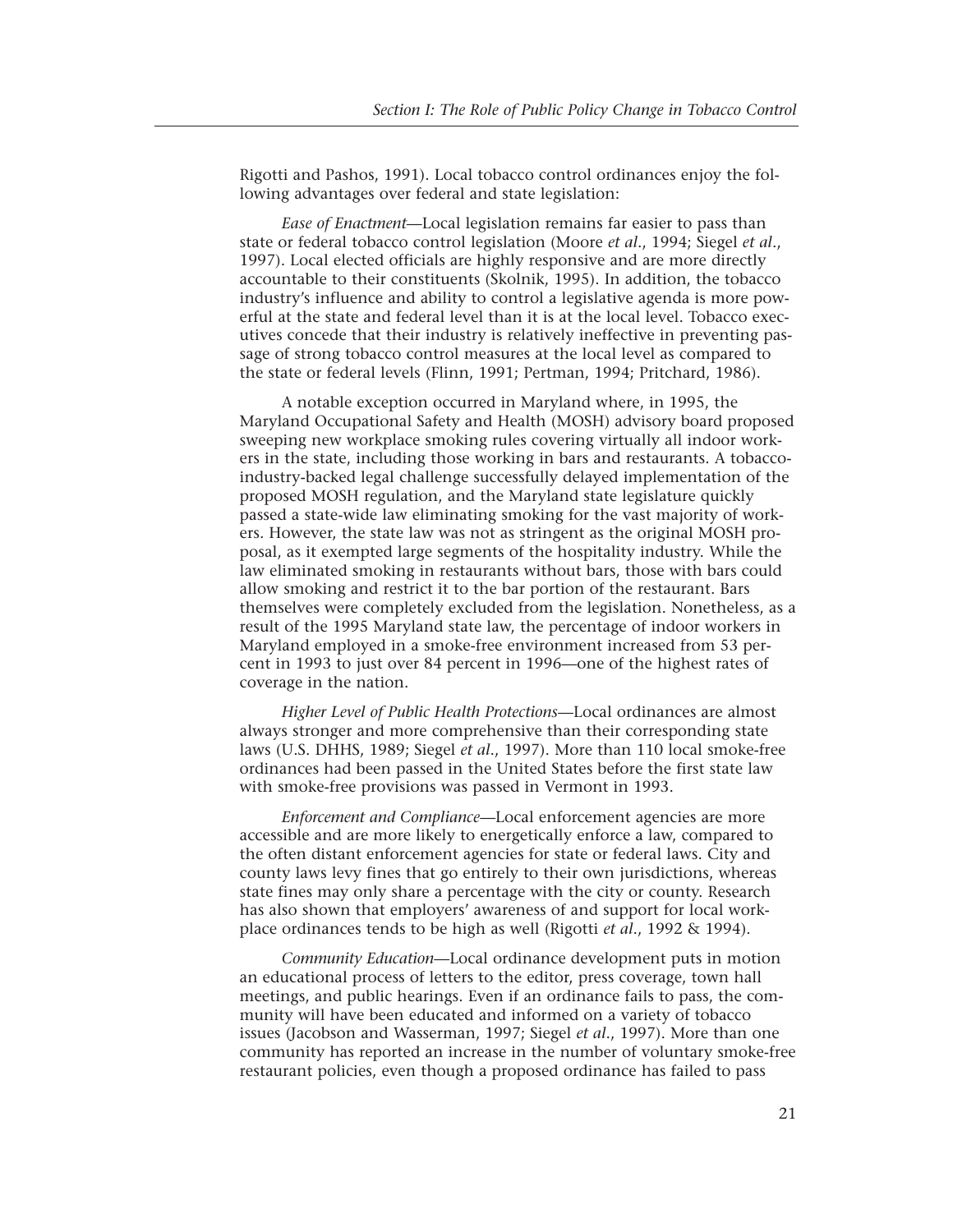(*e.g.*, La Crosse,WI; Oakland, CA). It is precisely this type of change in attitudes, knowledge, and social norms surrounding tobacco use that is the ultimate goal of tobacco control efforts to reduce death and disease caused by tobacco (U.S. DHHS, 1989; NCI, 1991).

Despite these advantages, some tobacco control advocates prefer statelevel tobacco control laws, arguing that it is generally simpler and quicker to provide state-wide coverage than to enact protections one community at a time. However, by focusing on local ordinance development, two states— California and Massachusetts—have achieved public health protections for a significant proportion of their population in a relatively short period of time. There was an explosion of local smoke-free workplace ordinances in California beginning in 1990, and by 1993 nearly two-thirds (64.6 percent) of all indoor workers in California reported a smoke-free workplace (Patten *et al*., 1995b). By early 1996 (and before Boston adopted a smoke-free ordinance in 1998), nearly 50 percent of the population in Massachusetts lived in communities covered by some kind of local restaurant ordinance (MA DOH, 1996).

### **HISTORY OF CLEAN INDOOR AIR LEGISLATION**

The earliest laws restricting tobacco use (both

local and state) were adopted as fire-safety measures and would not be considered tobacco control laws by today's standards (U.S. DHHS, 1989; Jacobson and Wasserman, 1997). The first modern tobacco control laws designed with the purpose of protecting nonsmokers from secondhand smoke appeared in the early 1970s (U.S. DHHS, 1986). In 1975, Minnesota became the first state to pass a comprehensive state Clean Indoor Air Act restricting smoking in public places, restaurants, and public and private workplaces. While the earliest clean indoor air laws were passed largely at the state level, progress began shifting to the local level by the early 1980s (NCI, 1991; Bierer and Rigotti, 1992). In 1977, Berkeley, California enacted the first modern local tobacco control ordinance limiting smoking in restaurants and other public places. Similar ordinances continued to pass during the late 1970s and early 1980s. These early ordinances typically restricted, but did not eliminate, smoking in public places, workplaces, and restaurants.

The 1986 Surgeon General's report on the health consequences of involuntary smoking greatly accelerated the passage of early tobacco control ordinances. By 1988, nearly 400 local ordinances had been enacted to restrict smoking throughout the United States (Pertschuk and Shopland, 1989).

In 1990, the Environmental Protection Agency released its draft *Risk Assessment on Environmental Tobacco Smoke (ETS),* classifying ETS as a Group A carcinogen. Following this report, jurisdictions increasingly moved to adopt ordinances eliminating smoking in indoor environments, rather than restricting smoking to specified areas. In 1990, Lodi, California introduced an ordinance completely eliminating smoking in restaurants. Other cities and counties soon followed suit. Smoke-free ordinances either eliminate smoking in enclosed areas, or restrict it to enclosed rooms that are separately ventilated and directly exhausted to the outside to prevent the recirculation of ETS into smoke-free areas.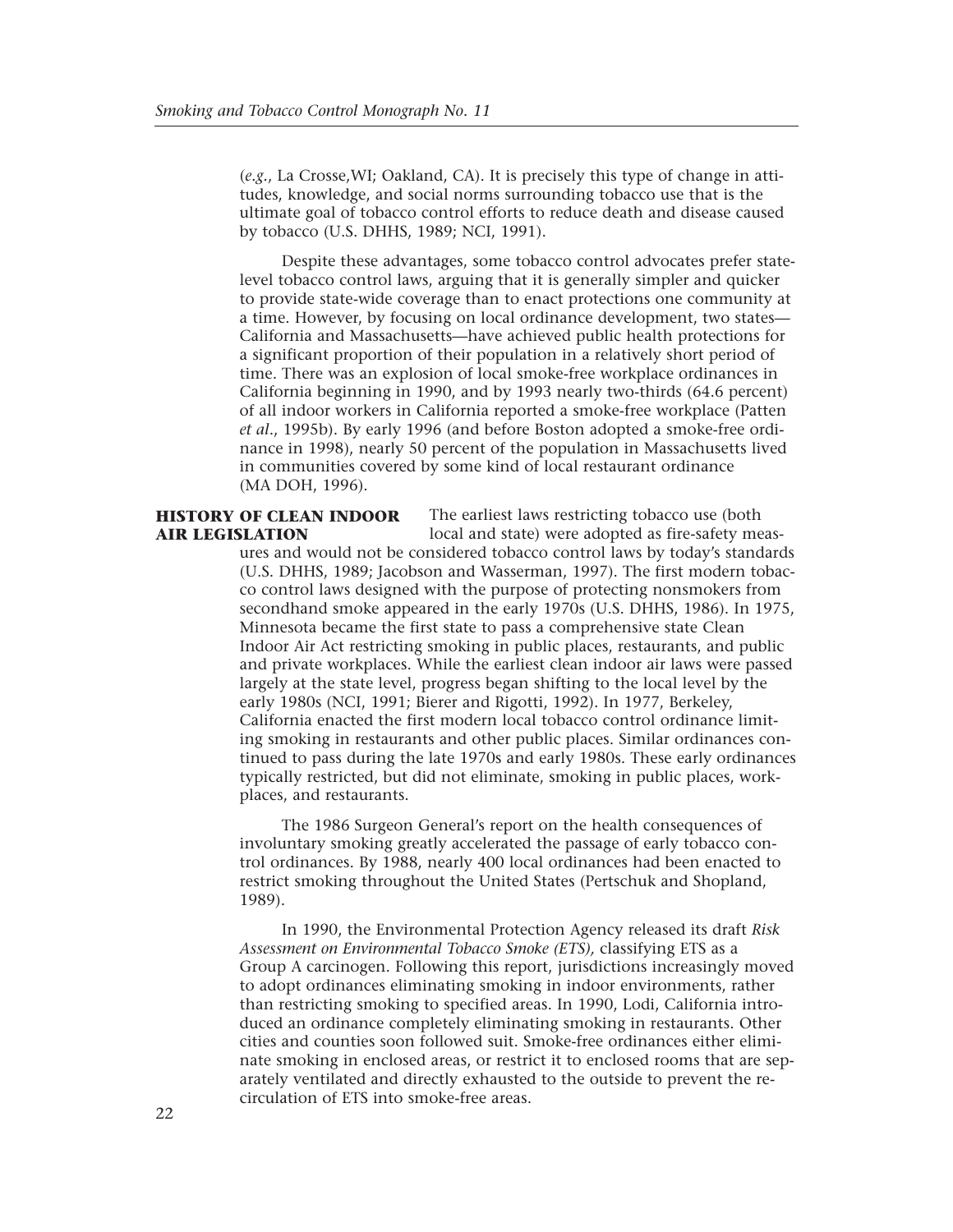In keeping with the ever-growing body of evidence implicating ETS as a serious health hazard, the adoption of more restrictive clean indoor air ordinances has increased over time. For example, in 1984, there were no local ordinances completely eliminating smoking in restaurants or workplaces. In 1987, only one ordinance banned smoking in restaurants, while none did so in workplaces. In contrast, by December of 1998, 227 ordinances completely eliminated smoking in restaurants, 209 in workplaces, and of these, 155 eliminated smoking in both. Although the majority of these smoke-free ordinances have passed in California and Massachusetts, smoke-free ordinances have also been passed by local jurisdictions in Arizona, Colorado, Georgia, Maine, Maryland, Michigan, New Mexico, New York, Oregon, Texas, and West Virginia.

Studies in both workplace and restaurant settings confirm that only those policies that require establishments to be 100 percent smoke-free (as opposed to requiring only partial restrictions) adequately protect nonsmokers from exposure to ETS (Patten *et al*., 1995b; Brauer and Mannetje, 1998).

Despite continued high levels of support for restrictions on smoking in enclosed places, local clean indoor air ordinance development has fallen off sharply, following a record 180 new local clean indoor air ordinances adopted in 1993 (Figure 3).

The effects of clean indoor air ordinances are apparent in a variety of ways. With the passage of clean indoor air ordinances, the general health of the community improves and social norms about tobacco use change, all with no undue economic impact on the local business community. **Effects of Clean Indoor Air Ordinances**

> *Public Health Benefits*—First and foremost, clean indoor air ordinances provide protection against exposure to environmental tobacco smoke (ETS), a known human carcinogen. The presence of a strong workplace ordinance significantly reduces nonsmokers' reported exposure to ETS in their workplace (Pierce *et al*., 1994a). Between 1990 and 1993, the percentage of California workers reporting smoke-free workplaces increased from 35 to 64.6 percent (Patten *et al*., 1995b). This increase was a direct result of local smoke-free ordinance development in California, where over 100 smokefree workplace ordinances were enacted (MacDonald and Glantz, 1997). This trend has continued beyond 1993; data from the 1995/96 Current Population Survey show that 76 percent of California workers were employed in smoke-free environments by that time.

> The health benefits gained through the implementation of clean indoor air policies are significant. A recent study of San Francisco bar employees found demonstrable improvements in their health status after California began implementing AB13, a statewide ban on smoking in bars and restaurants (Eisner *et al*., 1998). Fifty-nine percent of bartenders reporting respiratory problems before the restrictions were implemented reported a reduction in symptoms 4 to 8 weeks after the ban took effect.

> Not only do smoke-free policies protect against exposure to ETS, they also have a secondary benefit of decreasing smoking prevalence and con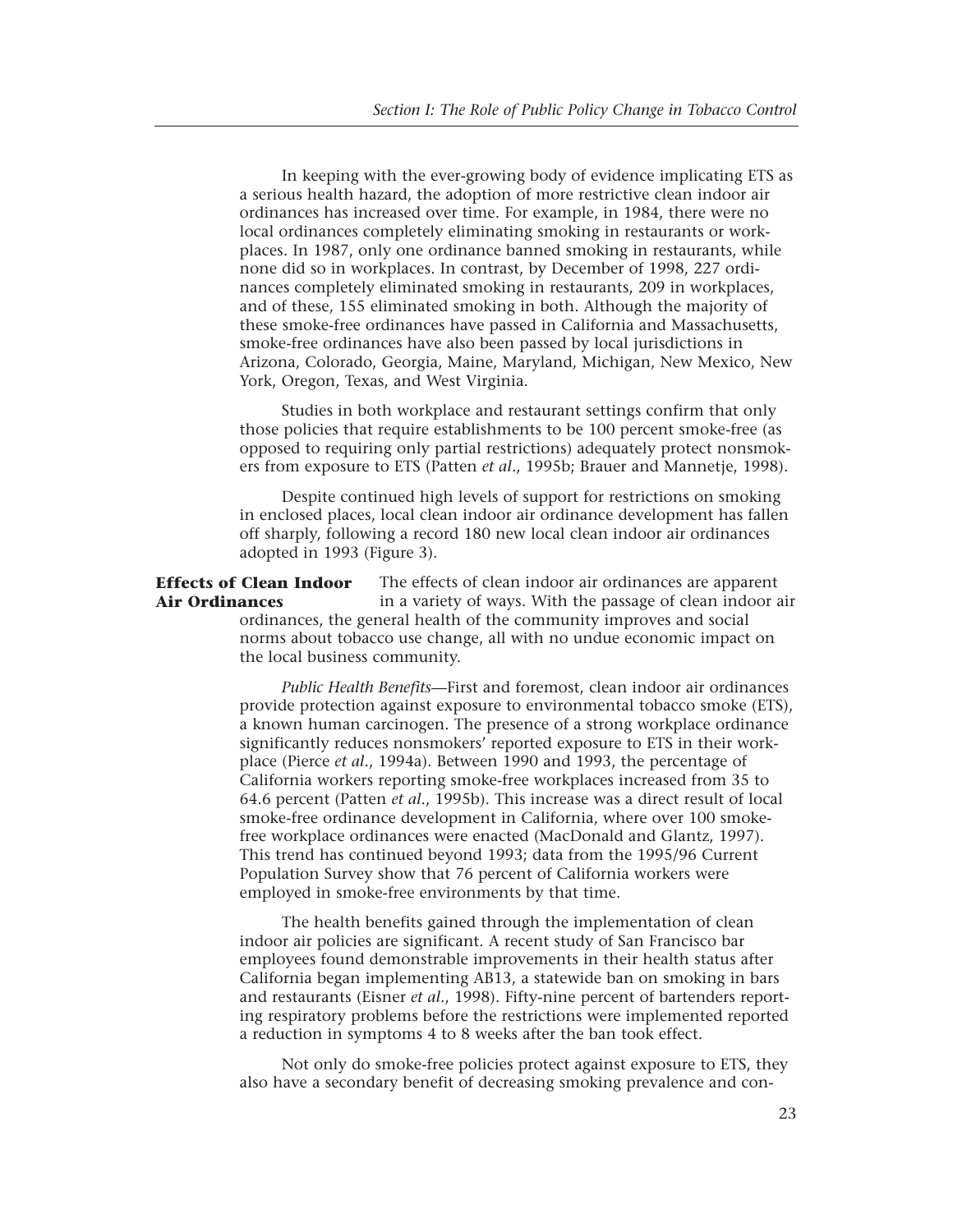sumption. Studies of workplaces in California found that individuals in smoke-free workplaces had a lower smoking prevalence, and that continuing smokers in smoke-free workplaces had a lower consumption rate than individuals working where smoking was permitted (Woodruff *et al*., 1993; Patten *et al*., 1995a). Clean indoor air policies also offer promising results in reducing youth tobacco consumption rates (Wasserman *et al*., 1991; Ohsfeldt *et al*., 1998).

Studies conducted by the tobacco industry go even farther in their assessment of the impact of smoke-free workplace policies on the smoking behavior and consumption patterns of smokers. For example, in 1987 Philip Morris began tracking between 22,581 and 28,003 smokers from its Product Opinion Lab (POL) database in order to estimate the impact of workplace restrictions on industry sales (Philip Morris, Inc., 1992a). Major findings from this previously secret industry report are revealing:

*"Total prohibition of smoking in the workplace strongly effects* [sic] *industry volume. Smokers facing these restrictions consume 11%-15% less than average and quit at a rate that is 84% higher than average.*

*Milder workplace restrictions, such as smoking only in designated areas, have much less impact on quitting rates and very little effect on consumption."*

*Impact on Social Norms*—For the past decade, major opinion polls have consistently shown that the public supports policies designed to reduce their ETS exposure in enclosed public places and workplaces (U.S. DHHS, 1986 & 1989; NCI, 1991; IOM, 1994). In fact, public support for smoking restrictions has consistently been ahead of enacted legislation (NCI, 1991), evidence that the tobacco industry's well-funded opposition to smoking restrictions has had the desired effect on lawmakers.

Data from NCI's Tobacco Use Supplement to the Current Population Survey clearly demonstrate the level of public support for restricting smoking in settings open to the public. The fraction of the adult population who think most public facilities should be smoke-free increased between 1993 and 1996, while the fraction who think smoking should be allowed in all areas remained extremely small, the only exception being bars and cocktail lounges. The data for 1996 are shown in Figure 4; more detailed information can be found in Section III, Table 8.

*Economic Impact*—The economic impact of smoke-free restaurant ordinances has been a subject of intense debate. The tobacco industry claims that smoke-free restaurant ordinances will lead to a marked decrease in business, usually of 20 to 30 percent. To date, however, all credible scientific studies of smoke-free restaurant ordinances have found no evidence of a negative economic impact. In fact, some studies, notably Hyland *et al*. (1999), found that taxable sales from eating and drinking establishments in New York City were up 2.1 percent compared with sales 2 years before the city's smoke-free law took effect. In the rest of the state, in contrast, taxable sales from eating and drinking establishments declined 3.8 percent.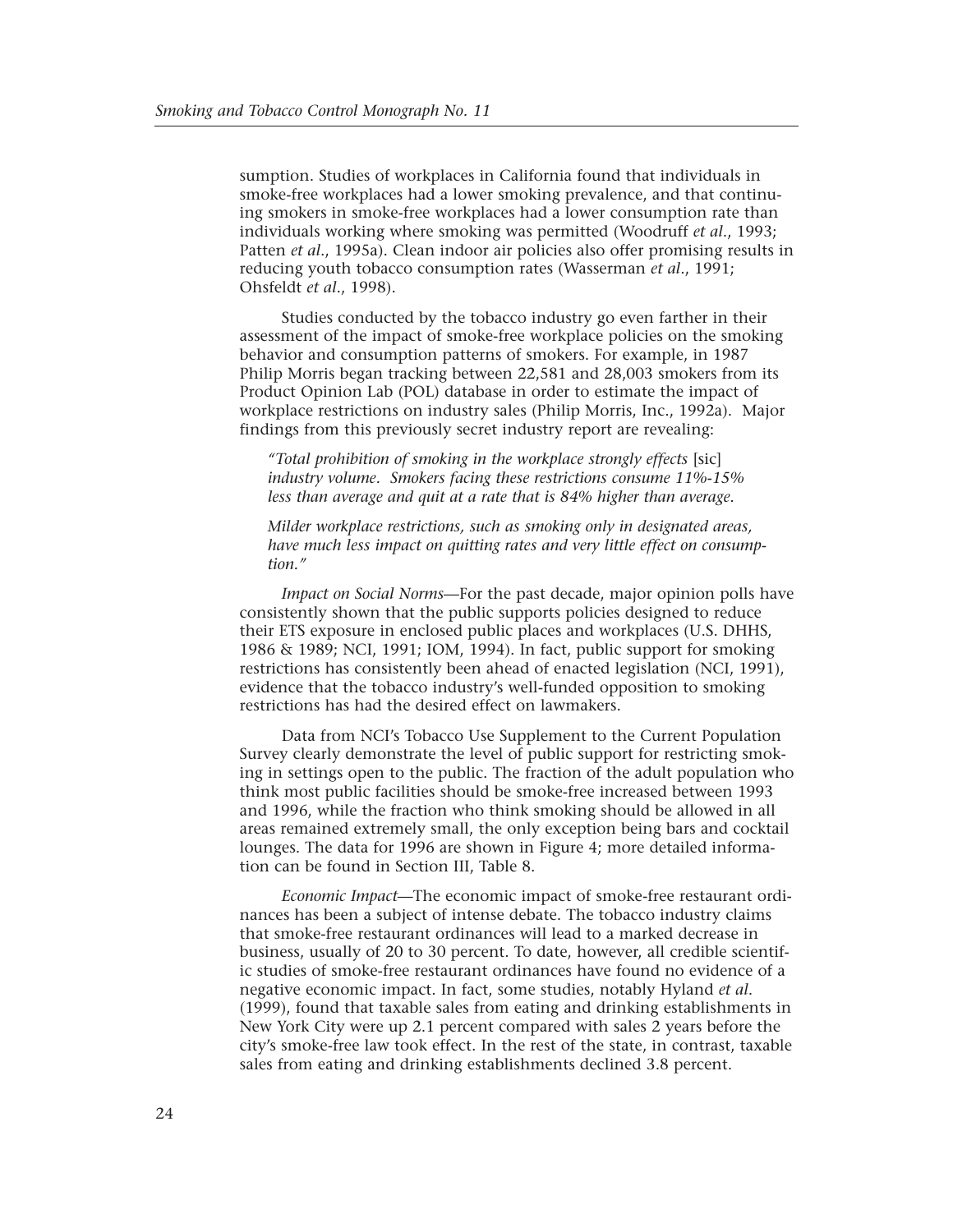

Figure 4 **Public Support for Smoking Restrictions in Various Public Places—United States**

Since 1993, numerous economic impact reports have been published indicating no negative impact on restaurant sales due to smoke-free ordinances (Bartosch and Pope, 1999; Hyland *et al*., 1999; Goldstein and Sobel, 1998; Sciacca and Ratliff, 1998; Glantz and Smith, 1997; Cummings, 1997; CDC, 1995; Glantz and Smith, 1994; Maroney *et al.*, 1994). These studies have examined the impact of ordinances by reviewing sales tax data to determine the economic impact of smoke-free ordinances on businesses throughout the United States, including Arizona, California, Massachusetts, New York, North Carolina, and Texas. The claim that smoke-free restaurant ordinances are particularly harmful to communities dependent on tourism was recently examined and refuted in a study of tourism-related revenues in six cities and three states (Glantz and Charlesworth, 1999).

The tobacco industry has sponsored a score of economic impact surveys alleging severe losses of revenues as a result of smoke-free ordinances (KPMG, 1998; InContext, 1996; Price Waterhouse, 1993; Laventhol and Horwath, 1990). These analyses, which have been aggressively disseminated to elected officials and businesses, tend to rely on business owners' perceptions of the impact of smoke-free ordinances or predictions of future impact, or they look at a limited, non-random selection of data. This methodology is inherently subjective and does not accurately reflect the real impact of smoke-free restaurant ordinances on sales.

For example, pro-tobacco front groups surveyed restaurants in Beverly Hills, California, asking owners what they thought they had lost in sales, without substantiating claims by checking sales tax revenues. The survey's finding of a 30 percent perceived loss in business was used widely by the Tobacco Institute to oppose local ordinances in other jurisdictions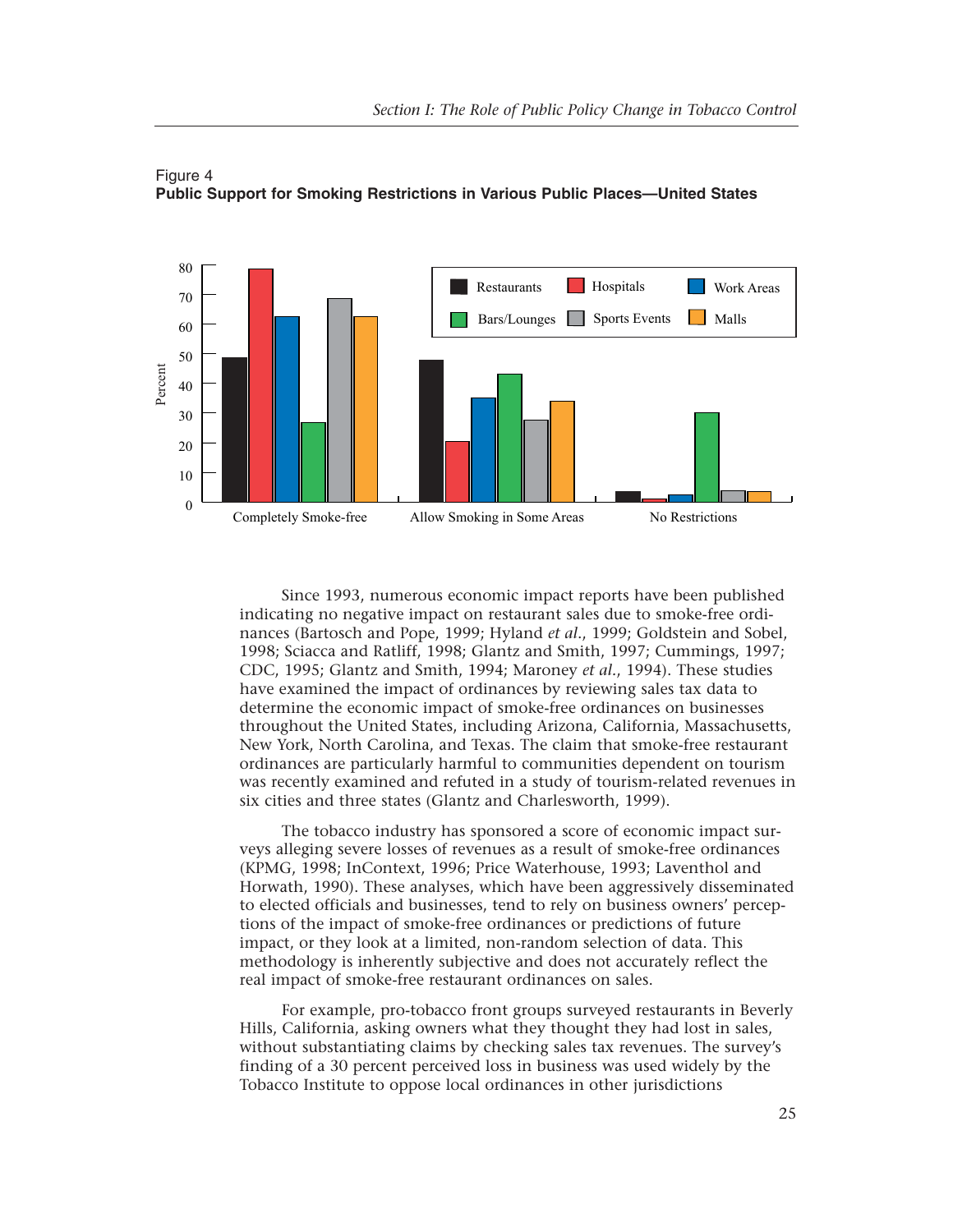(Consumer Reports, May 1994). Figure 5 shows an ad typical of those run by the Tobacco Institute. But contrary to tobacco industry claims of a 30 percent reduction in sales, UCSF researchers found no such decline during the period the ordinance was in effect and found no increase in sales following its repeal 4 months later (Glantz and Smith, 1994). In fact, the actual impact of the Beverly Hills ordinance was a 2.4 percent gain in revenue during the time the smoke-free provisions were in effect (Figure 6).

There are several key components to review when evaluating an economic impact study. First, it should always rely on objective data such as sales tax receipts, which are an unbiased, accurate measure of revenue loss or gain. Studies should also include information about sales for several years before and after the implementation of a smoke-free ordinance to help identify underlying trends in sales each year. It is also important to look at comparisons—*e.g.* to compare restaurant sales with total retail sales or to restaurant sales in comparable cities. These comparisons help to identify general economic trends and do not look at the impact of an ordinance in a vacuum.

*Impact on Tobacco Industry Sales*—The tobacco industry has expressed considerable public concern over the claimed negative impacts of tobacco

### Figure 5 **Tobacco Institute Advertisement**



What happens if your state legislature<br>restaurants?<br>restaurants?

You'll lose business. Maybe as much as 30 percent of your business, according to restaurant owners who have experienced such bans. Before a smoking ban was repealed in Beverly Hills, restaurants were expecting to lose

a total of \$12 million in 1987 as a result. Here's the real news, though. In a 11

recent Gallup poll almost 20 percent of the U.S. popula-tion said they would not visit

a restaurant that prohibits smoking. Can you risk closing your doors to 20 percent of your customers?

**The Tobacco Institute** Weehington, DC 20008 Washington, DC 20008 The Tobacco Institute can help you make sure this never happens. Write us and we'll send you information on how other resturants groups have fought smoking bans. We'll help you develop ways to accommodate all your customers—smokers and non-smokers alike. And we'll help you ensure that your voice is heard when government takes up the issue.

control regulations on other businesses and on the restaurant industry in particular. However, internal industry documents show that their real concerns lie with the regulations' effects on their own profit margins. A workplace smoking policy study conducted by Philip Morris, Inc. (1992a—the same study cited on page 24) clearly demonstrates that smoking restrictions represent both short- and long-term threats to the industry's bottom line. Two conclusions contained in that document are particularly noteworthy:

*"From 1989 to 1991, the industry lost an estimated incremental 1.7% (9.5 billion units) due to increasing workplace restrictions. If these trends continue, the industry will loose an additional 1.3% to 1.9% (8.4 to 11.4 billion units) from 1991 to 1996.*

*If smoking were banned in all workplaces, the industry's average consumption would decline 8.7%-10.1% from 1991 levels and the quitting rate would increase 74%."*

Yet another Philip Morris report found that smokers were facing more and more restrictive policies in the workplace and noted "that smokers who face 'designated areas' type restrictions are four times more likely to face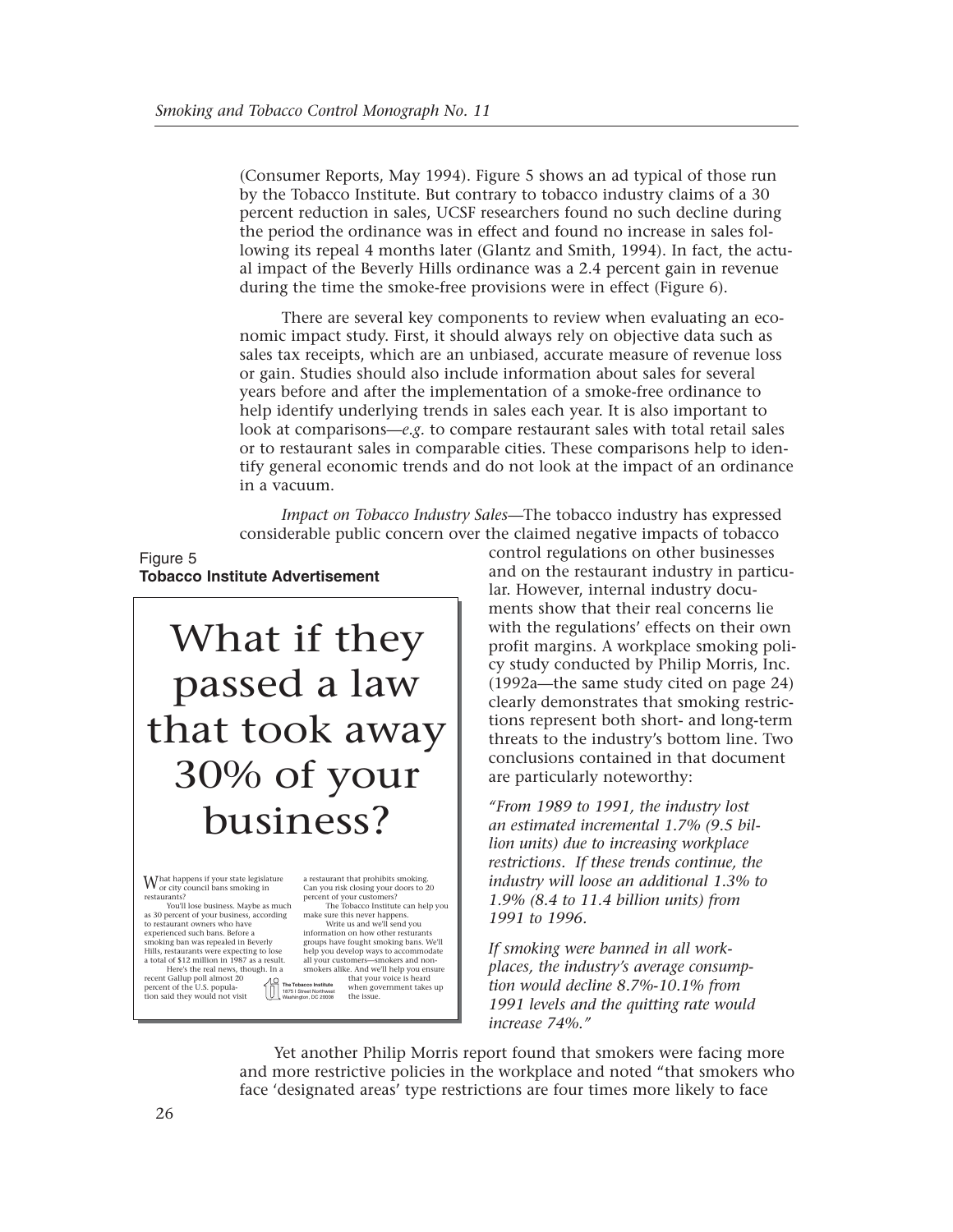### Figure 6

**The 100% Smoke-free Restaurant Ordinance in Force in Beverly Hills did not Reduce Sales by 30% (Dashed Line with "TI [Tobacco Industry] Claim"), as the Tobacco Industry had Suggested; Rather, it had No Significant Effect on Sales**



*Note: Period of smoke-free ordinance is indicated by the solid triangles. Source: Glantz and Smith, 1994.*

total prohibition the following year as those facing no restrictions" (Philip Morris, Inc., 1992b). Clearly the trend of smoke-free workplaces has major ramifications for the economic viability of the tobacco industry.

- **Implementation and Enforcement** Local clean indoor air laws are considered to be largely self-enforcing, that is, enforcement is not activated unless and until a complaint is made. Studies of local clean indoor ordinances in Massachusetts found that the workplace smoking restrictions were generally popular with business owners (Rigotti *et al*., 1992 & 1994). A 3-year study of workplaces in California found that compliance with smoke-free policies was nearly 90 percent (Patten *et al*., 1995a & b). In addition to the enforcement activities of receiving and responding to complaints, compliance is improved when implementation includes ongoing efforts to educate and inform business owners about the requirements of the ordinance (Rigotti *et al*., 1992 & 1994; Pierce *et al*., 1994a).
- **Workplace Smoking Policy Trends** During the past decade, the prevalence of voluntary workplace smoking policies has increased, as has the restrictiveness of those policies (U.S. DHHS, 1989; Gerlach *et al*., 1997). However, this trend is not evenly distributed. Larger employers are more likely to adopt a smoking policy than smaller employers (fewer than 100 employees), and workplaces in the manufacturing and processing industries are less likely to have a smoking policy (BNA, 1991; U.S. DHHS, 1989; Fielding and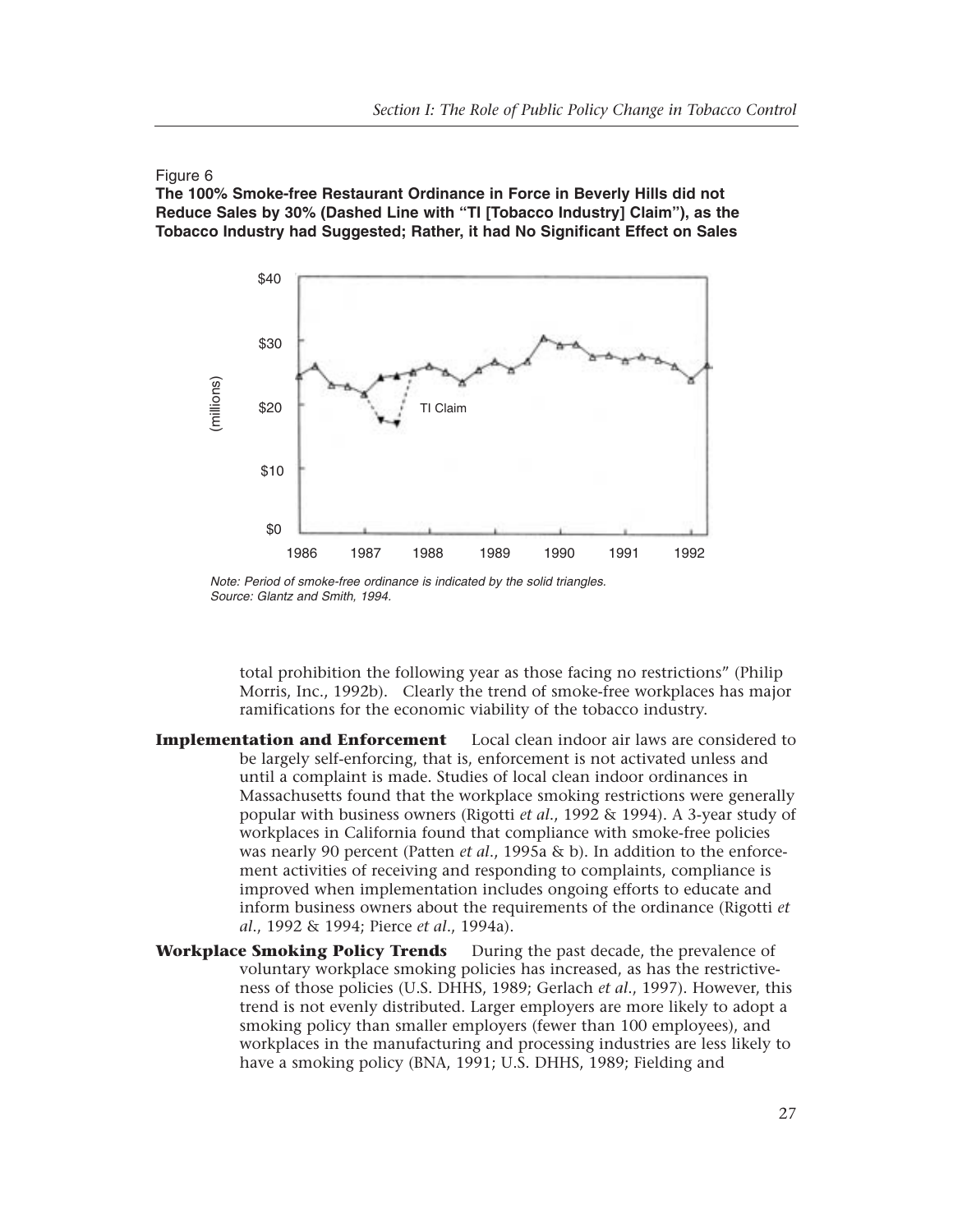Piserchia, 1989). The presence of a local clean indoor air ordinance greatly increases the probability that a workplace will adopt a workplace smoking policy (Pierce *et al*., 1994a; Rigotti *et al*., 1992 & 1994).

In a 1997 report of national workplace smoking policies based on the 1992/93 CPS Tobacco Use Supplement, 86.1 percent of indoor workers reported that their workplace had an official policy that restricted smoking in some way (Gerlach *et al*., 1997). Almost half (46 percent) reported their workplace was smoke-free, which the authors defined as having an official policy that did not permit smoking in either the common or public areas of their workplace (*e.g.*, cafeteria or restrooms), or in work areas. There were significant differences based on gender, age, ethnicity, smoking status, and occupation of the worker. The prevalence of smoke-free policies was much lower among younger, less skilled and/or educated workers, and among those employed in the service, hospitality, and blue-collar industries. More women than men reported smoke-free policies; African Americans reported working for employers who had established a policy, but were less likely than Whites and Asian/Pacific Islanders to work under a smoke-free policy. Current smokers were also less likely than former and never-smokers to report that their workplace had a smoking policy.

Table 3 in Section III presents data from the Current Population Survey showing that the percentage of the national indoor workforce now covered by a smoke-free policy has increased significantly between 1992/93 and 1995/96. That increase is only the most recent step in a trend that has been going on for more than 10 years. Only 3 percent of workers reported being employed in a smoke-free environment in 1986 (Gerlach *et al*., 1997). CPS data show that by 1992/93, just under 47 percent of workers were covered by such a policy, and by 1995/96, that percentage had in-creased to 64 percent—nearly two-thirds of all indoor workers. The 1995/96 figure represents a 37 percent increase in only 3 years. These positive trends reflect actions imposed by state and local jurisdictions through legislative requirements (including regulations) as well as independent actions taken by employers out of concerns for the health of their employees.

*Geographic Variation in Coverage*—Considerable geographic variation exists in the prevalence of workers covered by a smoke-free worksite policy, and the fraction of workers covered by such policies has increased between 1992/93 and 1995/96. In 1992/93, only 18 states reported that 50 percent or more of their indoor workforce was covered by a smoke-free policy, but by 1995/96 only three states—Arkansas, Kentucky, and Nevada—were reporting rates below 50 percent. No state reported a rate of 70 percent or higher coverage in 1992/93, but 13 now report having reached that level. Table 2 presents each state's rate of smoke-free coverage for workers in 1992/93 compared to its 1995/96 rate and lists the relative change between the two time periods. Table 4 in Section III presents additional information, including differences by strength of policy and by smoking status of respondent for each state and for the District of Columbia.

In terms of absolute coverage, the five states with the highest percentage of workers covered by a smoke-free policy by 1996 were Utah (83.7 percent), Maryland (83.2 percent), Vermont (78.9 percent), California (76.1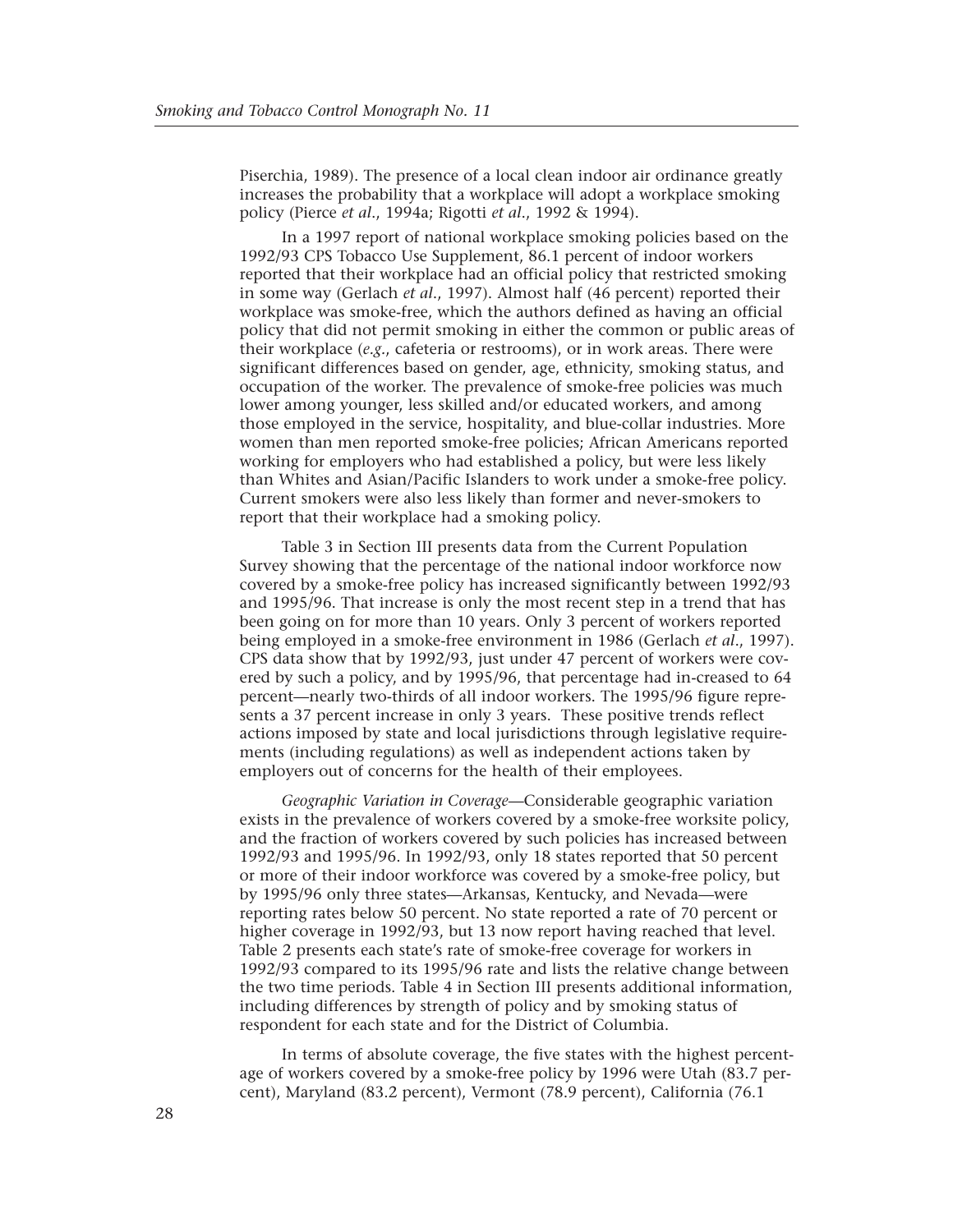| <b>State</b>         | % of workers<br>covered in 1993 | % of workers<br>covered in 1996 | Relative change % |
|----------------------|---------------------------------|---------------------------------|-------------------|
| Alabama              | 39.0                            | 55.4                            | 42.0              |
| Alaska               | 58.7                            | 69.9                            | 19.0              |
| Arizona              | 56.8                            | 65.1                            | 14.5              |
| Arkansas             | 32.5                            | 48.0                            | 47.6              |
| California           | 58.4                            | 76.1                            | 30.2              |
| Colorado             | 53.5                            | 71.5                            | 33.7              |
| Connecticut          | 48.3                            | 67.3                            | 39.4              |
| Delaware             | 50.3                            | 66.0                            | 31.2              |
| District of Columbia | 51.9                            | 74.7                            | 43.9              |
| Florida              | 53.6                            | 66.5                            | 24.1              |
| Georgia              | 47.4                            | 56.7                            | 19.8              |
| Hawaii               | 47.1                            | 61.3                            | 30.0              |
| Idaho                | 59.5                            | 70.9                            | 19.1              |
| Illinois             | 40.0                            | 60.8                            | 52.0              |
| Indiana              | 35.1                            | 51.3                            | 46.1              |
| lowa                 | 45.1                            | 62.2                            | 38.0              |
| Kansas               | 49.4                            | 63.2                            | 27.8              |
| Kentucky             | 28.6                            | 49.3                            | 72.2              |
| Louisiana            | 39.3                            | 56.6                            | 43.9              |
| Maine                | 55.7                            | 73.4                            | 31.7              |
| Maryland             | 52.9                            | 83.2                            | 57.2              |
| Massachusetts        | 48.7                            | 71.1                            | 45.8              |
| Michigan             | 39.6                            | 53.1                            | 34.3              |
| Minnesota            | 54.5                            | 67.9                            | 24.5              |
| Mississippi          | 40.3                            | 54.2                            | 34.5              |
| Missouri             | 39.1                            | 58.5                            | 49.7              |
| Montana              | 43.7                            | 58.8                            | 34.6              |
| Nebraska             | 44.4                            | 63.6                            | 43.3              |
| Nevada               | 33.8                            | 40.5                            | 19.8              |
| New Hampshire        | 53.3                            | 72.9                            | 36.7              |
| New Jersey           | 46.3                            | 68.0                            | 46.7              |
| New Mexico           | 55.3                            | 65.5                            | 18.5              |
| New York             | 42.7                            | 64.6                            | 51.1              |
| North Carolina       | 31.0                            | 54.7                            | 76.5              |
| North Dakota         | 47.5                            | 61.0                            | 28.4              |

#### Table 2

**Percentage of Indoor Workers Covered by a Smoke-free\* Workplace Policy in 1993 and 1996 by State, and Relative Change (Percent) Between the Two Time Periods, Based on Current Population Survey—1992/93 and 1995/96**

*\*Smoke-free = smoking not permitted in public and common areas of the worksite or in work areas. Data based on CPS Tobacco Use Supplement conducted in September 1992, January 1993, and May 1993; September 1995, January 1996, and May 1996.*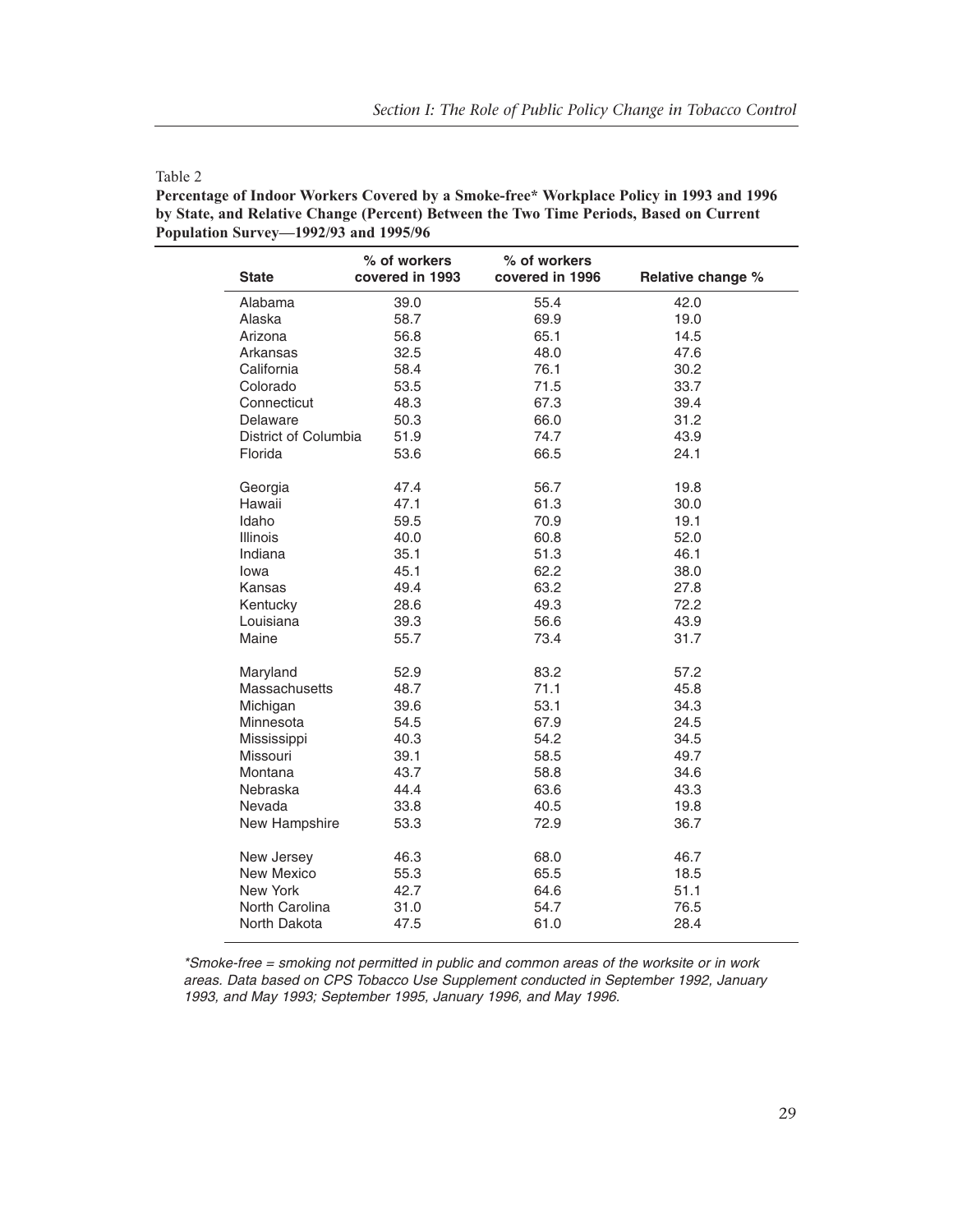#### Table 2 (continued)

| <b>State</b>   | % of workers<br>covered in 1993 | % of workers<br>covered in 1996 | Relative change % |  |  |  |
|----------------|---------------------------------|---------------------------------|-------------------|--|--|--|
| Ohio           | 37.9                            | 56.6                            | 49.5              |  |  |  |
| Oklahoma       | 41.5                            | 58.0                            | 39.6              |  |  |  |
| Oregon         | 59.9                            | 66.9                            | 11.6              |  |  |  |
| Pennsylvania   | 42.2                            | 59.9                            | 42.0              |  |  |  |
| Rhode Island   | 44.9                            | 69.6                            | 55.1              |  |  |  |
| South Carolina | 37.7                            | 58.8                            | 55.9              |  |  |  |
| South Dakota   | 43.8                            | 62.3                            | 42.4              |  |  |  |
| Tennessee      | 36.2                            | 53.5                            | 47.8              |  |  |  |
| Texas          | 51.2                            | 64.8                            | 26.7              |  |  |  |
| Utah           | 65.4                            | 83.7                            | 28.0              |  |  |  |
| Vermont        | 58.7                            | 78.9                            | 34.4              |  |  |  |
| Virginia       | 43.8                            | 62.6                            | 43.0              |  |  |  |
| West Virginia  | 38.6                            | 58.9                            | 52.6              |  |  |  |
| Washington     | 68.3                            | 73.2                            | 7.2               |  |  |  |
| Wisconsin      | 43.8                            | 62.0                            | 41.7              |  |  |  |
| Wyoming        | 48.4                            | 61.2                            | 26.6              |  |  |  |

*\*Smoke-free = smoking not permitted in public and common areas of the worksite or in work areas. Data based on CPS Tobacco Use Supplement conducted in September 1992, January 1993, and May 1993; September 1995, January 1996, and May 1996.*

percent), and the District of Columbia (74.7 percent). The five lowest were Nevada (40.5 percent), Arkansas (48.0 percent), Kentucky (49.3 percent), Indiana (51.3 percent), and Michigan (53.1 percent).

The states that experienced the greatest rate of change in the percentage of workers employed in smoke-free worksites between 1993 and 1996 were North Carolina (+76.5 percent) and Kentucky (+72.2 percent); no other state experienced a relative increase of 60 percent or higher. Nonetheless, both North Carolina and Kentucky are still significantly below the national mean in terms of worker protection from ETS.

*Restaurant Workers*—Unfortunately, not all occupational groups have benefited equally from implementation of smoke-free workplace policies. Food service workers rank last among the Census Bureau's list of major occupational groups in terms of worksite smoking policy coverage (Figure 7a and 7b). Furthermore, it appears that the gap between food service workers and all other workers is widening. While the majority of smoke-free restaurant policies are adopted under the rubric of protecting patrons, the fact that restaurants and bars serve as workplaces for millions of workers often goes unmentioned. Not only do food service workers enjoy fewer protections against ETS, they are also exposed to higher levels of ETS compared with other indoor workers. Siegel (1993) found that food service workers were exposed to levels of ETS in restaurants that were up to 2 times higher than those found in offices; ETS levels in bars were between 3.9 and 6 times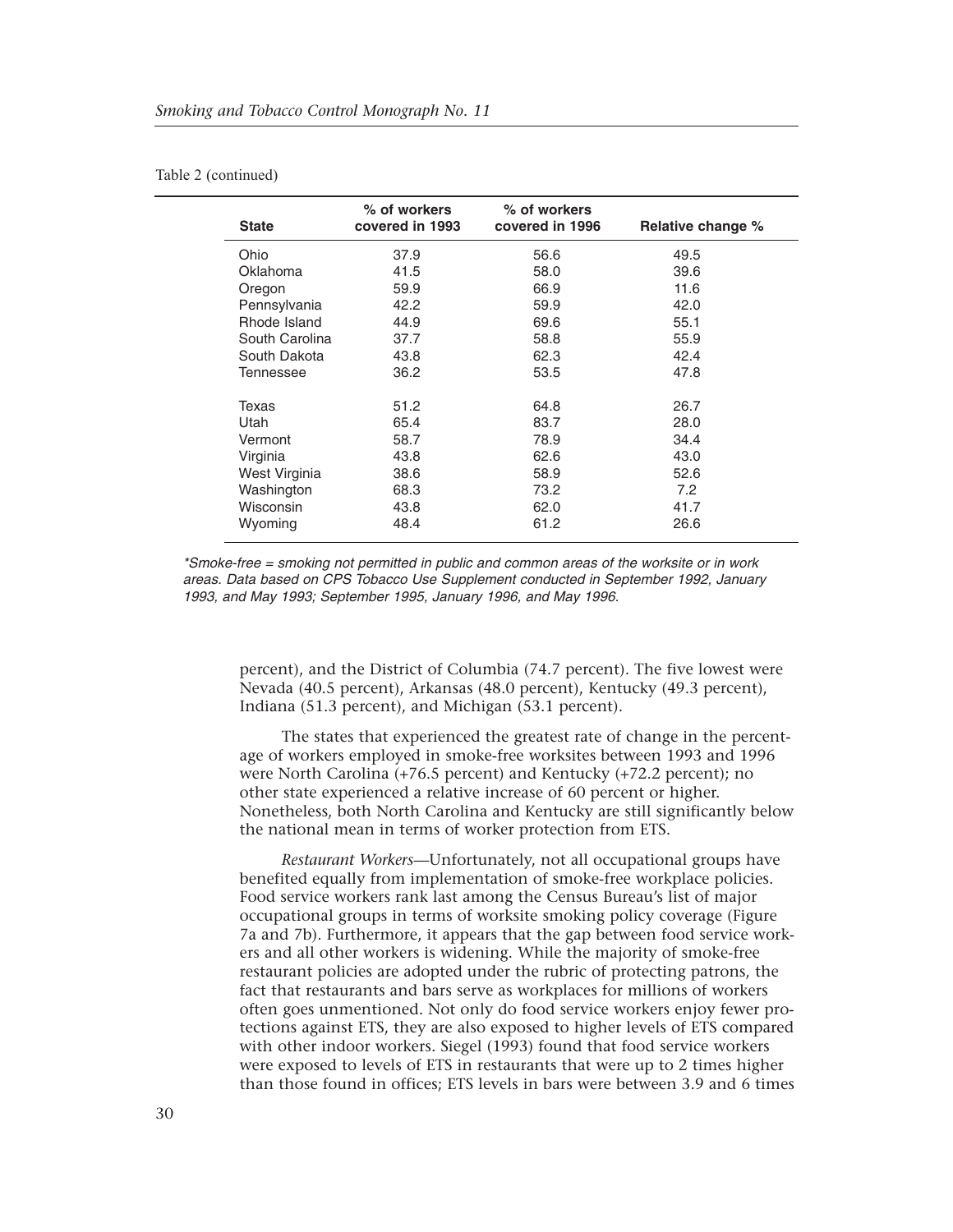

Figure 7a **Differences in Smoke-free Workplace Policy Coverage: Food Service Workers Compared to All Other Workers—CPS 1995/96**



**Among Workers Reporting No Smoking is Allowed in Their Work Area, Percent Reporting that Someone has Smoked in Their Work Area in the Past 2 Weeks—CPS 1995/96**

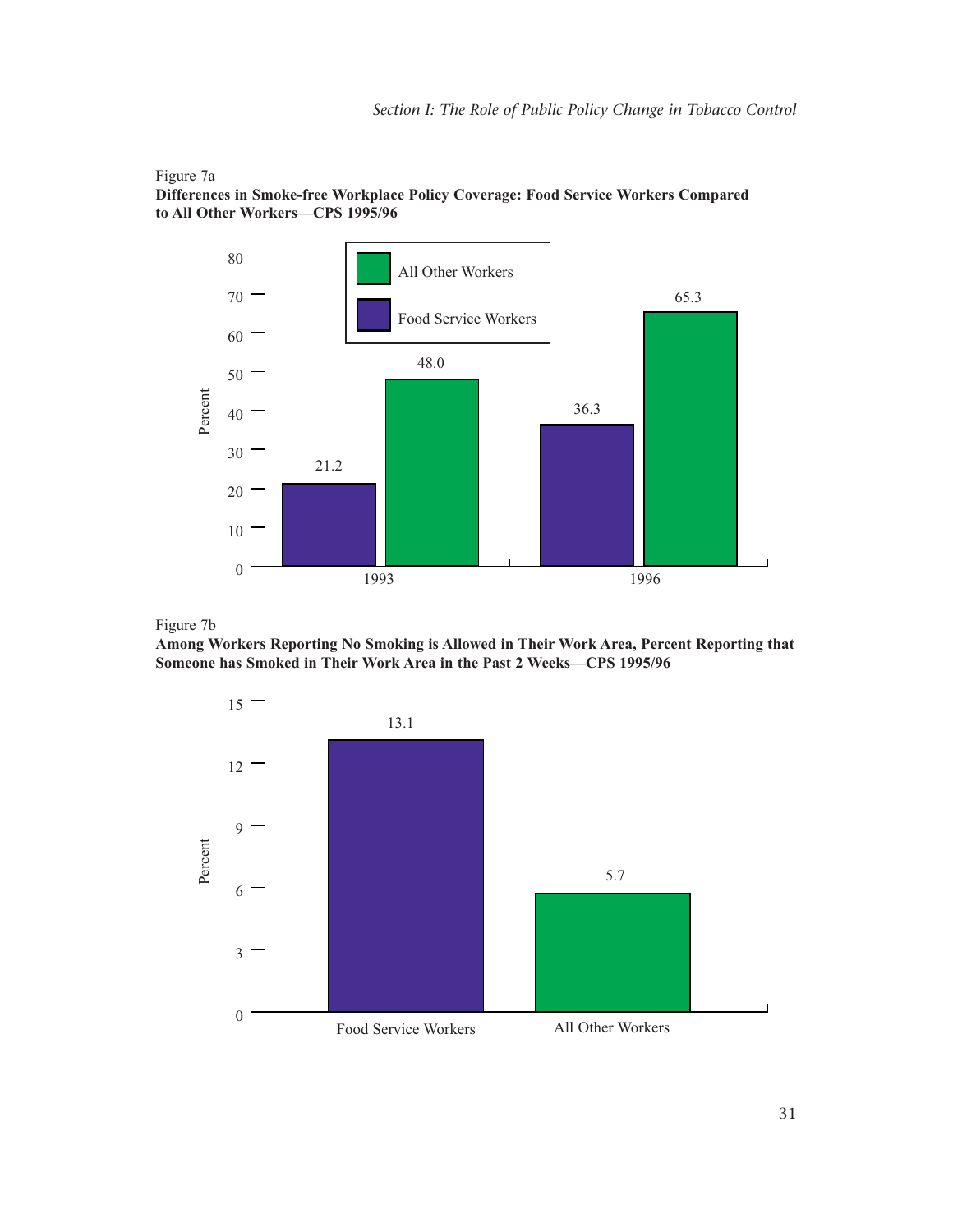higher than those in offices. Even when workers report that their employer prohibits smoking in the employee work areas, significantly more food service workers than other workers report non-compliance with the policy (Figure 7a and 7b).

### **Federal Regulation: The Occupational Safety and Health Administration**

In 1994, the Occupational Safety and Health Administration (OSHA) began the process of promulgating a workplace smoking standard. The agency held public hearings in 1994 and 1995 and is currently reviewing testimony and finalizing a workplace smoking standard. The current proposed rule would require employers to either eliminate workplace smoking entirely or restrict it to designated smoking areas that are either outdoors or fully enclosed and separately ventilated, with the air directly exhausted to the outside.

If adopted, OSHA workplace smoking regulations may preempt many state and local workplace smoking ordinances. In 1992, the U.S. Supreme Court ruled that the federal Occupational Safety and Health Act preempted an Illinois law that made specific requirements of employees at hazardous waste sites, stating that the law overlapped with OSHA's standards (Glantz, 1997; 29 CFR 1910.120). It is likely that a similar ruling would be made regarding local and state smoke-free workplace laws should OSHA promulgate a standard regulating smoking in the workplace. Glantz (1997) raises several issues that require further study, including whether or not a single national standard would be enforced locally; whether there are mechanisms that would eliminate preemption of local and state workplace smoking control ordinances from the OSHA rule; and whether the rule could be designed to overrule existing statewide legislation that preempts local clean indoor ordinance development.

The tobacco industry has, on occasion, informed local jurisdictions that they are preempted from enacting local workplace smoking ordinances under current OSHA regulations. However, this assertion has been rejected by OSHA staff (Capreol, 1993; Frodyma, 1998).

There are 846 local clean indoor air ordinances list-**Clean Indoor Air Ordinances** ed in this publication, covering a total population of 88 million (see Section II, Summary Table 1). Two of the most common areas protected by clean indoor air provisions are workplaces and restaurants. Figure 8 shows the number of communities adopting 100 percent smoke-free workplace and/or restaurant provisions during the period of 1985 to 1998. **Findings:** 

> *Workplace Restrictions*—An unanticipated consequence of the earliest smoke-free workplace ordinances was the congregation of smokers immediately outside smoke-free buildings. Workers—particularly those in lobby areas or near first-floor windows—began complaining of secondhand smoke re-entering the building through open doors and windows. To address this problem, many smoke-free ordinances now include provisions banning smoking within a minimum distance from smoke-free buildings to prevent re-circulation of ETS back into the smoke-free building. Federally, the National Institutes of Health revised their smoking policy in March of 1999, banning smoking in and around specific outdoor areas such as building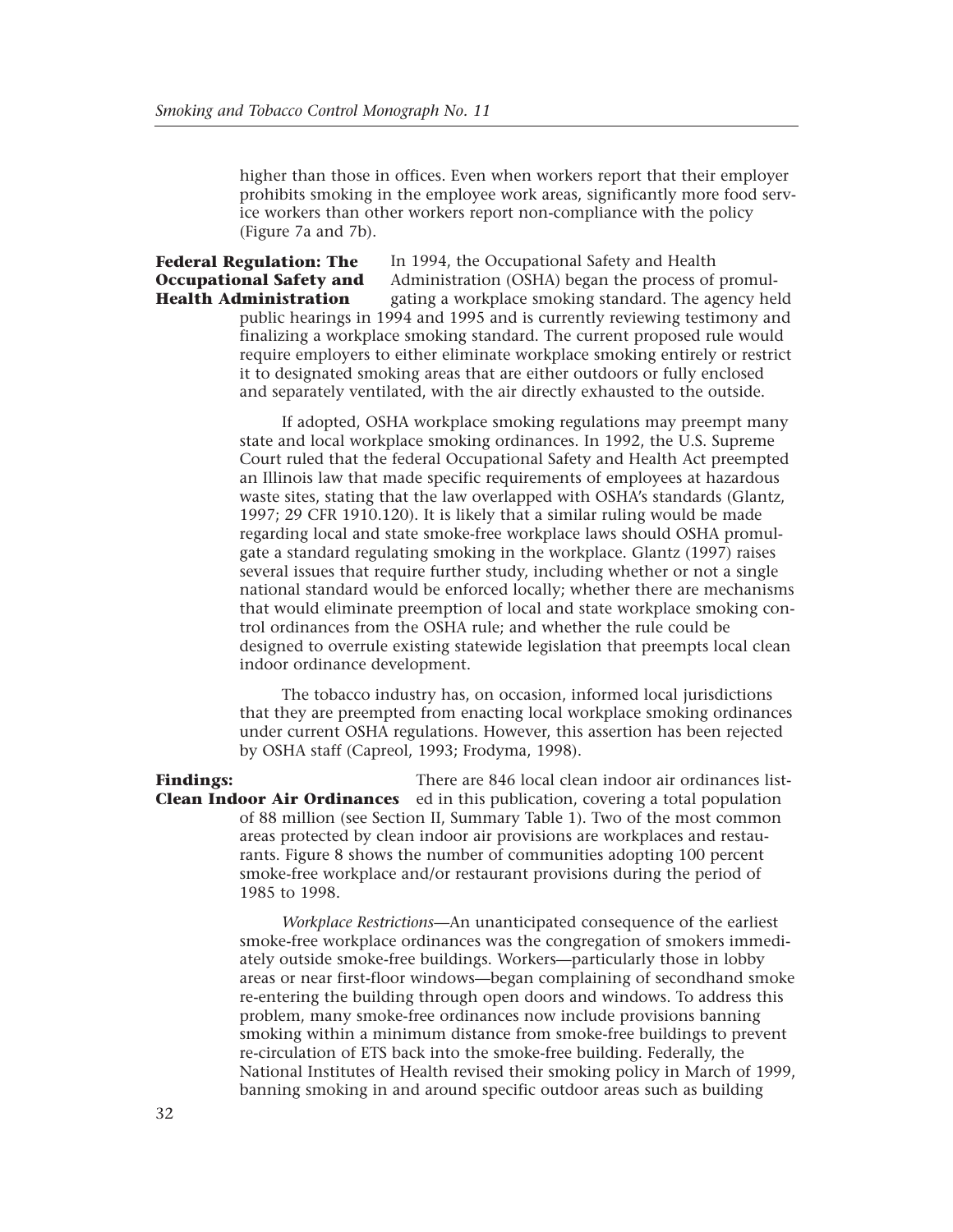



entrances and exits, air intake ducts, loading docks, covered parking garages, and designated courtyards. However, the policy still permits smoking in most other outdoor areas.

Some jurisdictions have expanded outdoor smoking restrictions beyond workplace settings, adopting provisions making outdoor lines and waiting areas smoke-free (*e.g.,* Davis, CA), making outdoor public park and recreation areas smoke-free (*e.g.,* Bellaire, TX; North Providence, RI), or establishing smoke-free seating in outdoor sports venues (*e.g.,* Nassau County, NY; Northampton, MA). These outdoor restrictions make the most sense when they are part of a natural progression of ordinance development, making enclosed venues smoke-free before addressing outside venues (Carol and Hobart, 1998).

A total of 642 local ordinances limit smoking in workplaces. The ordinances range from simple requirements that workplaces adopt written smoking policies to 181 ordinances that require the total elimination of smoking in the workplace (see Section II, Chart 2).

*Restaurant Restrictions*—The most recent trend in clean indoor air ordinance development is to extend smoking restrictions to bars. San Luis Obispo, California, was the first to restrict smoking in bars, including freestanding bars, in 1990. Currently, 35 local jurisdictions and the state of California have laws that eliminate smoking in all bars (free-standing and those in restaurants). Another 17 cities have ordinances that prohibit smoking only in restaurant/bar combinations. This growing trend to protect bar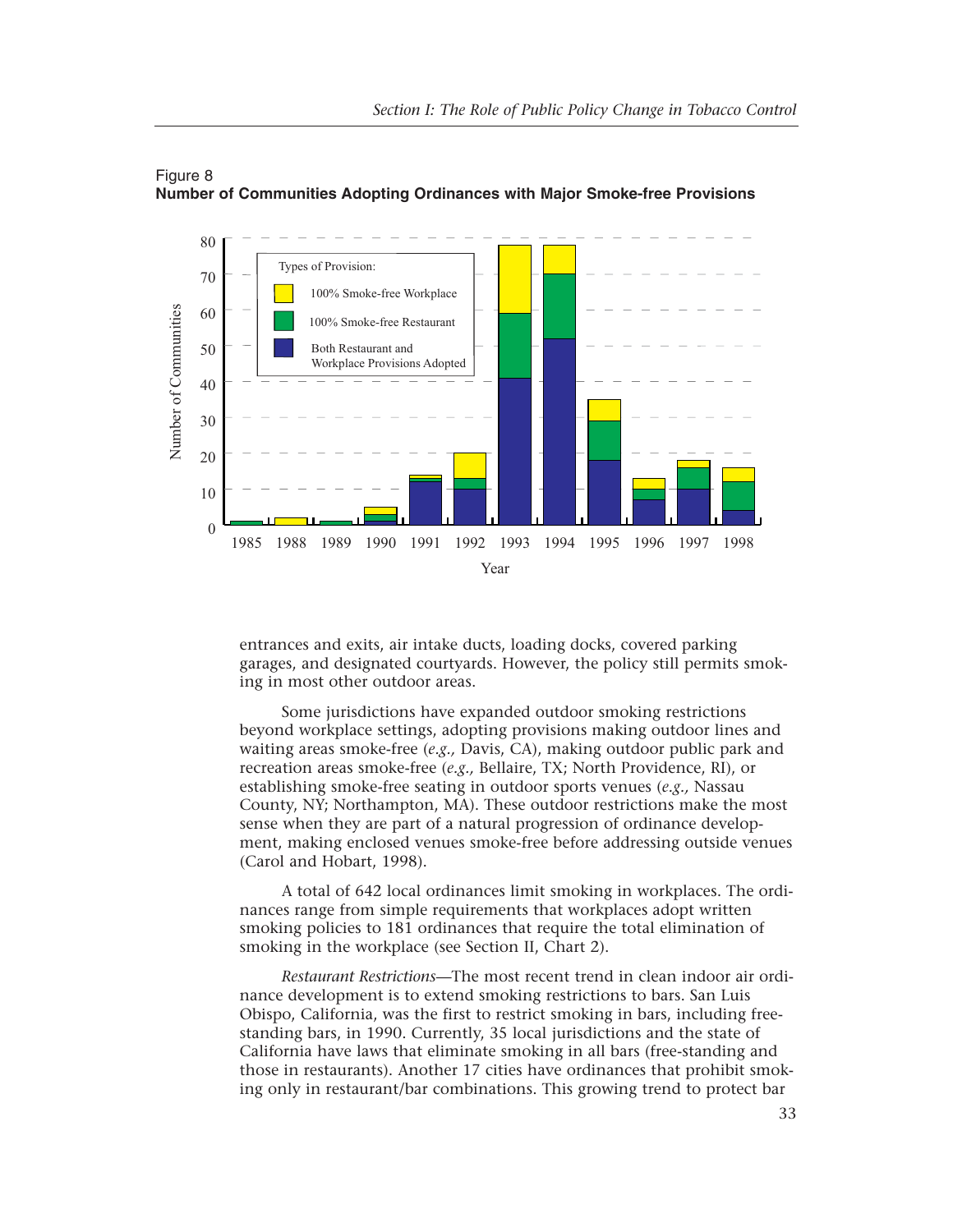workers is supported by research demonstrating that bar and restaurant workers have the least protection from ETS in the workplace and are exposed to a higher concentration of ETS than employees in other workplaces (Siegel, 1993).

A total of 753 local ordinances limit smoking in restaurants. These range from laws that merely require restaurants to set aside a nonsmoking section of unspecified size to 227 ordinances that completely eliminate smoking in restaurants (see Section II, Chart 1).

By the early part of the twentieth century, a number of states had adopted laws making it illegal for underage youth to use tobacco products. These laws were adopted on moral rather than public health grounds, and were largely unenforced. In fact, by the mid-1960s, a number of states rescinded their youth-oriented tobacco laws (Jacobson and Wasserman, 1997). At the local level, as early as the 1940s, jurisdictions had adopted ordinances requiring tobacco retailers to obtain a license; however, the intent of these ordinances was to generate revenues, not to regulate youth access to tobacco. In 1989, the Surgeon General's report concluded that there were fewer laws restricting youth access to tobacco products on the books than had been the case in the previous quarter century (U.S. DHHS, 1989). **HISTORY OF YOUTH ACCESS LEGISLATION**

> In the late 1980s, the public health community began to discuss youth access to tobacco as part of a tobacco control policy agenda (IOM, 1994). This focus was intensified by a 1990 Office of the Inspector General (OIG) report, which found that despite youth access laws in 44 states, active enforcement was non-existent in all instances (OIG, 1990). In 1990, the U.S. Department of Health and Human Services (DHHS) developed and distributed a Model Sale of Tobacco Products to Minors Control Act for state and local jurisdictions. Two years later, Congress adopted the so-called "Synar Amendment," requiring all states to adopt laws prohibiting the sale and distribution of tobacco products to minors, to enforce such laws, and to provide annual reports to DHHS as to their compliance.

> DHHS's recommended youth access provisions include a tobacco retailer licensing structure, a graduated system of penalties and suspensions, an emphasis on civil (rather than criminal) penalties, a legal age of sale set at 19, minimum-age-of-sale warning signs at points of sale, a designated state enforcement agency supplemented by local efforts, and a ban on tobacco vending machines. Several of these provisions would be reiterated in the Food and Drug Administration's (FDA) proposed tobacco regulations, issued in 1996.

> Although the early youth access legislation was passed mainly at the state level, followed in the early 1990s by intensive federal activity, youth access policy development moved relatively quickly to the local level. In 1989, the U.S. Surgeon General's report noted that a handful of local jurisdictions had banned the practice of distributing free tobacco products, stating as their purpose the reduction of youth access to tobacco (U.S. DHHS,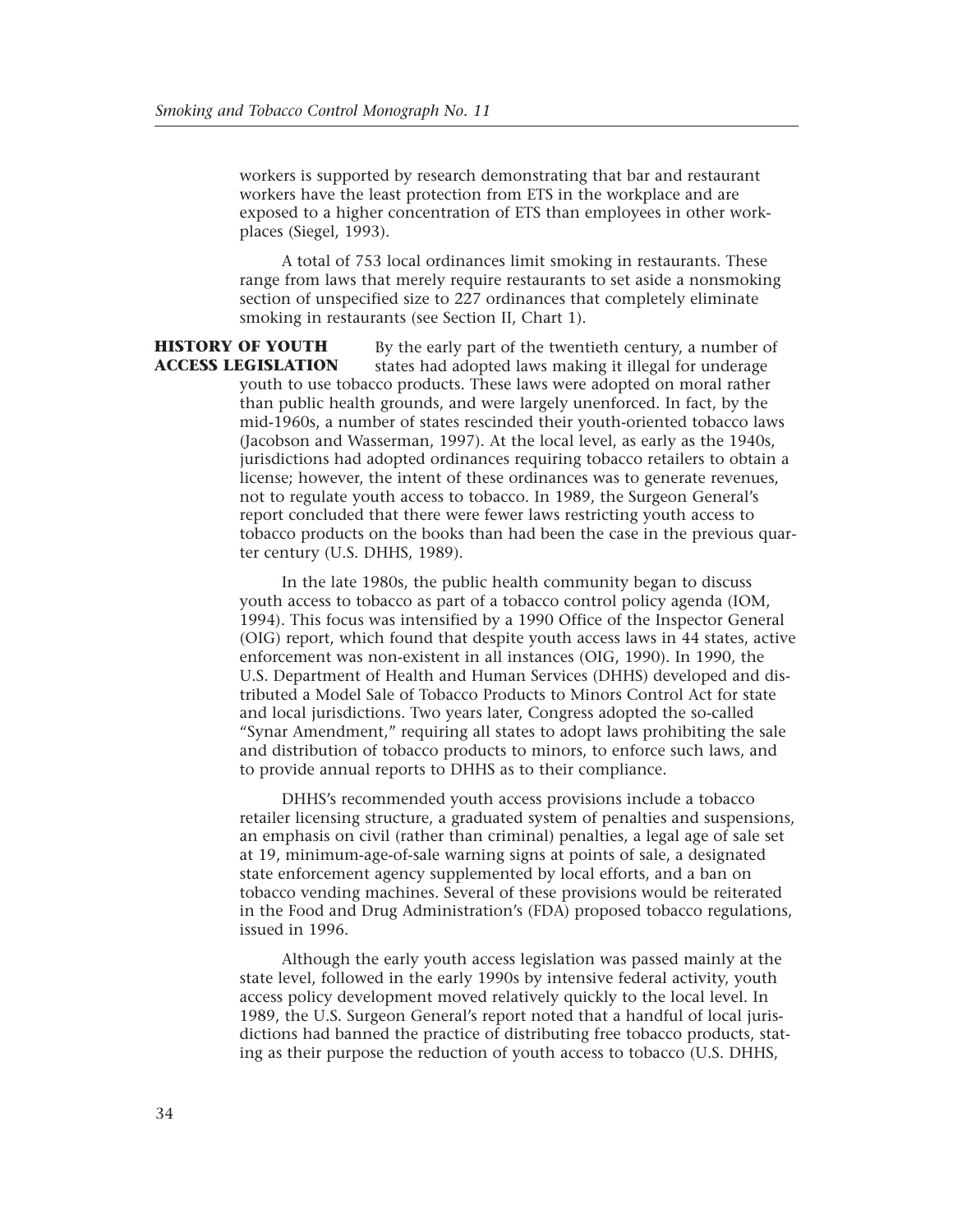1989). By September of 1992, the ANR Foundation's database of local ordinances included records for 161 communities with ordinances containing at least one provision designed to reduce youth access to tobacco products (NCI, 1993a).

Local ordinances include and go beyond the DHHS recommendations. The most common of these ordinances ban or limit the placement of cigarette vending machines. Others include bans on self-service displays, distribution of free tobacco products and/or single cigarette sales, and a number of state or local laws are also being enacted that criminalize youth for possession and/or use of tobacco products. Finally, an increasing number of ordinances include provisions for licensing tobacco retailers.

Following enactment of the Alcohol, Drug Abuse, and Mental Health Administration Reorganization Act in 1992, local youth access ordinance enactment escalated, quickly replacing clean indoor air as the chief subject of legislation at the local level. Beginning in 1994, the number of local youth access laws being enacted exceeded the number of clean indoor air laws being enacted in every year (see Figure 3).

Despite major efforts at the federal, state, and local levels to curtail access to tobacco products by minors, there is no compelling evidence that minors experience any significant difficulty in obtaining tobacco products, nor that teen tobacco consumption has declined as a result. In fact, the opposite appears to be the case. Tobacco use among youth remained relatively stable from 1980 to 1992, a year that marked the beginning of significant increases in local activity around youth access and an increase in youth smoking rates (Johnston, 1998).

**Youth Access and Youth Smoking** The effort to restrict youth access to cigarettes and other tobacco products stems from a desire to reduce tobacco use by minors. Youth access is itself a global term encompassing such diverse strategies as merchant education campaigns, signage, required ID checks, bans on self-service displays, the elimination of vending machines, and other strategies designed to make it more difficult for youth to obtain tobacco products. Of these strategies, most resources have been devoted to lowering the rate of illegal sale of tobacco products by merchants.

> To date, there is little experimental evidence demonstrating that higher rates of merchant compliance with age-of-sale laws will result in significant reduction of youth smoking rates. Early support was offered by Jason *et al*. (1991) and DiFranza *et al*. (1992), who found decreases in self-reported cigarette use following enforcement of age-of-sale laws. Both studies, however, used non-random samples with no control group. Studies with more rigorous methodologies have failed to replicate these findings and have found no consistent relationship between the presence of, or the enforcement of, youth access laws and smoking patterns among youth (Chaloupka and Grossman, 1996; Hinds, 1992; Rigotti *et al*., 1997). In one study widely cited as supporting the efficacy of youth access ordinances (Forster *et al*., 1998), youth smoking rates increased less substantially in "intervention" communities where youth access laws were passed than in "control" communities where no youth access legislation was enacted. However, since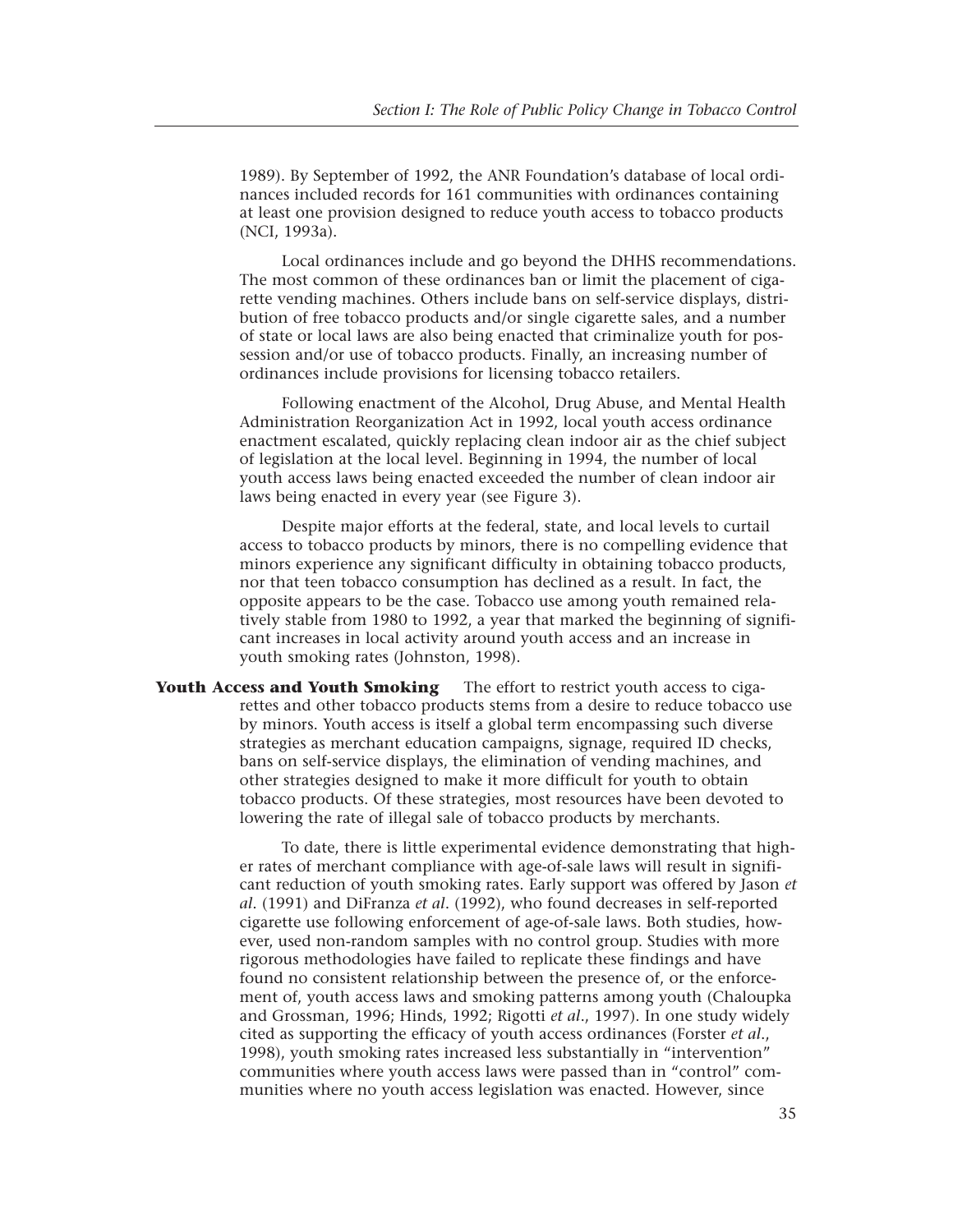there was no statistical difference in the rates of illegal tobacco sales to minors between the intervention and control communities either before or after the intervention, it is likely that the observed differences in youth smoking behavior resulted from unmeasured factors (such as changing community norms in response to increased community action) rather than the presence of the youth access laws.

One reason that youth access legislation may be ineffective in curbing youth smoking is that only 38.7 percent of current smokers under the age of 18 purchase their cigarettes in stores (CDC, 1996a). Even when strong enforcement of local youth access laws improved merchant compliance and decreased illegal tobacco sales to minors, adolescents' perceived access to tobacco was not altered (Rigotti *et al*., 1997). Numerous social sources of cigarettes are available to youth who seek to obtain them, including older friends, family members, and strangers who will purchase them if given the money. While attempts to convince social sources not to provide cigarettes to minors may have modest impact, given the widely available nature of tobacco to adult consumers, it is probable that even in the best of circumstances, minors who seek tobacco can easily find channels of supply.

Glantz (1996) questions the whole focus on youth access, noting that it unintentionally reinforces the "forbidden fruit" theme of tobacco advertising and that strategies that target all citizens, youth and adults alike, may prove more effective. Wasserman *et al*. (1991), for example, found that clean indoor air laws had a strong deterrent effect on teen smoking, a finding supported by Chaloupka and Grossman (1996). Traditionally, youth are among the least protected by clean indoor air regulation (Gerlach *et al*., 1997). However, when they and the adults around them are not allowed to smoke at work or in other public venues, smoking may have less appeal.

**The Synar Amendment** A provision of the 1992 Alcohol, Drug Abuse, and Mental Health Administration Reorganization Act (known as the "Synar Amendment") requires states to: (a) adopt laws prohibiting the sale and distribution of tobacco products to minors under age 18, (b) implement enforcement programs, and (c) provide annual reports to DHHS demonstrating that they have complied. If they fail to comply, states risk losing block grants for substance abuse prevention and treatment programs.

> The effects of the Synar regulations on tobacco control are complex. After Synar was passed, tobacco industry lobbyists succeeded in getting Congress to leave final implementation of the amendment up to state legislatures (Weisskopf, 1993). Moreover, the time lag between original passage and the release of accompanying regulations by DHHS in 1993 provided ample opportunity for tobacco industry lobbyists to press both national and state legislators for measures favorable to the industry (IOM, 1994). Most importantly, the tobacco industry and its allies used the Synar Amendment to push for passage of relatively weak state laws that were preemptive, foreclosing the opportunity of local jurisdictions to enact more stringent local ordinances (Weisskopf, 1993; Feder, 1996; Siegel *et al*., 1997).

According to the *1998 Report to Congress on Synar Implementation* submitted by the Substance Abuse and Mental Health Services Administration,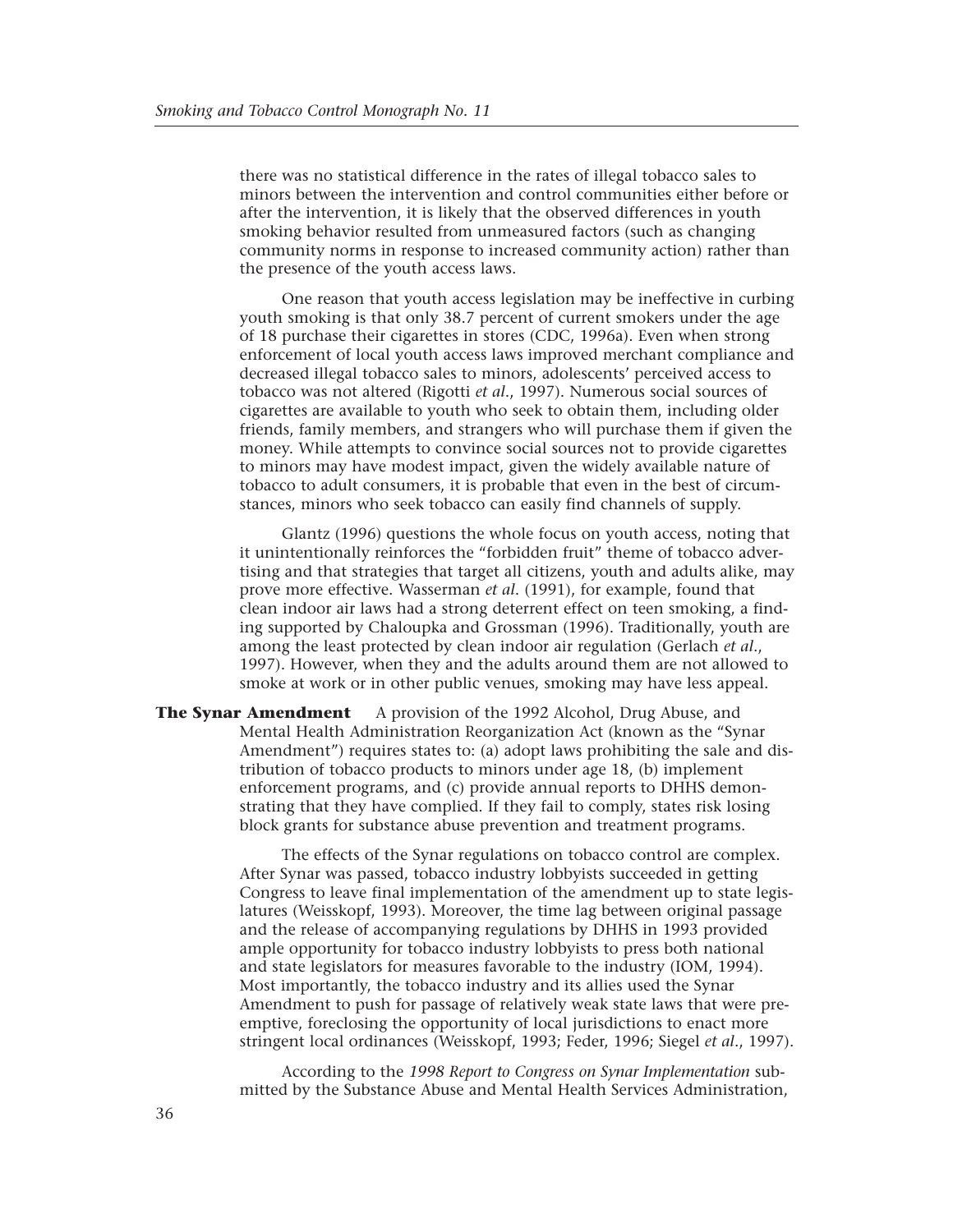all states were in compliance with the Synar Regulation as of fiscal year 1997. The median noncompliance rate of sales to minors as reported by the states was 40 percent, down from rates of 60 to 90 percent in pre-1997 studies. All states reported that they expected to achieve a maximum illegal sales rate of 20 percent or less by fiscal year 2003 (U.S. DHHS, 1998b).

**The Food and Drug Administration Rule** On August 23, 1996, the Food and Drug Administration (FDA) asserted its authority to regulate nicotine as an addictive drug and cigarettes as drug delivery devices. It issued its final rule designed to reduce youth tobacco use by 50 percent in 7 years. The regulations were to be implemented in three phases. The first phase, which began 6 months after the rule's publication, requires retailers to check the photo ID of anyone under 27 and not to sell tobacco products to anyone under age 18. The second phase, which was to go into effect on August 23, 1997, contains a number of youth access provisions—most notably bans on free samples and single cigarette sales—and includes the elimination of vending machines and self-service displays, except in adult-only venues.

> Additionally, a number of advertising restrictions were to be implemented, including a ban on outdoor advertising within 1,000 feet of schools and a ban on all color and graphics in print advertising. The final phase, originally intended to take effect 2 years after publication of the rule, would have prohibited brand-name sponsorship of sporting, cultural, and entertainment events.

> The FDA rule was immediately challenged by the tobacco industry and its allies on a number of legal grounds. On April 25, 1997, the Federal District Court in Greensboro, North Carolina upheld the FDA's jurisdiction over nicotine-containing products. The court also upheld all restrictions involving youth access and labeling, but it invalidated on statutory grounds the FDA's restrictions on advertising and promotion of tobacco products. Significantly, the judge did not rule that the FDA's advertising and promotions restrictions violated the First Amendment, only that the FDA charter did not give it sufficient authority. The Court allowed the proof-of-age requirements, which were already operative, to remain in force. However, though upholding the other youth access restrictions, the Court delayed their implementation pending appeals. Both sides of the dispute appealed those aspects of the District Court ruling that went against them.

On August 14, 1998, a three-member panel of the Fourth Circuit Court of Appeals reversed the District Court's decision, striking down all of the FDA's 1996 regulations. The following month, the government petitioned the Court for a rehearing by either the three-member panel or by the entire Fourth Circuit Court. Although the Court denied the government's petition, the Department of Justice appealed the Fourth Circuit Court's ruling to the Supreme Court on January 21, 1999; the Supreme Court has agreed to hear the case.

One issue of considerable concern to the tobacco control community is FDA preemption. Because case law requires FDA regulations to be preemptive, whatever regulations are eventually implemented will preempt stricter state and local laws. Preemption will apply to all issues addressed by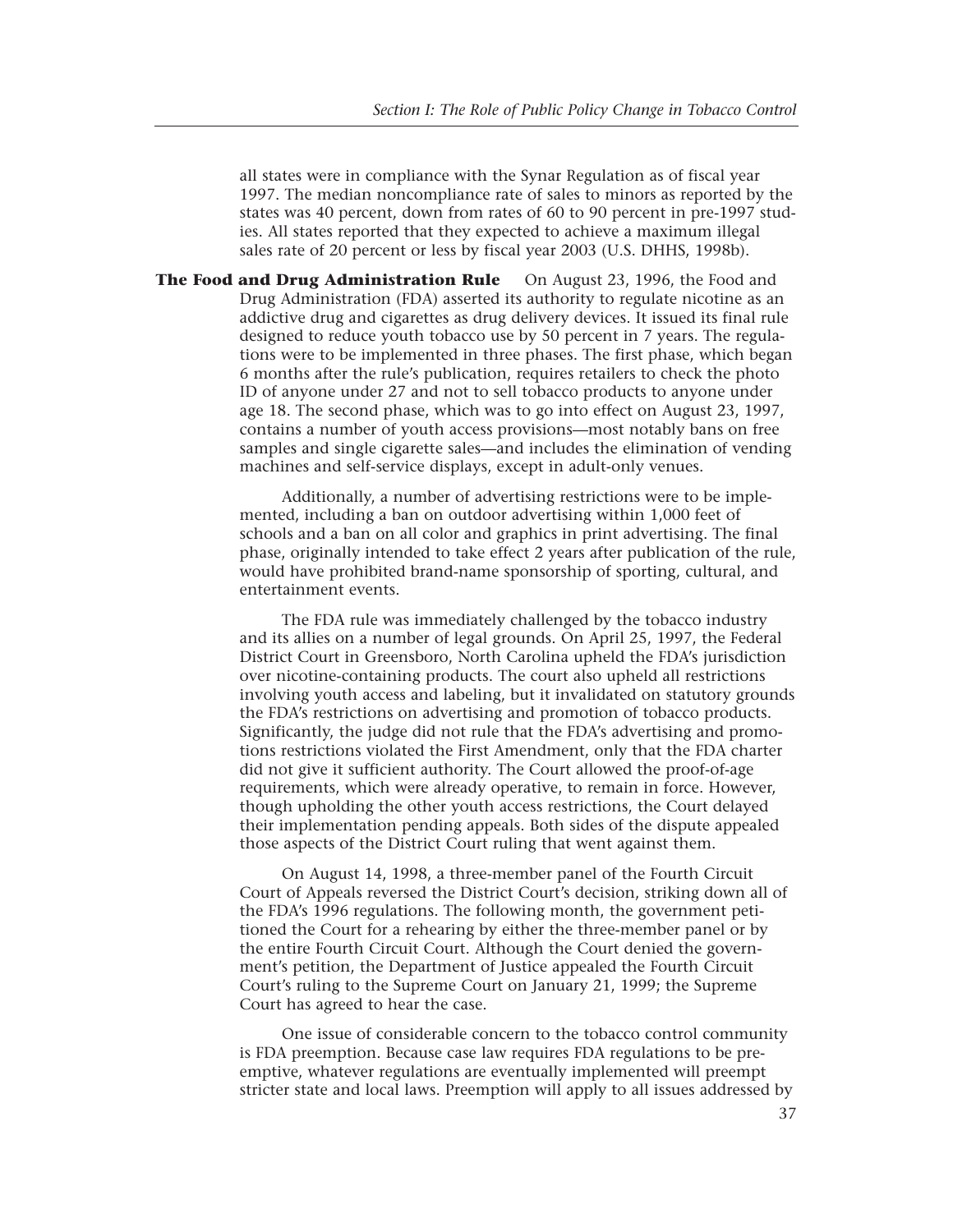

### Figure 9 **Number of Communities Passing Major Youth Access Provisions by Year**

the FDA regulations, such as age, identification, vending machines, selfservice displays, and advertising—assuming the regulations are upheld. However, in its regulations, the FDA has established a procedure whereby state and local jurisdictions can appeal for exemption from preemption if their legislation is stronger than the FDA regulation and will result in a benefit to the public.

**Enforcement** Studies on interventions to reduce illegal youth access to tobacco show that a major predictor of success in reducing sales to minors is active local enforcement of laws prohibiting the sale of tobacco to minors (Jacobson and Wasserman, 1997). Civil penalties are preferable to criminal penalties, as youth access to tobacco is often a low priority for police and the court system (Feighery *et al*., 1991; IOM, 1994). Civil offenses are generally handled administratively, and many local jurisdictions designate the health department or the city manager as the enforcement agency. Rather than being found guilty by a court of law, an offender may pay a fine or lose his or her license to sell tobacco products.

There are 764 local ordinances containing one or more Youth Access Provisions youth access provisions listed in the monograph (see Section II, Summary Table 2). Figure 9 shows the trends in the passage of various types of local youth access legislation from 1987 through 1998. **Findings:** 

> *Tobacco Vending Machine Ordinances*—Vending machines account for a relatively small percentage of total tobacco sales, but they account for 16 percent of sales to minors (OIG, 1990). Those sales are frequently to the youngest customers (U.S. DHHS, 1994). Young children, often too intimi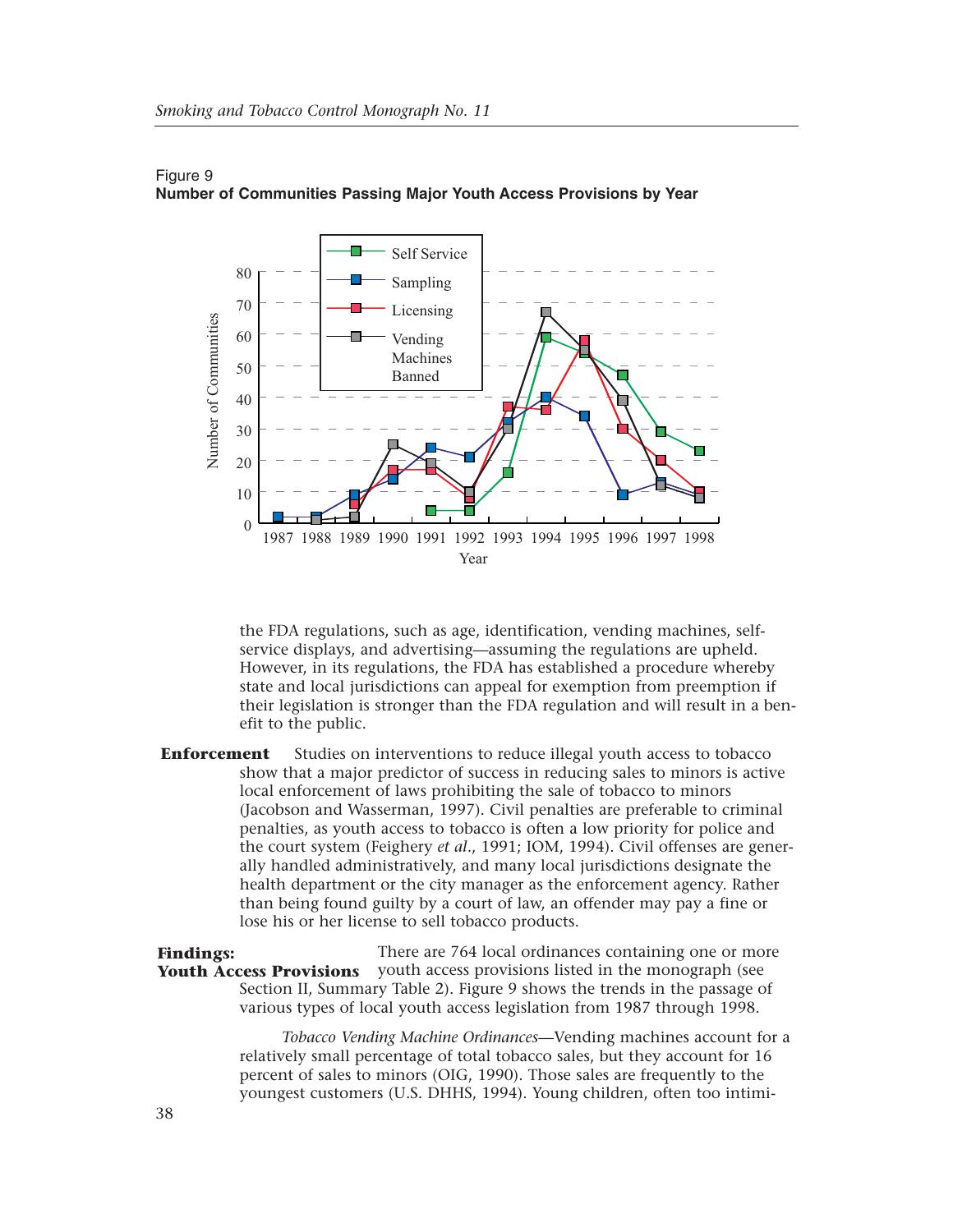dated to attempt over-the-counter purchases, have no such barrier when facing a vending machine.

Currently, a number of vending machine ordinances institute partial bans that permit either (a) vending machines with locking devices, or (b) the placement of machines in bars and other facilities from which minors are excluded by law. The effectiveness of partial bans, however, is limited (Forster *et al*., 1992; IOM, 1994; U.S. DHHS, 1994). The state of Utah and the City of Seattle, Washington, for example, both passed legislation requiring locking devices, only to find them ineffective. Both states have gone on to pass more restrictive ordinances.

To date, 263 cities and counties have passed ordinances that completely ban tobacco vending machines (see Section II, Chart 4). If the courts uphold the FDA regulations, all vending machines in areas accessible to youth will be banned. Exceptions will be made only for vending machines in adult-only venues that are placed at least 25 feet from any entrance.

*Tobacco Self-Service Displays*—Tobacco companies spend over \$1 billion per year in subsidies to retailers to ensure that tobacco products are openly displayed and within easy reach of customers (Working Group AG, 1994). Self-service displays in which tobacco products are featured prominently near checkout counters are an important source of tobacco products for minors. It is less intimidating to pick up a pack of cigarettes from a selfservice display than to request one from a clerk. Self-service displays are also a source of tobacco via shoplifting (IOM, 1994), a fact that the tobacco companies exploit to their benefit (Cooper, 1999). R.J. Reynolds distributed a document called *Pilferage in Perspective* to convince retailers that theft is no reason to abandon self-service displays, since slotting fees more than make up for loss due to pilferage (R.J. Reynolds, *n.d.*).

Two hundred thirty-three (233) local jurisdictions have passed bans on self-service displays. If the courts uphold the FDA regulations, all selfservice displays will be prohibited except in adult-only venues.

*Tobacco Sampling Bans*—Both cigarette and chewing tobacco manufacturers distribute free product samples as part of their advertising and promotional activities. Typically, distribution of free samples is conducted in locations where young people congregate: music concerts, county fairs, athletic events, and motor sports races (Davis and Jason, 1988).

Although most states prohibit the distribution of free samples to underage youth, there is significant evidence that such laws are poorly enforced (Davis and Jason, 1988). A survey of elementary and high school students found that 20 percent of high school students and 4 percent of elementary students reported receiving free samples, and approximately half of elementary and high school students reported having seen children and adolescents receive free samples (Davis and Jason, 1988).

A total of 208 cities and counties have passed ordinances prohibiting the distribution of free tobacco product samples or coupons for free samples (see Section II, Chart 4). These ordinances typically eliminate free sampling completely, or at minimum, do so on public property, such as sidewalks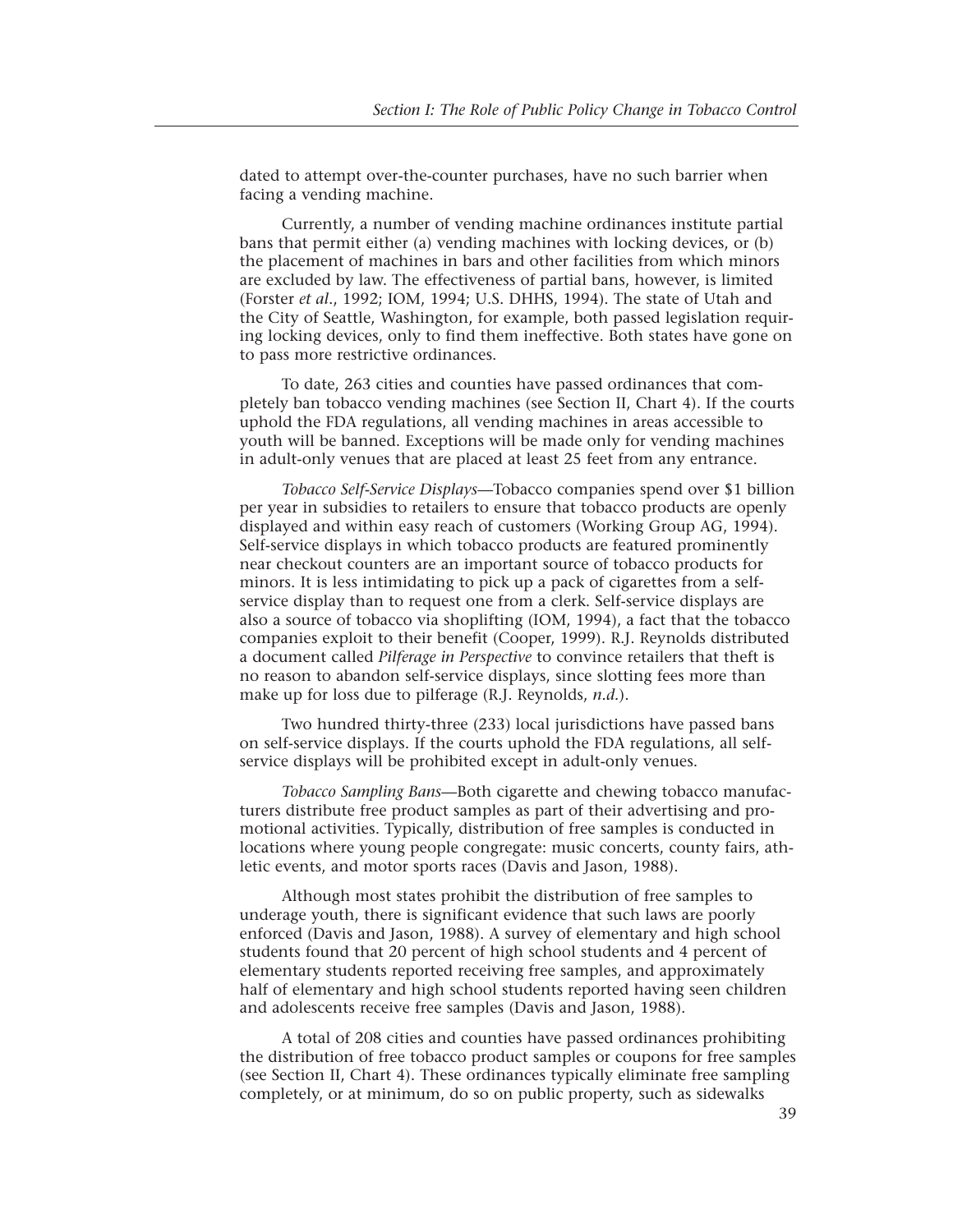and fairgrounds. If the courts uphold the FDA regulations, the distribution of free samples of cigarettes or smokeless tobacco will be prohibited.

*Single Cigarette Sales*—Merchants sometimes remove cigarettes from their package and sell them individually. This is a violation of the federal prohibition on selling tobacco products without the required warning label, but it is a practice that is widespread nonetheless. In a study of convenience stores in a Southern California community, 49 percent of the stores sold single cigarettes, and most were sold to minors (Klonoff *et al*., 1994). This practice may mitigate the negative influence of increases in cigarette prices on the purchasing habits of youth (IOM, 1994).

One hundred twenty-one (121) local jurisdictions have enacted ordinances that prohibit single cigarette sales to youth. If the FDA regulations are allowed to go into effect, they will prohibit the sale of cigarettes in anything less than packs of twenty.

*Licensing Tobacco Retailers*—Requiring a license to sell tobacco products provides localities with a mechanism to enforce merchants' compliance with laws prohibiting tobacco sales to minors. Merchants more carefully monitor tobacco sales to minors when such sales jeopardize their license to sell tobacco to adults. One city—Woodridge, Illinois—has carefully monitored its licensing ordinance and has found it extremely effective in reducing tobacco sales to minors, particularly over-the-counter sales (Jason *et al*., 1991).

Only those ordinances that actually provide a mechanism for revoking or suspending a tobacco license for selling to minors are included in the present document; 252 local jurisdictions have enacted such licensing ordinances (see Section II, Chart 4).

*Youth Possession Laws*—A growing trend is to pass or begin enforcing laws that penalize youth for the purchase, possession, and/or use of tobacco. Such laws have a long history, dating back to the early part of the century (Cismoski, 1994). They are supported by some law enforcement agencies, in part because they can be used for other law enforcement goals. The tobacco industry has also supported the enactment and enforcement of youth possession laws (Pasternak, 1997; Wolfson and Hourigan, 1997). The Institute of Medicine opposes imposing legal penalties on youth who obtain tobacco products and recommends that existing penalties be repealed (IOM, 1994).

To date, there are no well-designed studies suggesting that penalizing youth for purchase, possession, or use of tobacco has any deterrent effect on either the initiation of tobacco use or the consumption of tobacco products. In fact, some tobacco control experts suggest that such laws are either ineffective or counterproductive (Carol, 1992; Cismoski, 1994; Jacobson and Wasserman, 1997). Concerns that youth penalties shift the responsibility from adults to under-age youth have been validated; where youth possession laws are enacted, enforcement targeting the adult merchants who sell to youth typically declines (Forster *et al*., 1996; Wolfson and Hourigan, 1997).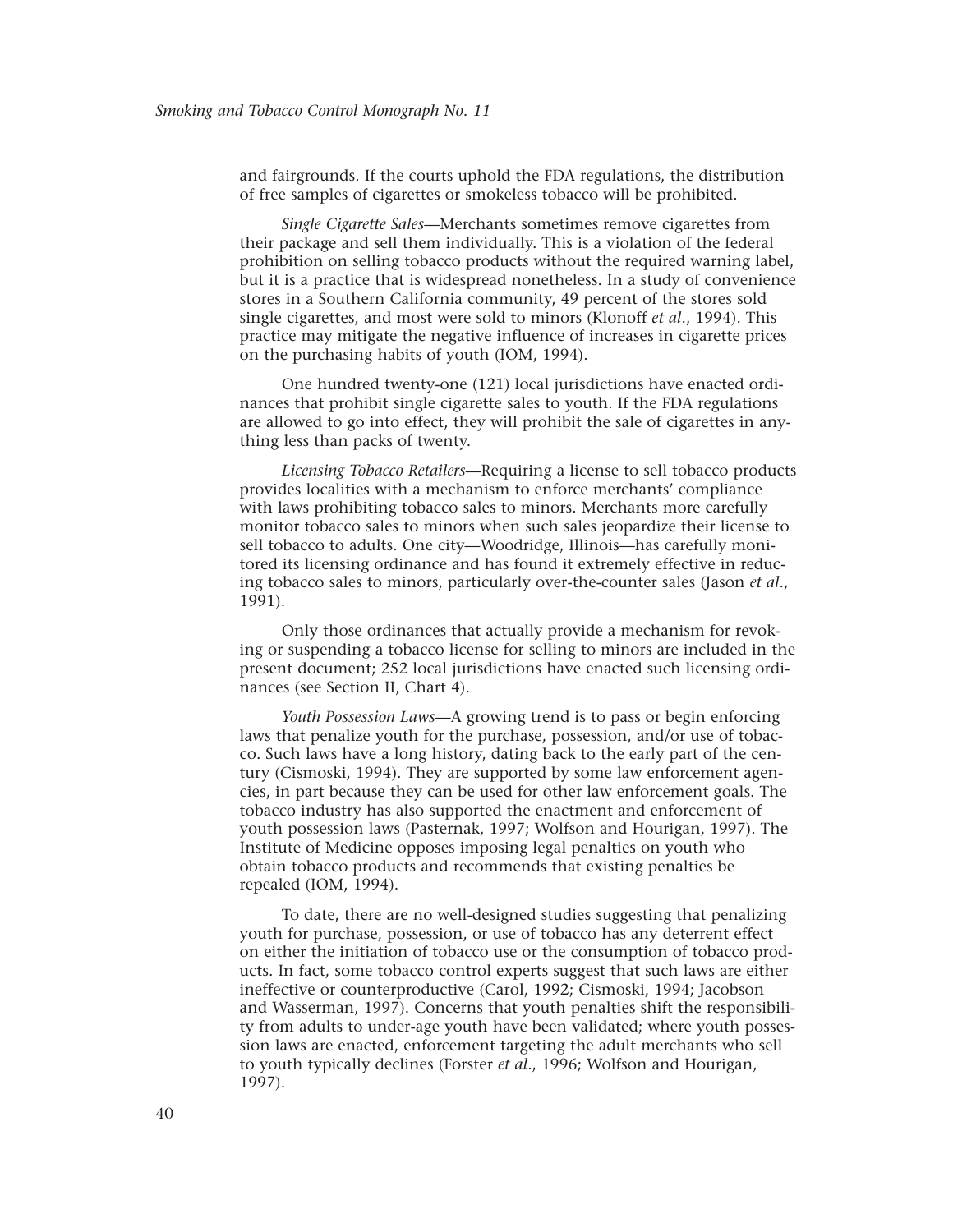There are 156 local jurisdictions that have enacted ordinances allowing for the citation of youth for one or more of the following: purchase, possession, or use of tobacco. In contrast, the FDA's regulations do not include penalties for any of the above activities.

### **HISTORY OF ADVERTISING AND PROMOTION LEGISLATION**

The preemption clause of the Federal Cigarette Labeling and Advertising Act (FCLAA) prevents states and localities from regulating or prohibiting

cigarette advertising based on health-related reasons. In 1973, Utah enacted a ban on most forms of tobacco advertising, including billboards; however, the tobacco industry never filed a legal challenge of Utah's law. In general, however, the FCLAA preemption clause, coupled with First Amendment concerns, has had a dampening effect on local ordinance development in this area.

The first local advertising ordinance, which banned tobacco advertising on public transit, was adopted in 1987 by Amherst, Massachusetts. This ground-breaking effort was not duplicated until the early 1990s, when a handful of jurisdictions began passing restrictions on tobacco advertising, again focusing on public transit. The tobacco industry did not legally challenge these early advertising ordinances, perhaps because they only covered tobacco advertising on public and quasi-public systems.

Then, in 1994, a number of communities adopted broader restrictions on tobacco advertising, either by prohibiting placement of outdoor tobacco advertisements near youth-oriented venues (*e.g.*, schools and playgrounds) or by allowing outdoor tobacco advertisements only in locations zoned for non-residential uses (*e.g.*, industrial and commercial zones). Although the bulk of these ordinances were passed in Massachusetts (Canton, Holyoke, Dudley, Holliston, and Attleboro to name a few), the industry—apparently wanting a high-profile target—filed a legal challenge to an advertising ordinance adopted by the city of Baltimore, Maryland.

As intended, the lawsuit against Baltimore's ordinance had a chilling effect on further advertising ordinance development. However, following a Fourth Circuit Court of Appeals ruling upholding the ordinance in 1996, an immediate increase in local advertising ordinance enactment occurred (see Figure 10).

The Food and Drug Administration's proposed regulations, released in 1996, further stimulated interest in tobacco advertising issues. Although the industry's legal challenge to the advertising provisions remains unresolved, if implemented, the FDA regulations will ban outdoor advertising within 1,000 feet of schools and will ban all color and graphics from print advertising, as well as prohibiting brand-name sponsorship of sporting, cultural, or entertainment events.

The recent multi-state Master Settlement Agreement (MSA) settling the state Attorneys General Medicaid lawsuits against the tobacco industry includes a series of advertising restrictions. However, there are significant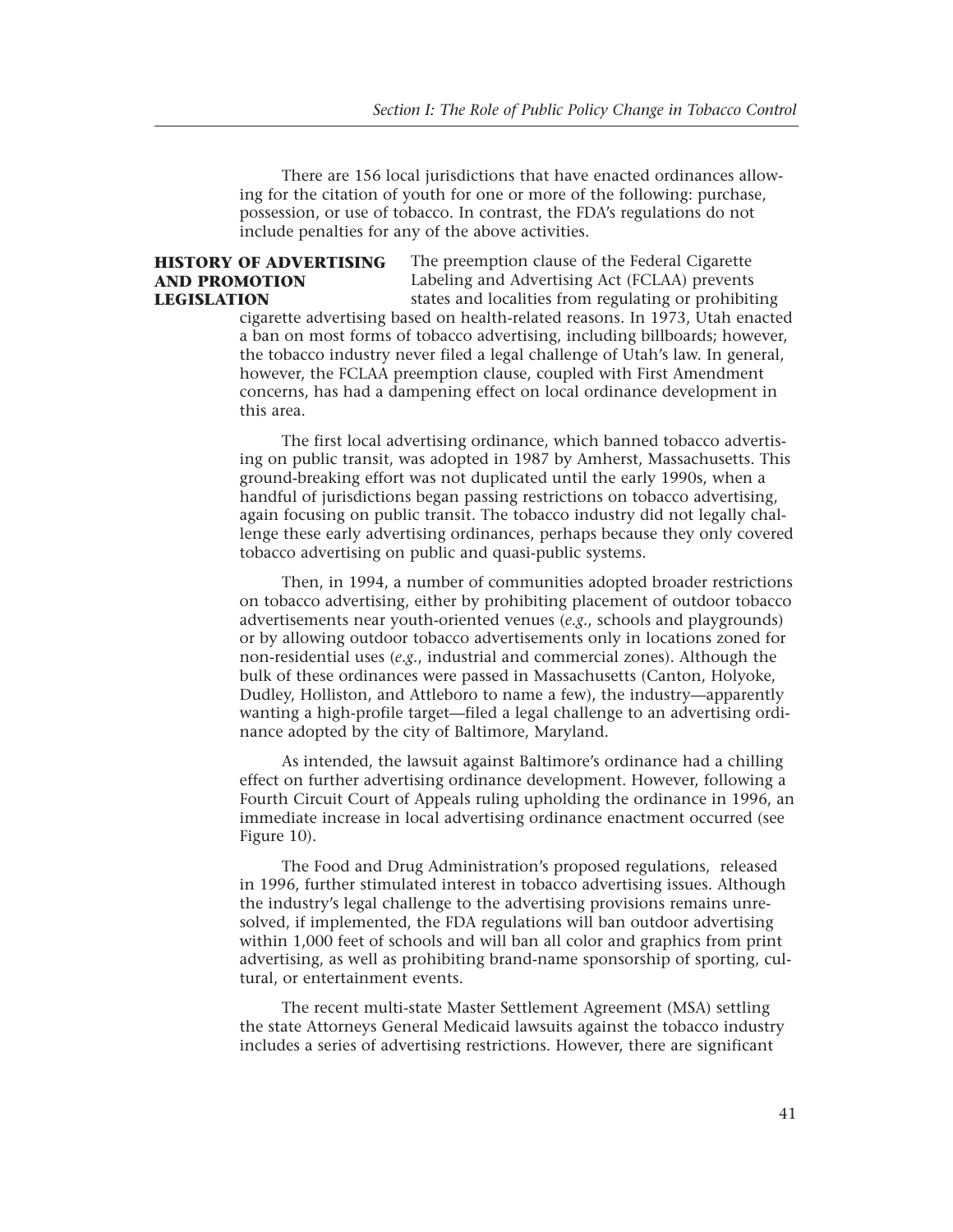

### Figure 10 **Number of Ordinances Containing Advertising Restrictions by Year**

exceptions in the agreement that will allow a number of tobacco ads to remain in place. It is too early to determine the level of compliance with the settlement provisions, or the ban's effect on local advertising ordinance development. Nor is it known whether the agreement will have any effect on national advertising and promotional expenditures.

The major cigarette manufacturers spent \$5.66 billion on all forms of cigarette advertising and promotion in 1997, the last year for which data are available—an increase of nearly 11 percent over the previous year's spending. Detailed data for 14 separate categories of advertising and promotional expenditure by the tobacco industry for calendar years 1996 and 1997 are presented in Table 3.

**Legal Issues** The effort to regulate tobacco advertising and promotion through local ordinances requires careful attention to potential legal obstacles, most notably potential preemption by the Federal Cigarette Labeling and Advertising Act (FCLAA), and challenge under the Constitutional protection of free speech.

> *FCLAA Preemption*—In 1965, with passage of the Federal Cigarette Labeling and Advertising Act, Congress required cigarettes to carry health warning labels. In addition to providing the tobacco industry with significant protections against lawsuits brought by smokers, the FCLAA also restricted state and local authority to regulate tobacco advertising with the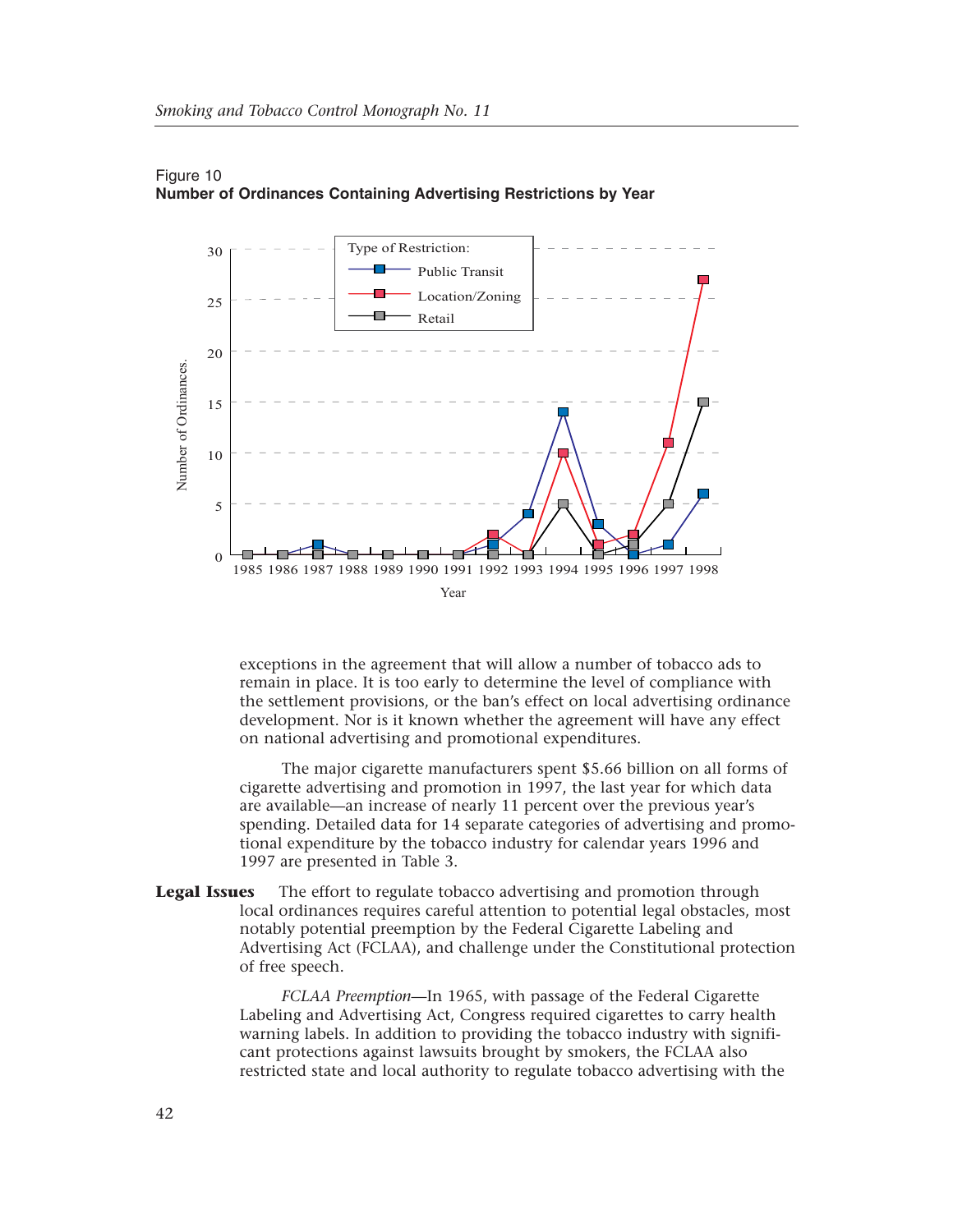| <b>Type of Advertising</b>     |    | 1996      | $%$ total<br>1996 | 1997            | $%$ total<br>1997 | <b>Relative</b><br>Change % |
|--------------------------------|----|-----------|-------------------|-----------------|-------------------|-----------------------------|
| <b>Newspapers</b>              | \$ | 14,067    | 0.3               | \$<br>16,980    | 0.3               | $+20.7$                     |
| <b>Magazines</b>               | \$ | 243.046   | 4.8               | \$<br>236.950   | 4.2               | $-2.5$                      |
| Outdoor                        | \$ | 292,261   | 5.7               | \$<br>295,334   | 5.2               | 1.1<br>$+$                  |
| Transit                        | \$ | 28,865    | 0.6               | \$<br>26.407    | 0.5               | - 8.5                       |
| Point of Sale                  | \$ | 252.619   | 4.9               | \$<br>305.360   | 5.4               | $+20.9$                     |
| <b>Promotional Allowances</b>  | \$ | 2,150,838 | 42.1              | \$<br>2,438,468 | 43.1              | $+13.4$                     |
| <b>Sampling Distribution</b>   |    | 15,945    | 0.3               | \$<br>22,065    | 0.4               | $+38.4$                     |
| Speciality Item Distribution   |    | 544,345   | 10.7              | \$<br>512,602   | 9.6               | - 5.8                       |
| <b>Public Entertainment</b>    | \$ | 171,177   | 3.4               | \$<br>195,203   | 3.4               | $+14.0$                     |
| Direct Mail                    |    | 38,703    | 0.8               | \$<br>37.310    | 0.7               | 3.6<br>$\blacksquare$       |
| Endorsements/Testimonials*     |    |           |                   |                 |                   |                             |
| Coupons and Retail Value Added | \$ | 1,308,708 | 25.6              | \$<br>1,522,913 | 26.9              | $+16.4$                     |
| Internet                       | \$ | 432       | 0.0               | \$<br>215       | 0.0               | - 50.2                      |
| \$<br>All Others               |    | 46,696    | 0.9               | \$<br>50,207    | 1.0               | $+ 7.5$                     |
| <b>Totals</b>                  | S  | 5,107,700 | 100.0             | \$<br>5,660,014 | 100.0             | $+10.8$                     |

Table 3 **Domestic Cigarette Advertising and Promotion Expenditures—1996 & 1997 (Thousands of Dollars)**

\**In 1989 the FTC required cigarette companies to declare whether any money or form of compensation had been paid to have any cigarette brand names or products appear in any motion picture or TV shows. This practice has been reported as unfunded since 1989. Source: Federal Trade Commission, 1999*

> following preemption clause: "No requirement or prohibition based on smoking and health shall be imposed under State law with respect to the advertising or promotion of any cigarettes the packages of which are labeled in conformity with the provisions of this chapter" (Section 5 of the Cigarette Act, 15 USC § 1334).

> This clause is not all encompassing, however; it does allow for laws that regulate tobacco advertising based on issues other than the relationship between smoking and health. Several court cases have interpreted the scope of preemption under FCLAA.

In 1992, New York City adopted an ordinance requiring that one antismoking ad be run for every four tobacco ads run on city cabs. In a legal challenge to the ordinance (*Vango Media v. City of New York*), the court ruled that the city's ordinance was preempted by FCLAA. The declarations section of the ordinance stated that the ordinance's purpose was to reduce economic costs to taxpayers, referring to health care benefits and lost productivity caused by smoking. In addition, other parts of the ordinance made reference to the health risks of smoking.

In 1994, the city of Baltimore, Maryland adopted an ordinance restricting tobacco and alcohol billboards in residential areas, making exceptions for ads in stores, on commercial and public vehicles, in stadiums, on billboards by highways, and in certain industrially and commercially zoned neighborhoods. The stated purpose of Baltimore's ordinance is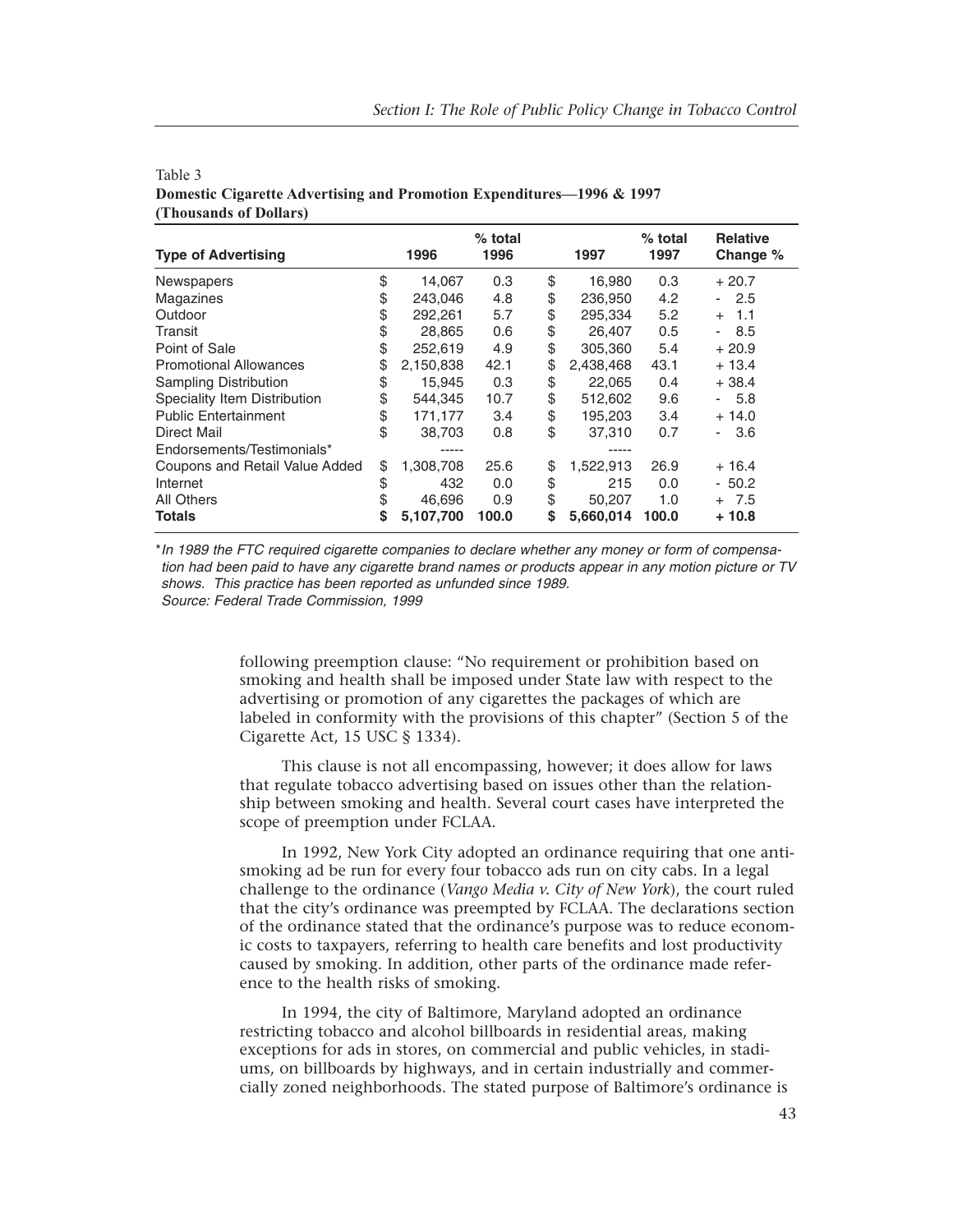to reduce illegal sales to minors by reducing their exposure to advertising that encourages the use of products they cannot legally purchase. It is thus a law-enforcement issue, avoiding potential preemption under the FCLAA's prohibition against health-based legislation.

The tobacco industry challenged the ordinance, but the Fourth Circuit Court of Appeals held that the Baltimore ordinance was not preempted by FCLAA because it did not relate to the content of advertising but rather to billboard location, and that it attacked a "particularly large and attention-attracting medium while not unnecessarily interfering with local businesses" (*Penn Advertising v. City of Baltimore*, U.S. Court of Appeals, Fourth District, 1995).

Also in 1994, Preston, Minnesota adopted an ordinance prohibiting point of sale tobacco advertising in stores, allowing only "tombstone" advertising of price and tar/nicotine information. This ordinance failed to withstand a legal challenge (*Citgo One Stop v. City of Preston*, U.S. District Court, Third Division,1995). The court distinguished Preston's ordinance from the Baltimore ruling in two ways. First, the Baltimore ordinance was designed only to reduce underage tobacco use. Preston, on the other hand, made mention of health risks. Second, the Baltimore ordinance regulated location but did not address content of tobacco ads, whereas the Preston ordinance regulated content of tobacco ads.

*First Amendment Issues*—The U.S. Constitution provides for freedom of speech, but not all forms of speech are protected and some forms of speech are offered only limited protection. One type of speech afforded limited protection is commercial speech, defined as speech that does no more than propose a commercial transaction. The Supreme Court has prescribed the four-part *Central Hudson test* to determine whether a particular restriction on commercial speech is constitutional (*Central Hudson Gas & Elec. Corp. v. Public Serv. Comm'n*, 447 U.S. 557, 1980). Accordingly, (1) the restriction must deal with speech that is protected (that is, it must concern a lawful activity and not be fraudulent or misleading); (2) there must be a substantial government interest in regulating it; (3) the restriction itself must directly advance the government interest; and (4) the regulation must not be more extensive than necessary to serve that interest; this last point does not require the restriction to be the "least restrictive alternative," only that it be carefully tailored to its goals. Tobacco advertising ordinances can meet the *Central Hudson test*, but to do so they need to identify the governmental interest involved, provide evidence that the restriction will advance that interest, and demonstrate that the restriction is sufficiently narrow in scope and is targeted to meet its objective.

The first part of the *Central Hudson test* requires identifying the government interest involved. An advertising ordinance based on protecting public health, however, risks preemption by the Federal Cigarette Labeling and Advertising Act (FCLAA). State and local governments can regulate tobacco advertising, but the regulations must further a state interest that is different from "smoking and health."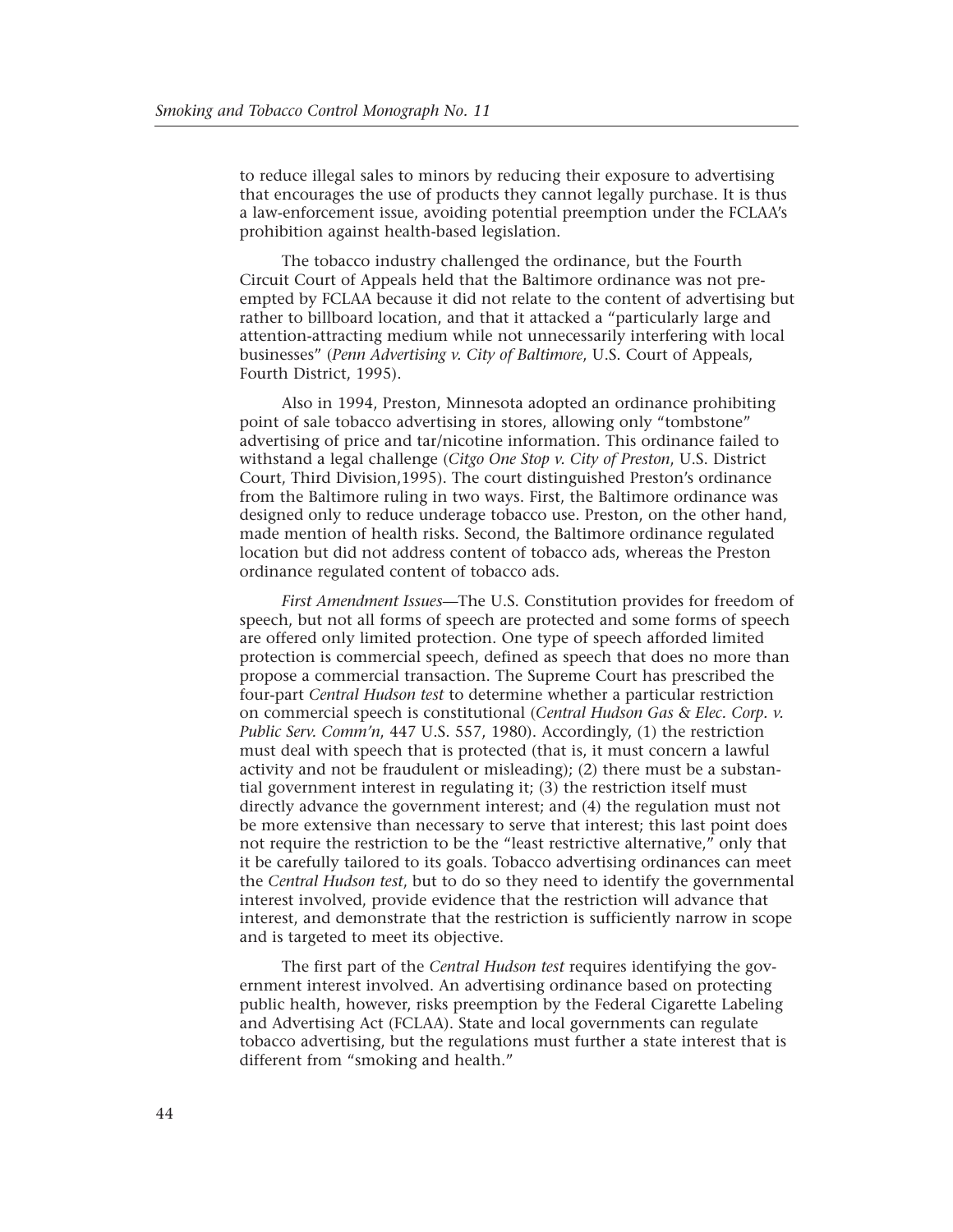*Multi-State Master Settlement Agreement*—In November of 1998, the State Attorneys General signed a multi-state Master Settlement Agreement (MSA) settling the state Medicaid lawsuits against the tobacco industry. As of April 22, 1999, all tobacco billboards exceeding 14 square feet in area were to be removed. The MSA also provides for the elimination of signs and placards that are outdoors or on the surface of a window facing outward. But there are significant exceptions—ads outside a tobacco manufacturing facility; ads that are less than 14 square feet in area and are either outside a tobacco retail store or inside the store on a window facing outward; ads inside a tobacco retail store; ads outside an adult-only facility promoting a tobacco company sponsored event within 14 days of the event; and billboards advertising the brand name sponsored event at the site of the event for 100 days.

There are 68 local ordinances containing restrictions on **Advertising Restrictions** tobacco advertising, covering a population of 28 million (see Section II, Summary Table 3). **Findings:** 

> *Location Restrictions*—In 1997, the tobacco industry spent \$295.3 million on outdoor advertising (FTC, 1999).

Some communities, such as Fort Worth, TX and Warren, MI, ban outdoor tobacco advertising (*e.g.*, billboards, free-standing signs, banners, etc.) in designated areas (*e.g.*, within 1,000 feet of schools and other youth-oriented venues). Some communities have set the minimum distance so that it becomes a *de facto* ban on outdoor tobacco advertising (*e.g.*, within 2 miles of any school or playground). Others, such as Oakland, CA and Cleveland, OH, allow outdoor tobacco advertising only within certain designated zones (*e.g.*, areas zoned for industrial uses, areas facing interstate highways). A handful of communities, such as Seymour, CT and Dudley, MA, have eliminated outdoor tobacco advertising in all areas.

Advertising tactics used by the tobacco industry make it clear how important location restrictions are to a successful tobacco control program. A series of 1991 R. J. Reynolds memos outlines a plan of "having outdoor suppliers locate near middle/junior high school locations." Staff were sent into communities to ensure that the company had not missed any nearschool placements, and suppliers were not to be paid for locations too far away from schools (Harris, 1991a & b).

Through calendar year 1998, 47 communities have adopted ordinances that restrict or eliminate tobacco advertising by location or zone.

*Public Transit Restrictions*—Both transportation shelters and the vehicles themselves have been a popular advertising venue for tobacco products. In 1997, the tobacco industry spent \$26.4 million on transit advertising (FTC, 1999). Children and the poor—traditional tobacco industry target groups—comprise 60 to 70 percent of the ridership in cities with populations under one million (APTA, 1999).

Bans on public transit tobacco advertising have not been challenged in court, perhaps because transportation systems are usually public or quasipublic entities, and policies restricting advertising on them are not treated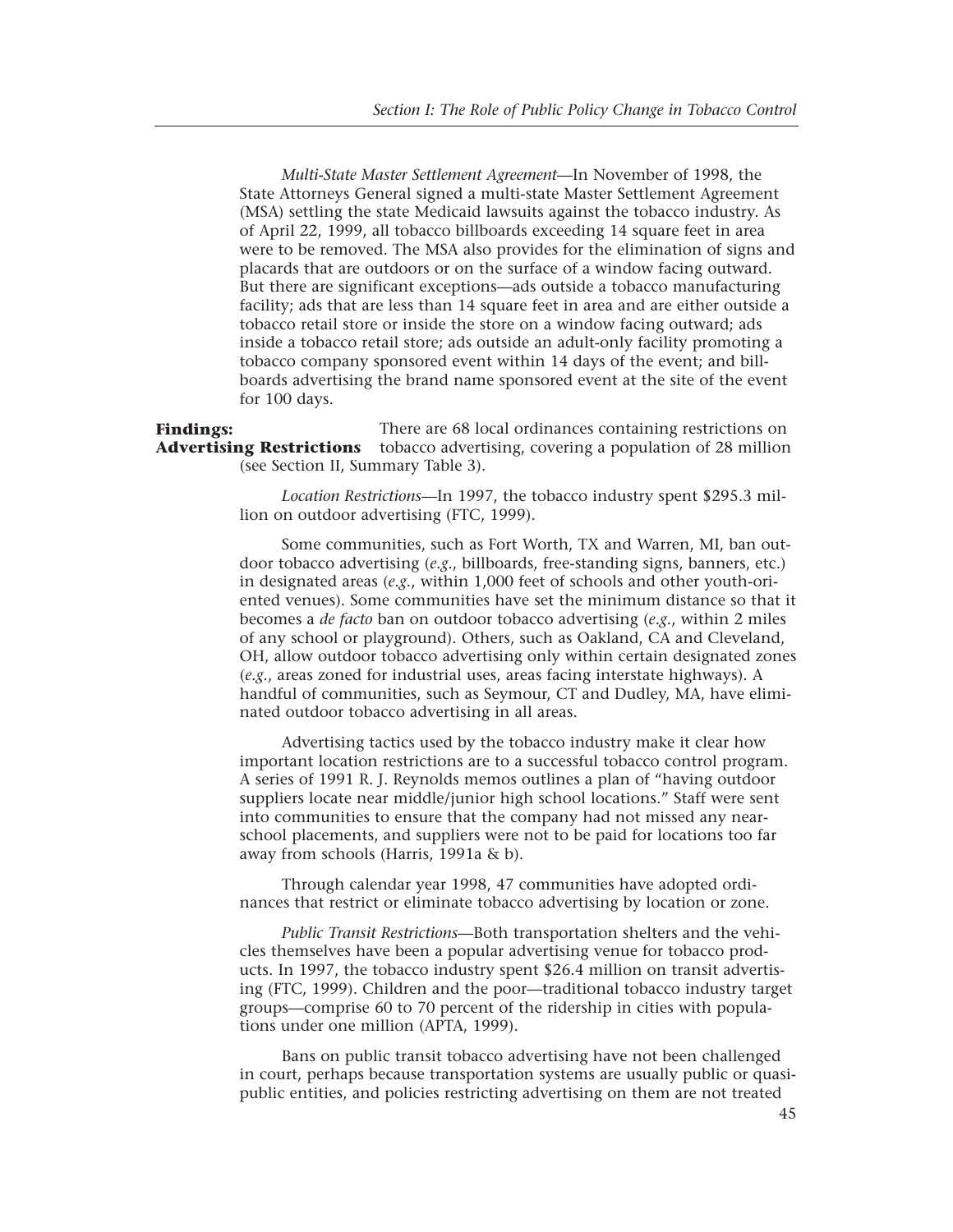as broad regulations on advertisements in the private sector (Pertschuk and Siegel-Morse, 1994).

Twenty-eight (28) communities have adopted ordinances that ban tobacco advertising on public transit. In addition, a number of transit systems have adopted their own resolutions or policies banning tobacco advertising. These policies are not captured in the ANR Foundation's database, which includes only local ordinances adopted by city or county jurisdictions.

*Retail Stores Restrictions*—The tobacco industry spent over \$2.74 billion in 1997 on retailer-based point-of-sale advertising and promotional allowances to encourage retailers to stock and promote their products (FTC, 1999). Studies of tobacco advertising patterns in both California and Massachusetts documented that stores located within 1,000 feet of schools have a higher average number of cigarette ads and promotions than do stores outside the 1,000 foot radius (CA DHS, 1996; MA TCP, 1998). Furthermore, the California study found that stores close to schools are more likely to place tobacco ads near candy displays and at child's-eye level.

Twenty-five (25) communities have adopted restrictions on tobacco advertising in retail stores. The majority of these ordinances restrict "publicly visible" tobacco advertising (in the form of signs, banners, etc.) on storefronts and windows that are visible from the street. Some, like Pierce County, WA, extend retailer restrictions to all stores, while others, like St. Louis, MO, affect only those stores within a specified distance of schools and other youth-oriented venues. Other communities, like Deptford, NJ, prohibit tobacco advertising placement at child's-eye level.

*Exemptions for Tombstone Advertising*—Tombstone advertising is generic, black-and-white text-only advertising that provides information on price and availability. Twenty-two (22) communities with restrictions on tobacco advertising have allowed exemptions for tombstone advertising.

**TOBACCO INDUSTRY RESPONSE** Not surprisingly, the tobacco industry has fought aggressively against local tobacco control ordinances (Samuels and Glantz, 1990 & 1991; Advocacy Institute, 1995; Aguinaga and Glantz, 1995; Ellis *et al*., 1996). In the early 1990s, the industry became increasingly concerned with local ordinance activity and developed a sophisticated national strategy to defeat local ordinance development (Malmgren, 1992).

> In 1978, a secret public opinion survey conducted on behalf of the Tobacco Institute concluded the following:

"*What the smoker does to himself may be his business, but what the smoker does to the nonsmoker is quite a different matter. This (the nonsmokers' rights movement) we see as the most dangerous development to the viability of the tobacco industry that has yet occurred*" (The Roper Organization, 1978).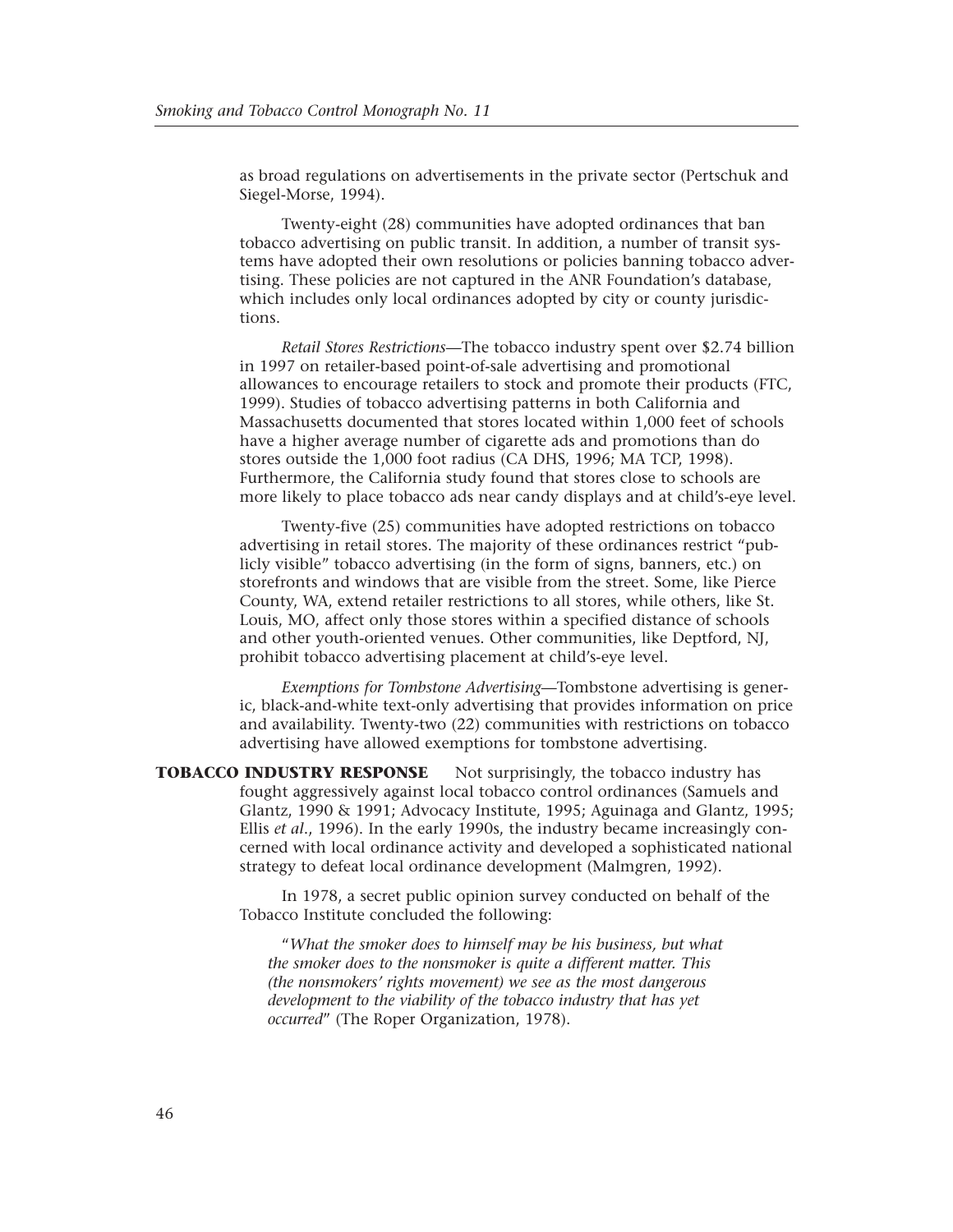An internal Philip Morris document uncovered during the Minnesota Medicaid case reiterates the industry's concerns about smoke-free ordinances:

"*Financial impact of smoking bans will be tremendous. Three to five fewer cigarettes per day per smoker will reduce annual manufacturers profits a billion dollars plus per year*" (Philip Morris, Inc., 1993).

The Attorneys General Medicaid lawsuits against the tobacco industry have resulted in the availability of millions of pages of internal industry documents. These documents have provided a wealth of information confirming the tobacco industry's long-held antipathy to local ordinance development and have outlined its strategies to thwart such development. These strategies include discrediting legitimate scientific research, forming smokers' rights and business front groups, promoting ineffective prevention or policy programs as alternatives to legislation, filing legal challenges against local ordinances, and promoting state and federal legislation to preempt local tobacco control ordinances.

An internal memo from Philip Morris, Inc. outlines the tobacco company's strategy to oppose local ordinances in California during the height of local ordinance enactment in that state (Merlo, 1994), a strategy that has since been used in other states. The strategy included filing a legal challenge as "co-plaintiff along with local business people" against San Francisco's smoke-free workplace ordinance; introduction of "smoking accommodation" ordinances to "confound the antis" and forestall smokefree ordinance development in other jurisdictions; and the introduction by "three independent business and/or association members" of a statewide initiative to preempt smoke-free ordinances.

**Discrediting Research** The tobacco industry has a long history of disputing the links between smoking and disease. A *Wall Street Journal* article described the tobacco industry's activities as "the longest-running misinformation campaign in U.S. business history" (Freedman and Cohen, 1993).

> The industry's campaign to discredit the scientific evidence implicating ETS as a cause of disease in nonsmokers began years before the groundbreaking 1986 Surgeon General's Report on involuntary smoking. In 1978, a Roper Organization report for the Tobacco Institute made the following recommendation: "The strategic and long run antidote to the passive smoking issue is, as we see it, developing and publicizing clear-cut, credible, medical evidence that passive smoking is not harmful to the nonsmokers' health" (The Roper Organization, 1978).

> The industry vigorously attacked both the 1990 draft and the 1993 final *Environmental Protection Agency (EPA) Risk Assessment* report. The industry began by challenging the report's finding that ETS was a Group A carcinogen during the public comment period. The majority of submissions (71 percent) received by the EPA claiming the conclusions to be invalid were from individuals affiliated with the tobacco industry (Bero and Glantz, 1993). Following the release of the EPA's completed report, six tobacco-related organizations filed a lawsuit against the EPA in federal court asking the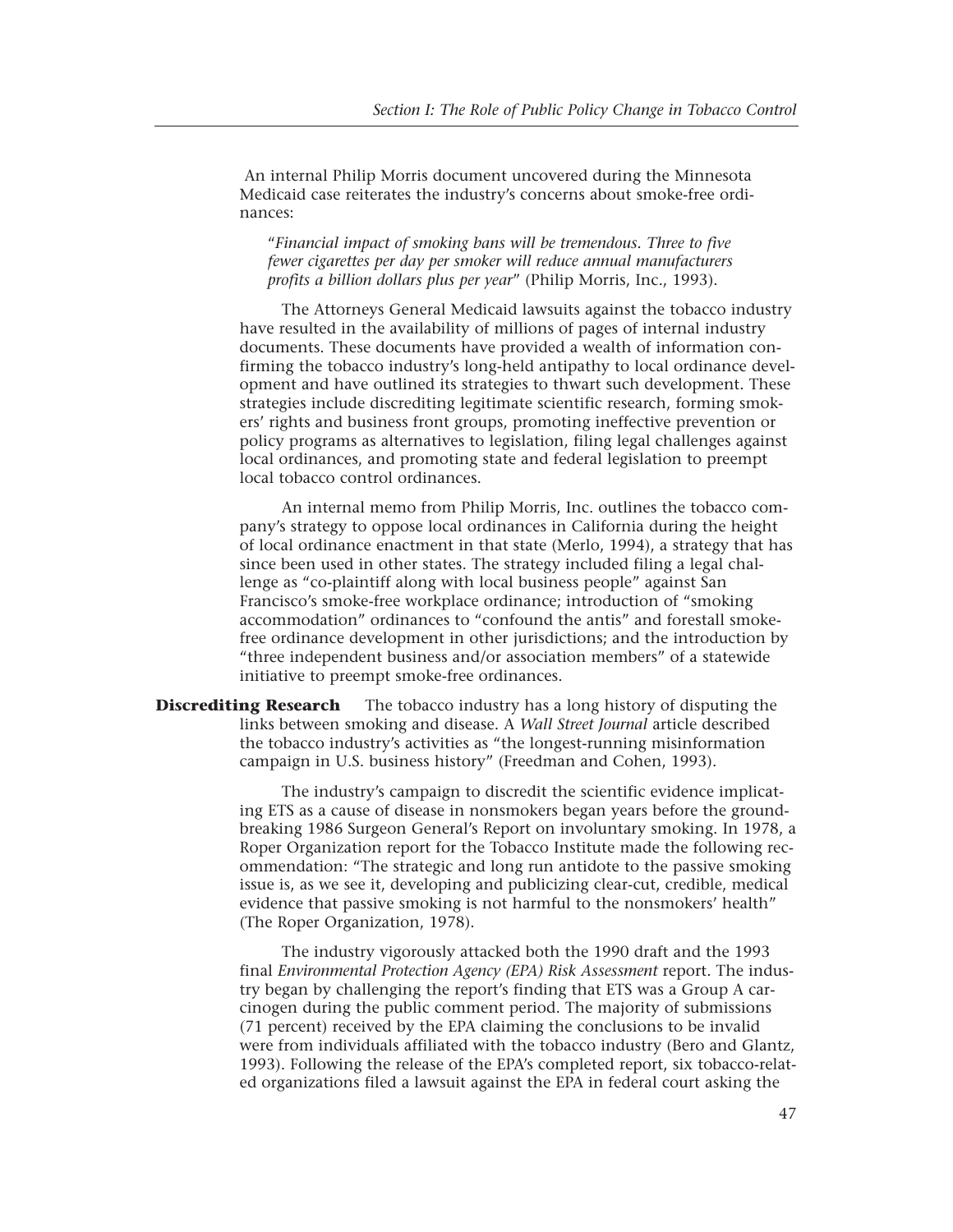court to "declare that the EPA's classification of ETS is wrong as a matter of law and science."

On July 17, 1998, North Carolina District Court Judge William L. Osteen vacated the EPA's classification of ETS as a known human (Group A) carcinogen (*Flue-Cured Tobacco Cooperative v. EPA*, U.S. District Ct., LEXIS 10986, 1998). He did not, however, invalidate the EPA's extensive findings regarding secondhand smoke and respiratory disorders other than lung cancer. The EPA will appeal Judge Osteen's ruling.

In 1995, the tobacco industry began disseminating a study by the Congressional Research Service (CRS), claiming that the study refutes the EPA report (Perske, 1996; Chwat, 1995). However, the CRS study does not dispute the EPA's finding that secondhand smoke is a known human carcinogen, and one of the study's authors has stated that the study was being misinterpreted or selectively referred to out of context by clean indoor air opponents (Jalsevac, 1996).

Tobacco industry sponsored research disputing the health effects of ETS often relies on non-peer-reviewed literature and typically focuses on individual studies, while ignoring the full body of scientific evidence (Bero and Glantz, 1993). In addition, newly released documents from the Minnesota Medicaid trial show that the tobacco industry paid scientists up to \$10,000 to draft letters critical of the EPA's 1993 ETS report. The letter writing campaign was organized by the Tobacco Institute and two of the industry's law firms—Covington & Burling and Shook, Hardy & Bacon. In the majority of cases, the letter writers did not reveal that they had been paid by the tobacco industry for their services (Hanners, 1998b), nor did they reveal that the attorneys from both law firms often reviewed and approved all text prior to publication.

The tobacco industry and its allies have also attacked individual scientists engaged in tobacco-related research. In 1997, the Philip Morris-funded National Smokers' Alliance sponsored a lawsuit against University of California researcher Stanton A. Glantz, 3 years after the release of his study in the *American Journal of Public Health* on the economic impact of smokefree restaurant ordinances. The lawsuit was eventually dismissed with prejudice from a California court (*Californians for Scientific Integrity v. University of California*, 1997).

**Smokers' Rights and Business Front Groups** A 1982 study conducted for the Tobacco Institute found that "overt industry opposition to proposed nonsmokers' rights legislation actually increased support for the legislation" (Samuels and Glantz, 1991). As one Tobacco Institute lobbyist noted, "I've learned from experience that as soon as I'm identified as a representative of the Tobacco Institute, I lose all credibility so I try to work behind the scenes whenever I can" (Stumbo, 1986). In response, the tobacco industry has sought out intermediary groups to carry its message (Merlo, 1993), funding smokers' rights and business front groups to oppose tobacco control ordinance development.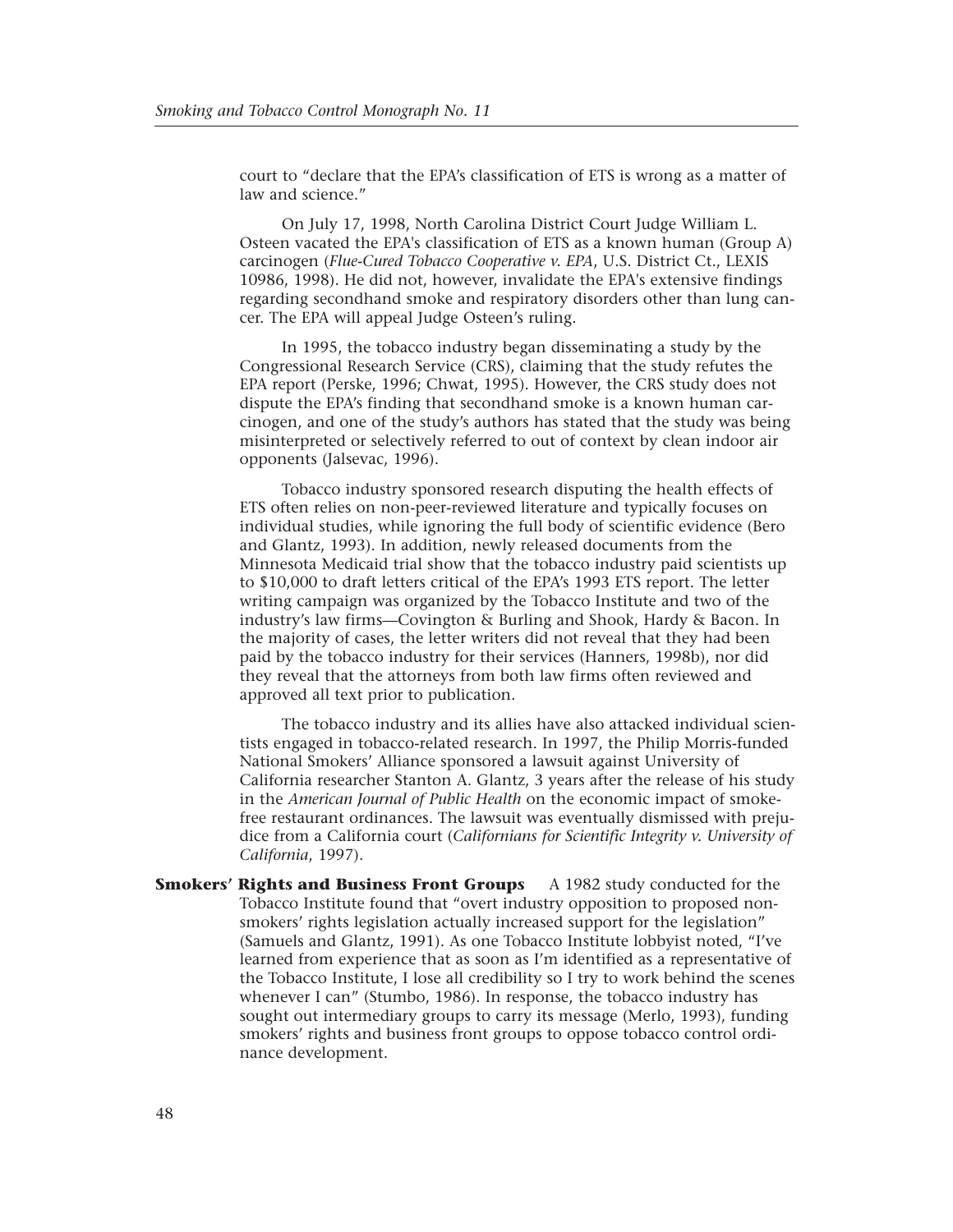The tobacco industry generally hires professional public affairs and political consulting firms to conceal their involvement in local ordinance campaigns (Brass, 1993; Ferris, 1991; Samuels and Glantz, 1991; Traynor *et al*., 1993). Firms hired by the industry create other organizations that have the appearance of independent business groups, using neutral names such as Restaurants for a Sound Voluntary Policy (RSVP) or the California Business and Restaurant Alliance (CBRA) (McAdam, 1991). Following the release of internal documents in the Minnesota Medicaid lawsuit, the Tobacco Institute was forced to acknowledge previously unreported funding that it had provided to the Empire State Restaurant and Tavern Association, an ostensibly independent trade association that had opposed local smokefree ordinances and promoted a state preemption bill in New York state (Levy, 1998).

In other cases, the industry identifies existing organizations that are willing to accept industry support to oppose local ordinances. Internal documents outline the industry's strategy to use groups like the California Grocers Association and the Mexican American Grocers Association to "preempt future groundswell of severe local level point-of-sale restrictions, protect PM point-of-sale retain/marketing strategies, visibility and promotion." The action plan outlines how the industry would work within targeted cities and counties and shows their intention to expand their association relations to include the "Korean Grocers Association, Northern California Grocers Association, local Chambers of Commerce and other organizations" (Philip Morris, Inc., [1994]; Tansey, 1998).

In addition to business front groups, the tobacco industry also supports smokers' rights groups (McAdam, 1991; Malmgren, 1992; Stone, 1996), which generally attempt to portray themselves as independent grassroots organizations (Figure 11). The most active such group is the National Smokers Alliance (NSA), launched in 1993 with over \$7 million in seed money from Philip Morris (Levin, 1998). Internal industry documents show that the NSA was formed for Philip Morris by the public relations firm Burson-Marsteller, which also helped create the Tobacco Institute (Philip Morris, Inc., *n.d.* & 1994a; Burson-Marsteller, [1986]). Although the NSA promotes itself as a member-supported, grass-roots organization (Rosen, 1996; Harrold, 1998; Bell, 1998), Internal Revenue Service documents show that in 1996, when total receipts were over \$9 million, the NSA collected just under \$74,000 in membership dues (Levin, 1998).

Tobacco industry representatives have instructed smokers' rights groups to conceal any industry support they receive (Samuels and Glantz, 1991; ANR Foundation, 1999). Even when smokers' rights groups don't receive direct financial support from the tobacco industry, they often receive in-kind support in the form of access to public relations and political consultants, tobacco company mailing lists, and other materials (brochures, reports, tee-shirts, stickers, etc.) (Dunsmore, 1995; Ferris, 1991; Samuels and Glantz, 1991).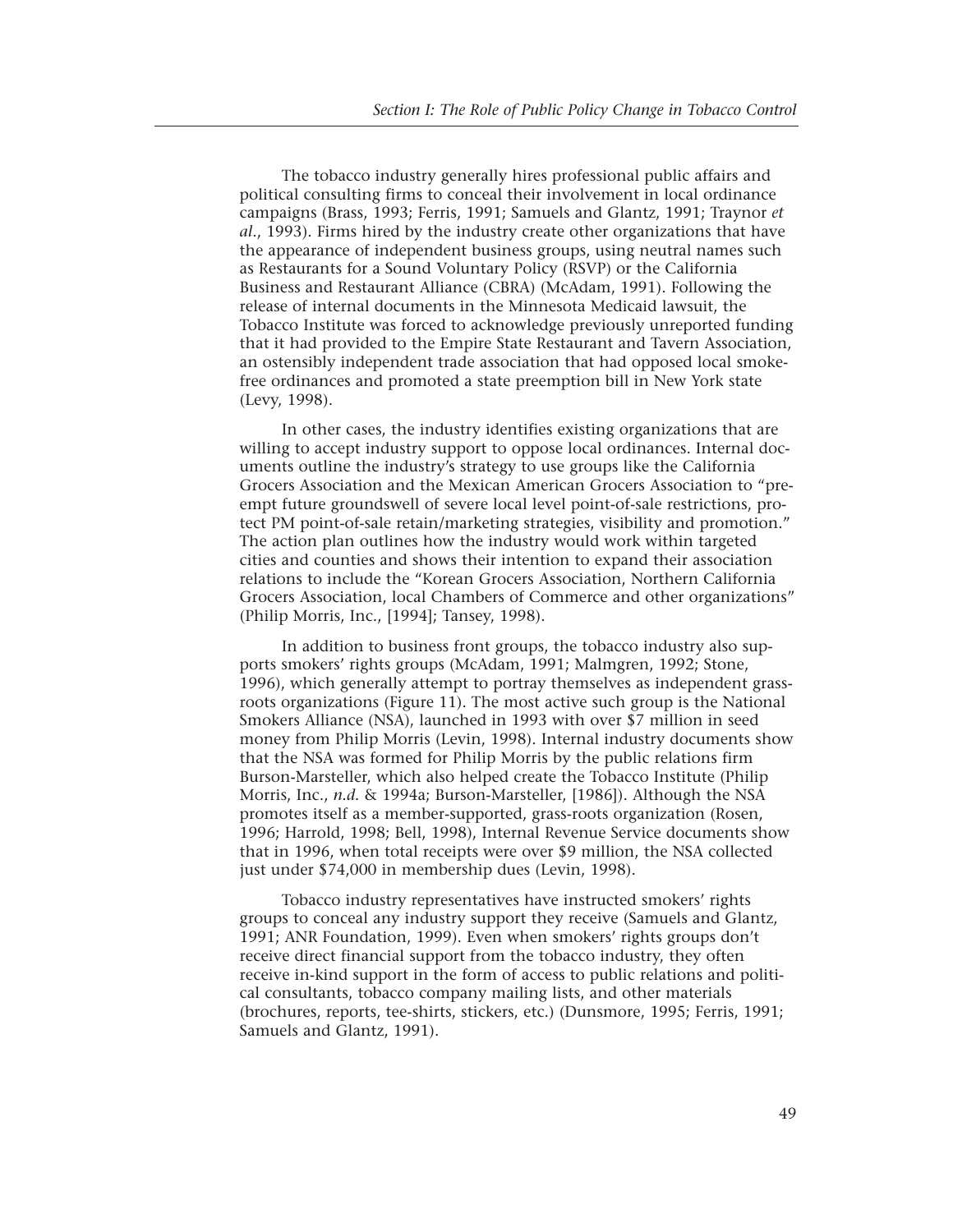

### Figure 11 **Organizational Chart of Philip Morris, Inc. Front Groups in California**

*Source: [n.a.] "California action plan", Philip Morris (PM) Web Site: http://www.philipmorris.com, [1994].*

Smokers' rights and business front groups undertake a number of activities in their efforts to undermine local clean indoor air efforts, including monitoring of ordinance campaigns (Traynor *et al*., 1993), meetings with local businesses to generate opposition to a proposed law (Napoles, 1992; Ferris, 1991; Brass, 1993), ghost-writing letters from businesses claiming negative economic impact as a result of ordinances (Mazzocco, 1992; Howard, 1992; Jacobs, 1992), and organizing referendum campaigns against enacted ordinances (Traynor *et al*., 1993).

**Promoting Ineffective Alternatives** *Clean Indoor Air*—R. J. Reynolds, Philip Morris, and the Tobacco Institute have all developed their own "clean indoor air" programs and materials. These programs, often labeled *Accommodation* or *Red Light - Green Light*, typically restrict smoking in public places to designated smoking areas, then require businesses to post signs. The industry, often working through its business allies, promotes these alternative "clean indoor air" proposals to forestall the passage and implementation of clean indoor air ordinances (Merlo, 1994). An internal document summarizes the tobacco industry's position that "Accommodation is a better alternative to more legislation" (Philip Morris, Inc., 1994b).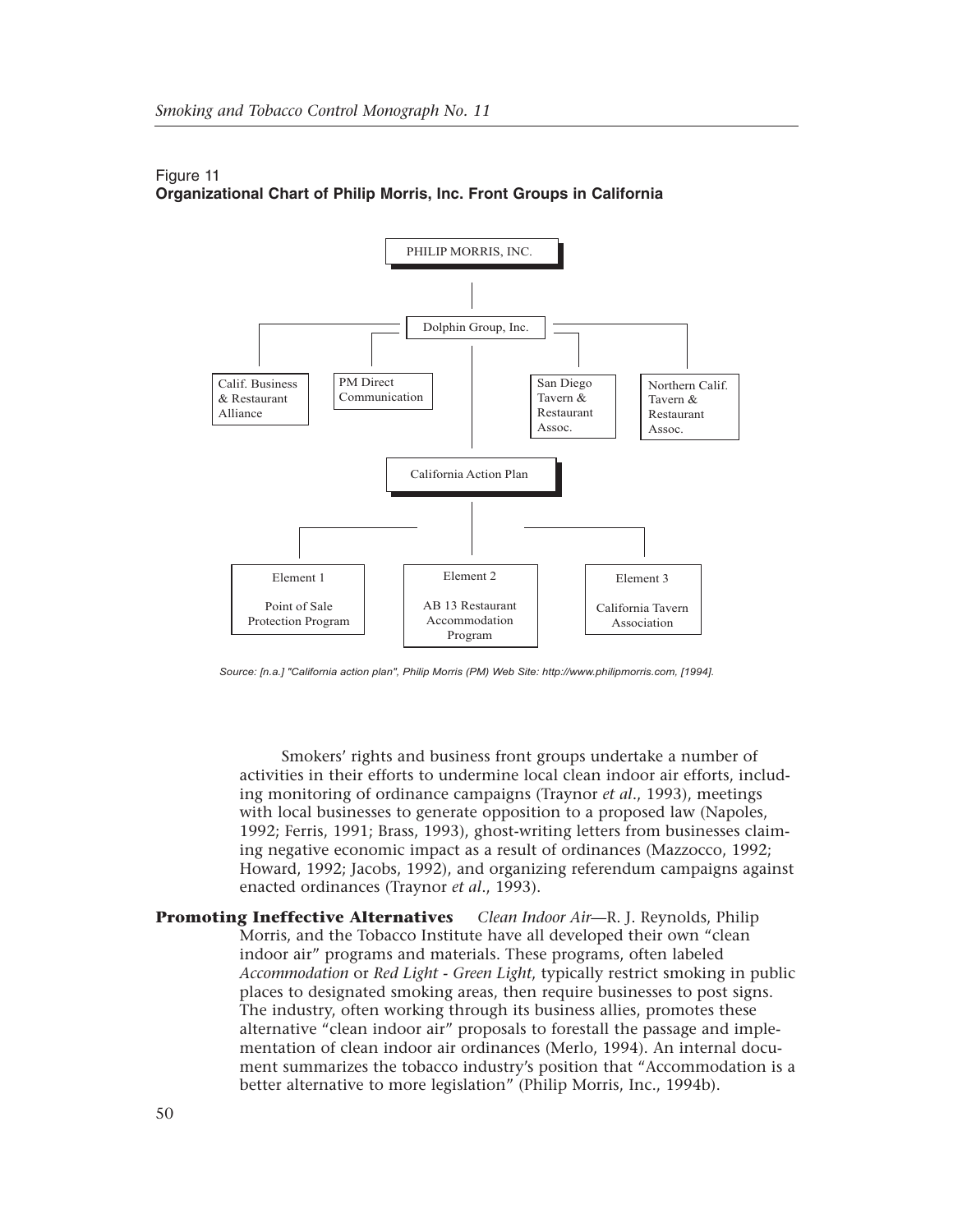The first "accommodation program" was introduced in 1987 in Pittsburgh, Pennsylvania as part of Philip Morris' strategy to derail the city's ordinance restricting smoking in restaurants (Samuels *et al*., 1992). Since then, these types of proposals have been introduced to forestall proposed clean indoor air ordinances in communities throughout the country, from Montrose, CO to Niagara County, NY; Spokane, WA; and Monongalia County, WV.

*Youth Access and Youth Prevention*—The tobacco industry has actively promoted its own youth access and youth prevention materials. Philip Morris, R.J. Reynolds, and the Tobacco Institute each sponsor programs with the stated purpose of encouraging merchant compliance with laws prohibiting the sale of tobacco to minors. Under various names, these programs involve the distribution of such things as window stickers, signs, training materials, calendars indicating the birth date required for legal tobacco sales, and other educational enhancements. Though often released with great fanfare, these programs have been demonstrated to be ineffective in curtailing youth's ability to purchase tobacco (DiFranza *et al*., 1996).

The tobacco industry has also developed educational materials for use by youth, parents, and schools. Under such headings as *Helping Youth Say No* and *Right Decisions, Right Now*, the programs are ostensibly designed to discourage tobacco use among teens. The materials are offered free of charge, and many financially strapped school districts utilize them. Key themes running throughout the program are that peer pressure is a major cause of teen smoking and that smoking is an adult decision. The peer pressure thesis is not only an oversimplication of research, but contains the false subtext that smoking is the norm among teens. The theme about smoking as an adult choice plays into the "forbidden fruit" motif common to tobacco advertising (DiFranza and McAfee, 1992).

Recently released tobacco industry documents suggest that the real motives behind the industry's youth access and youth prevention programs are to deflect political pressure, avoid government regulation, and promote a positive corporate image (Hanners, 1998a). For example, an internal Philip Morris document reveals how that company used its relationship with the California Grocer's Association to promote weak point of sale advertising restrictions in an effort to prevent a "future groundswell of severe local level point of sale restrictions" (Philip Morris, [1994]).

**Legal Challenges** To forestall pending ordinances, or repeal enacted ones, the tobacco industry and its business allies often threaten legal action (Merlo, 1994; Fogel, 1994). Although these threats are generally not followed through, and if filed, lose more often than not, the industry knows that such lawsuits can have a chilling effect on other jurisdictions, many of which will postpone ordinance development until any legal challenges are resolved. In 1994, Puyallup, Washington repealed the state's first local smoke-free restaurant ordinance following a legal challenge filed by local restaurant owners supported financially by R.J. Reynolds. Although city officials believed the court would have upheld the ordinance, they did not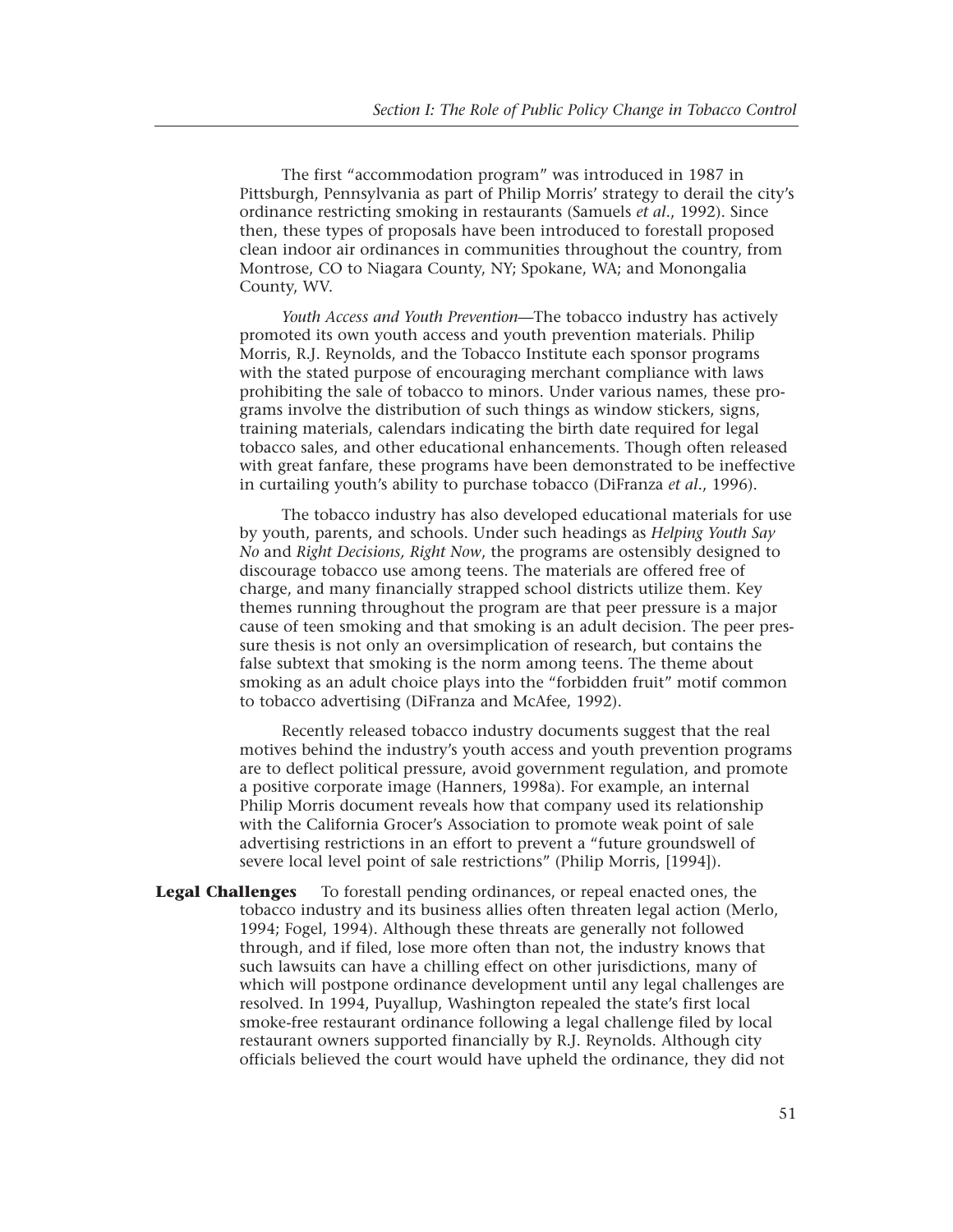have the financial resources to match the industry's "bottomless pockets" (Suttle, 1994). To date, no other Washington state local jurisdiction has enacted a smoke-free ordinance of any type.

*Constitutional Challenges*—With a few limited exceptions, recent legal challenges against clean indoor air and youth access ordinances have failed. This includes challenges brought under the Equal Protection Clause and the Due Process Clause of the U.S. Constitution. Ordinances are most susceptible to these types of legal challenges when they don't take adequate steps to achieve their purpose of protecting nonsmokers from ETS. In *Alford v. City of Newport News* (1979), a weak local law in Virginia restricting smoking in restaurants was invalidated on the grounds that it failed to achieve its express purpose of protecting nonsmokers.

*Regulatory Authority Challenges*—Local tobacco control regulations adopted by local regulatory agencies, such as health boards and commissions, are somewhat more vulnerable to legal challenges. Although regulations adopted by health departments and boards of health in the states of Massachusetts, West Virginia, and New York have been upheld, the authority of these agencies to adopt smoking restrictions varies from state to state.

*Preemption Challenges*—Having had relatively little success filing constitutional challenges, the industry more frequently has filed legal challenges claiming preemption under state law. In Corvallis, Oregon and Marquette, Michigan, tobacco industry allies filed suits against the first smoke-free restaurant ordinances in each respective state. In each case, the state restaurant association argued that state law preempted stronger local ordinances. Oregon courts upheld the local ordinance in Corvallis (*Oregon Restaurant Association v. City of Corvallis*, Oregon Circuit Court Case No. 97- 10260), but a lower Michigan court overturned Marquette's ordinance (*Michigan Restaurant Association v. City of Marquette*, Michigan Court of Appeals Docket No. 217232, Circuit Court Case No. 98-35362).

In several states, vending machine companies—often with financial support from the tobacco industry—have sued communities over vending machine ordinances under preemption claims (Levin, 1991). The bulk of these lawsuits have failed; however, some suits claiming preemption of vending machine restrictions under state tax law have been upheld (Tapscott, 1993).

**Enactment of Preemptive Legislation** The tobacco industry has found its opposition to local ordinance enactment relatively ineffective when compared to its power at the state and federal levels, and it considers local ordinances a significant threat (Malmgren, 1992). In 1986, a tobacco executive was quoted in the *U.S. Tobacco and Candy Journal* as saying, "Our record in defeating state smoking restrictions has been reasonably good. Unfortunately our record with respect to local measures…has been somewhat less encouraging…Over time, we can lose the battle over smoking restrictions just as decisively in bits and pieces—at the local level—as with state or federal measures" (Pritchard, 1986).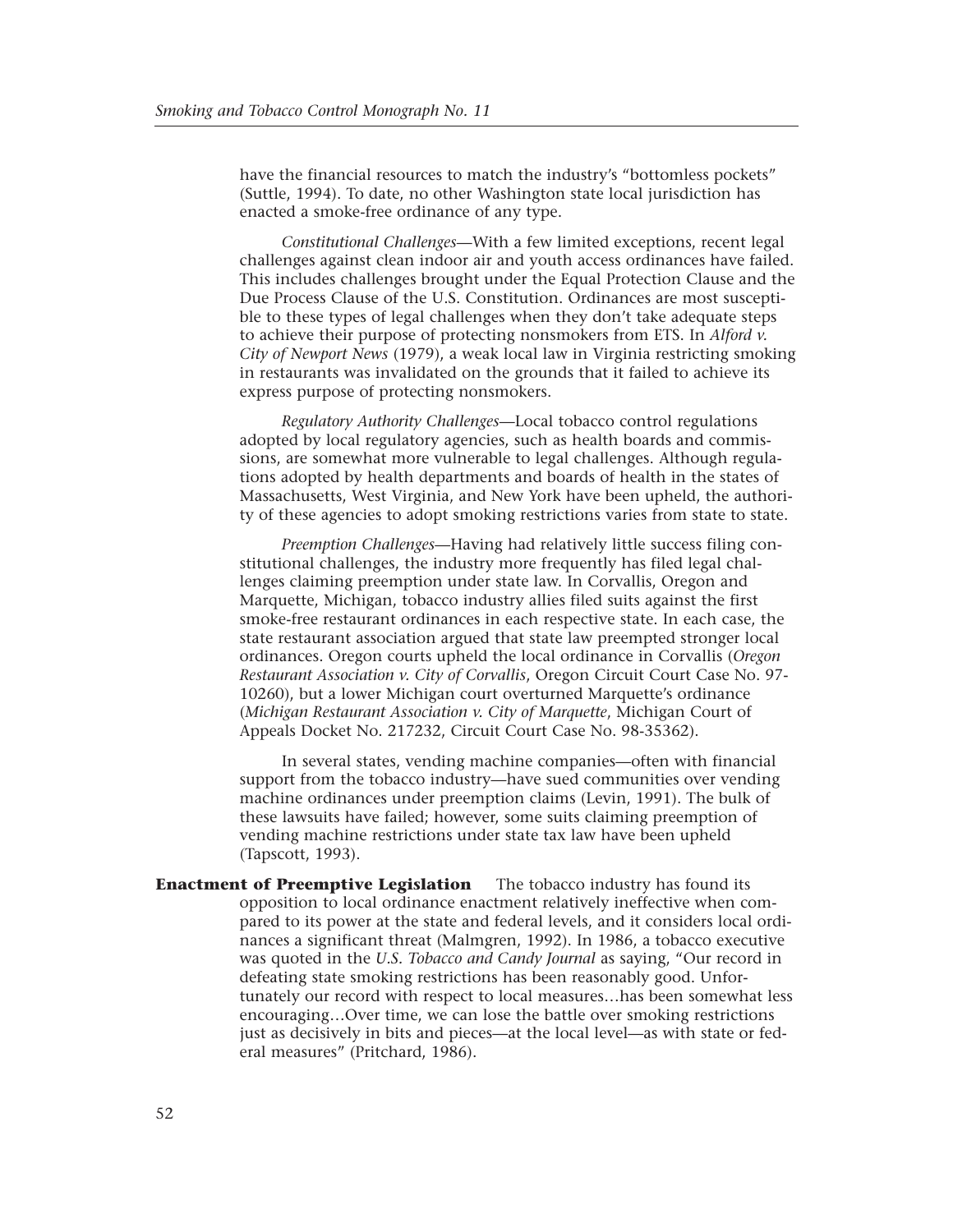In the mid-1980s, faced with an increasing amount of local legislative activity and recognizing its relative vulnerability at the local level, the tobacco industry found an effective antidote to local tobacco control ordinances: preemption.

Preemptive legislation is defined as legislation that includes a provision preventing local jurisdictions from enacting laws more stringent than, or at a variance with, what the state (or federal) law mandates (CDC, 1999b). There are two broad categories of preemption—explicit (or express) preemption, in which preemptive language is expressly written into the law, and implicit preemption, which is implied rather than explicitly stated in the law. Implicit preemption occurs when Congress or a state legislature adopts comprehensive regulations on a subject that are later interpreted by the courts to "occupy the field" being regulated and therefore preclude inconsistent local (or state) regulation.

In 1985, the tobacco industry supported the passage of the first preemptive state tobacco control law in Florida; the law not only precluded future local clean indoor air laws, it also wiped out a handful of clean indoor air ordinances already enacted by local jurisdictions in the state. The tobacco industry quickly recognized that preemption was the most effective measure for countering local tobacco control ordinances, and the promotion of preemptive legislation at the state and federal level has now become the tobacco industry's chief strategy for eradicating local tobacco control ordinances (Skolnick, 1995; Ellis *et al*., 1996). In 1989, the Tobacco Institute identified preemption of local smoking and youth access restrictions as its "proactive" legislative goal for the 1990 legislative session (Malmgren, 1989).

Numerous internal industry documents released as part of the state Attorneys General Medicaid lawsuits confirm the industry's commitment to enacting preemption (Tobacco Institute, 1989; Malmgren, 1989; Donoho and Morris, 1993; Malmgren, 1993). In 1994, the tobacco industry spent at least \$18.9 million in California to qualify and promote a state-wide ballot measure, Proposition 188, which would have repealed all local tobacco control ordinances in the state, and wiped out local authority to enact new ordinances (Siegel *et al*., 1997).

In consultation with two senior California state legislators, tobacco executives developed a 'sheep in wolves clothing' preemption strategy spelled out in a 1991 Smokeless Tobacco Council memo: tobacco-friendly legislators introduce "a Comprehensive Tobacco Control Act along the lines of the alcohol model attempt[ing] to make the Tobacco Control Act as close as possible in "appearance" to the concepts that the anti-tobacco groups were fostering. The concept behind the bill was to be that the tobacco companies appeared to be against the bill" (Kerrigan, 1991). To achieve preemption, the tobacco industry has influenced legitimate anti-tobacco bills to insert preemption language (Feder, 1996) and hidden its activity behind legitimate trade associations that publicly sponsor and promote preemption bills with the support of their tobacco industry allies (Siegel *et al*., 1997; Zimmerman, 1996).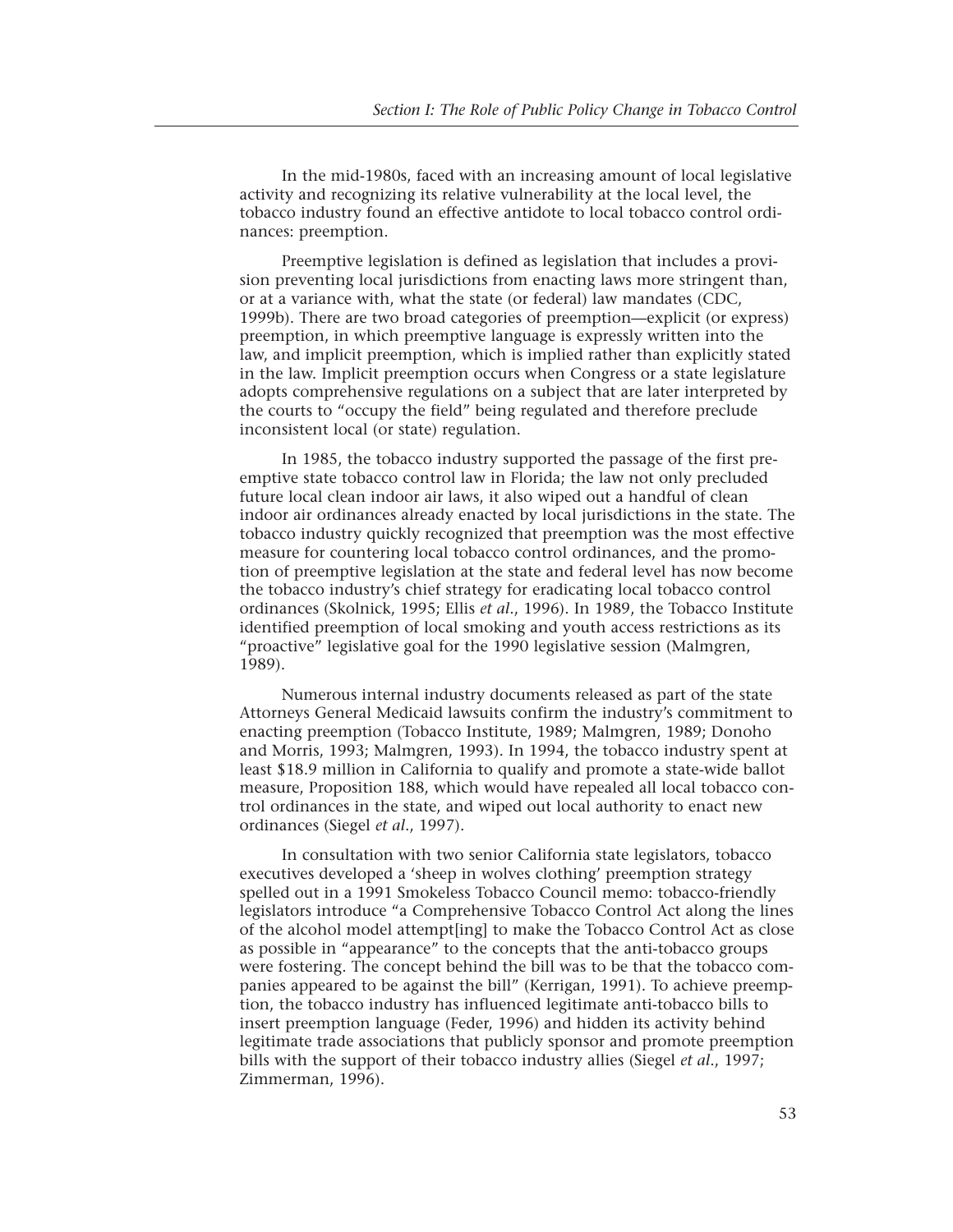Figures 12a & 12b show how effective a strategy preemption has been for the tobacco industry. In 1989, the Surgeon General's report noted three states with preemption legislation on the books (U.S. DHHS, 1989); by 1991, the number had increased to seven (NCI, 1991). By 1998, a total of 30 states had some form of preemption in tobacco control—14 preempt some or all clean indoor air ordinances, 22 preempt some or all youth access ordinances, and 17 preempt some or all tobacco advertising and promotion ordinances (ALA, 1998; CDC, 1999a & b).

In some states, preemption is narrow in its coverage; Massachusetts, for instance, preempts local ordinances restricting the sale of cigarette papers. In others, such as Oklahoma, preemption eliminates local jurisdiction over all aspects of tobacco control, from smoking regulations, to youth access measures to advertising and promotion restrictions (See Appendix to Section II). Of all the states with preemption, only Maine has successfully organized to overturn preemption in a state law, repealing in 1997 a provision preempting enactment of ordinances restricting tobacco displays.

Regardless of how they are worded, laws that preempt the ability of local jurisdictions to pass tobacco control ordinances have a wide range of negative effects on tobacco control efforts in general. These negative effects include:

Elimination of local policy development—the level where tobacco industry opposition is least effective (Siegel *et al*., 1997; Ellis *et al*., 1996; Conlisk *et al*., 1995);

Establishment of weak statewide public health standards which cannot be strengthened at the local level (Siegel *et al*., 1997; Conlisk *et al*., 1995); and

Division of tobacco control coalitions (Siegel *et al*., 1997; Jacobson *et al*., 1993).

In light of these effects, the major public health organizations have adopted formal positions opposing preemption in tobacco control legislation. These organizations include the three leading voluntary health agencies (the American Cancer Society, the American Heart Association, and the American Lung Association); the American Public Health Association; the Association of State and Territorial Health Officials; the Institute of Medicine; and the American Medical Association. The U.S. Department of Health and Human Services, *Healthy People 2000 Objectives, Midcourse Review, 1995* calls for states to repeal laws which preempt stronger local clean indoor air laws (U.S. DHHS, 1996).

Since 1996, the number of preemption bills enacted by state legislatures has fallen off somewhat (CDC, 1999a)(Figures 12a & 12b). This was the year an inter-agency team calling itself the "Preemption Strike-force" was formed; members included the Americans for Nonsmokers' Rights, the American Lung Association, the American Cancer Society, the American Heart Association, and the Campaign for Tobacco-Free Kids. This *ad hoc*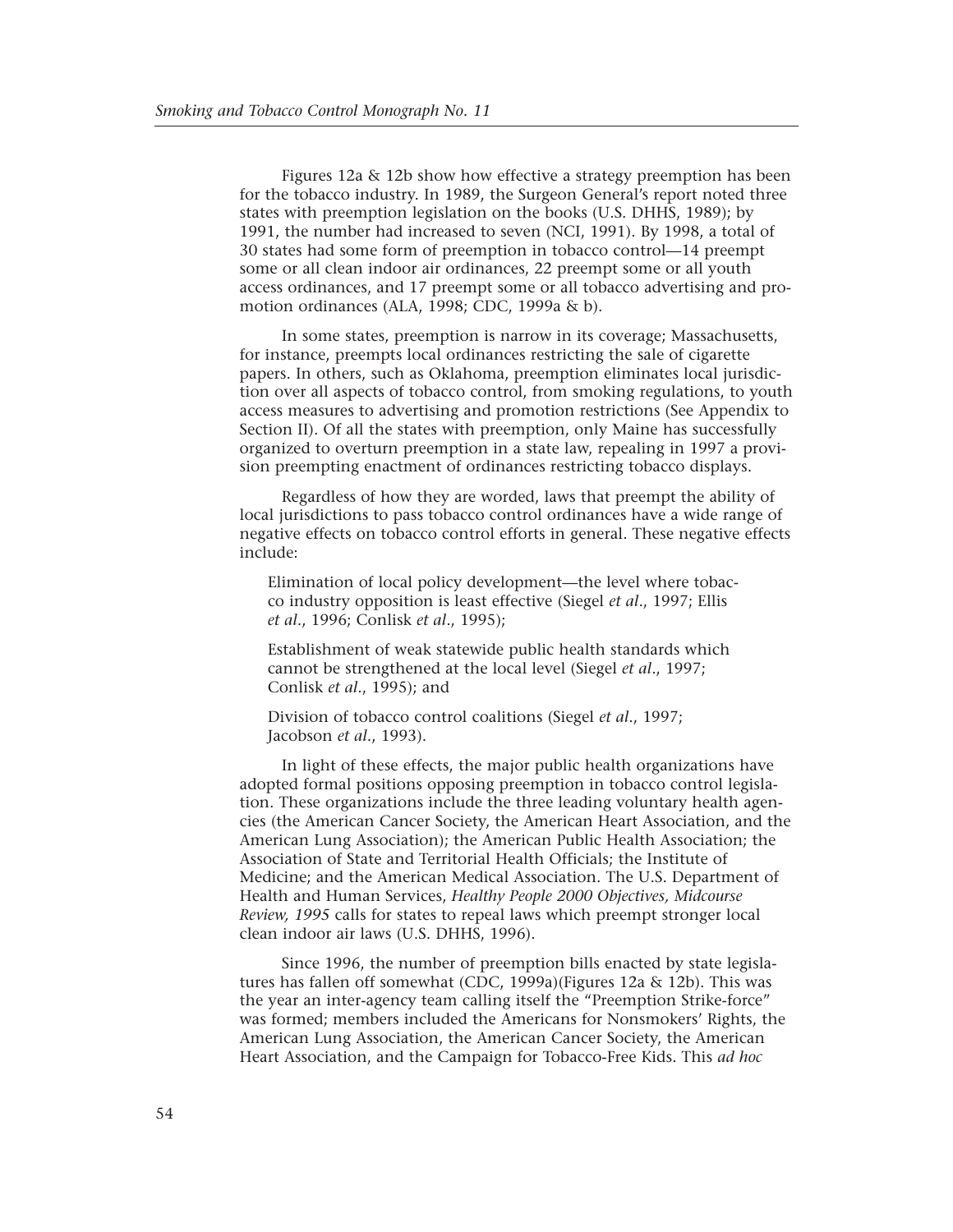



Figure 12b **Cumulative Number of States with Preemptive Clauses—United States, 1982-1998**



*Source: Both figures above are from CDC,1999a*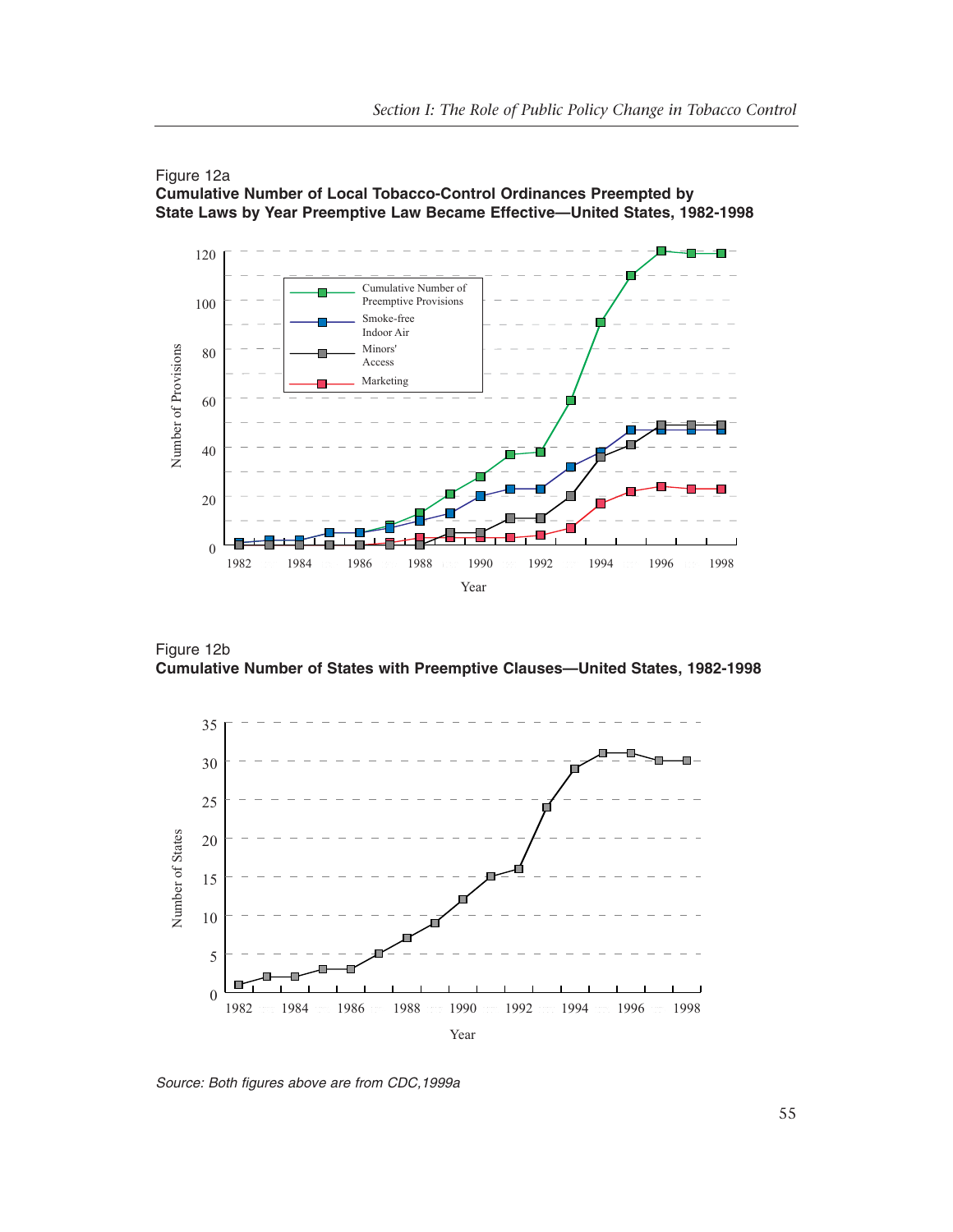coalition provides technical assistance and support to state coalitions on how to prevent enactment of preemption legislation. Nonetheless, by the end of 1998, more than half of all states (30 states) have preemption provisions in their tobacco control laws. Six states have passed preemptive laws since 1995.

#### **REFERENCES**

- Administrative Management Society. Ninth Annual Smoking Policies Survey. *Employee Relations Weekly* 7: 370, 1989.
- Advocacy Institute. *By hook or by crook, stealth lobbying: Tactics and counterstrategies*. Washington, D.C.: Advocacy Institute, August 1995.
- Aguinaga, S., Glantz, S.A.. The use of public records acts to interfere with tobacco control. *Tobacco Control* 4:222-230, 1995.
- American Lung Association. *State Legislated Actions on Tobacco Issues*. Washington, D.C.: American Lung Association, 1998.
- American Nonsmokers' Rights Foundation. *The Hidden War: Big Tobacco's Stealth Strategy videodocumentary*. Berkeley, CA, 1999.
- American Public Transit Association. *Americans in Transit*. New York, NY, 1999.
- Bartosch, W., Pope, G. The economic effect of smoke-free restaurant policies on restaurant business in Massachusetts. *Journal of Public Health Management and Practice* 5(1):53-62, 1999.
- Bell, D. 'Big tobacco' weighs in against Prop 200: Virginia-based Smokers Alliance spends \$5,000 in campaign. *Today's News Herald*, September 3, 1998.
- Bero, L.A., Glantz, S.A. Tobacco industry response to a risk assessment of environmental tobacco smoke. *Tobacco Control* 2:103-113, 1993.
- Bierer, M., Rigotti, N. Public policy for the control of tobacco-related disease. *Medical Clinics of North America* 76(2):515-539, 1992.
- Bolinder, G., Alfedsson, L., Englund, A., de Faire, U. Smokeless tobacco use and increased cardiovascular mortality among Swedish construction workers. *American Journal of Public Health* 84:399-404, 1994.
- Boyd, G.M. *et a*l. Use of smokeless tobacco among children and adolescents in the United States. *Preventive Medicine* 167:402-421, 1987
- Boyd, G.M., Glover, E.D. Smokeless tobacco use by youth in the U.S. *Journal of School Health* 59:189- 194, 1989.
- Brandt, A.M. Recruiting women smokers: the engineering of consent. *Journal of the American Medical Women's Association* 51(1&2):63-66, 1996.
- Brass, K. Tobacco industry tied to smoking ban opposition. *Los Angeles Times*, August 5, 1993.
- Brauer, M., Mannetje, A. Restaurant smoking restrictions and environmental tobacco smoke exposure. *American Journal of Public Health* 88(12):1834-1836, 1998.
- Bureau of National Affairs (BNA). SHRM-BNA survey no. 55: Smoking in the workplace: 1991. Bulletin to Management, August 29, 1991.
- Burson-Marsteller. *Philip Morris and Burson-Marsteller: A partnership*. Burson-Marsteller internal document. Philip Morris (PM) Website (www.pmdocs.com): BATES Number 2046875317. [August 1986].
- California Department of Health Services. *Tobacco marketing in California*. California Department of Health Services, Tobacco Control Section, June 1996.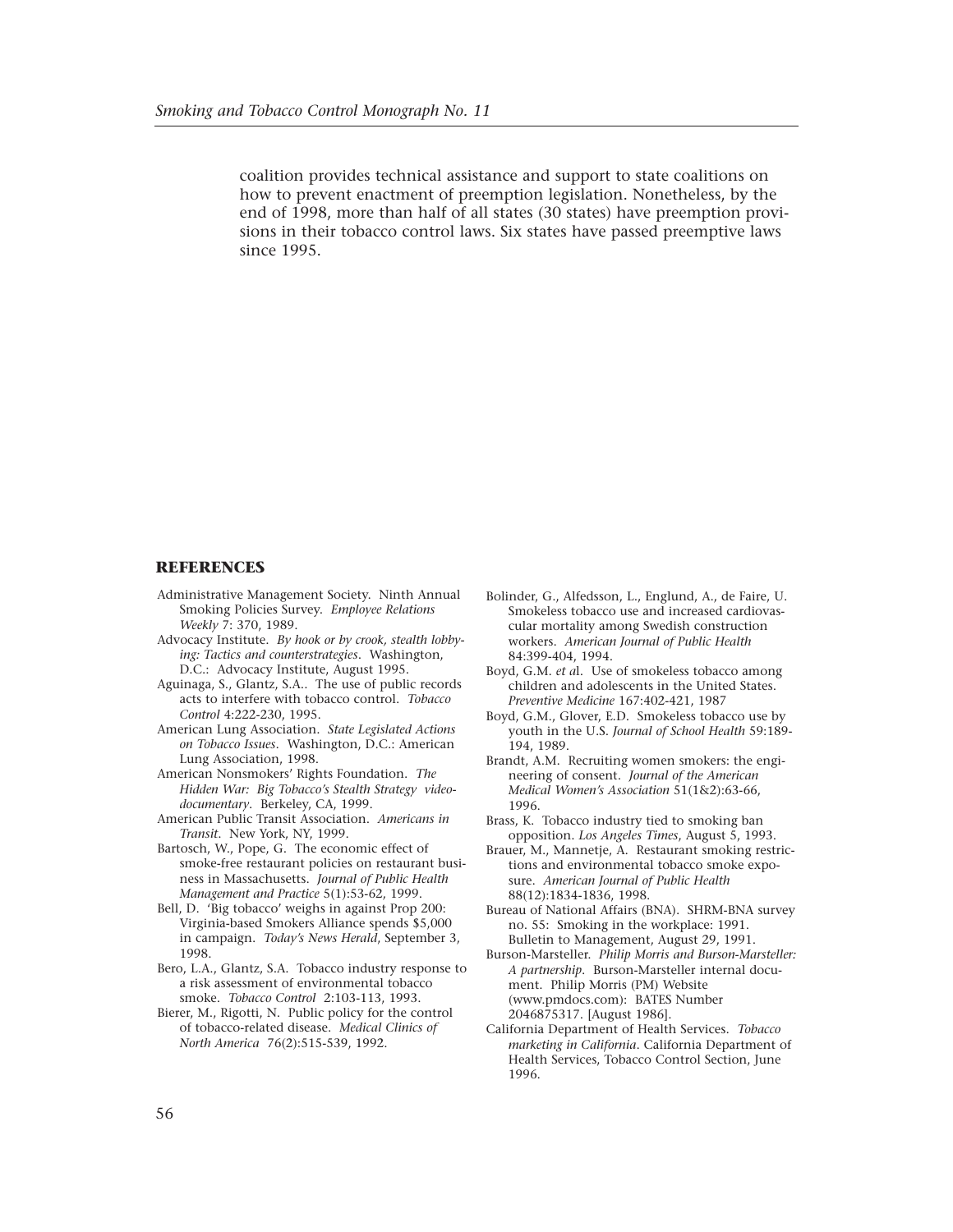- Capreol, G. *Memo to C. Alverson, Re: San Francisco and California*. Minnesota Tobacco Litigation. BATES Number 2045891103. November 3, 1993.
- Carol, J. It's a good idea to criminalize purchase and possession of tobacco by minors—NOT! *Tobacco Control* 1:296-297, 1992.
- Carol, J., Hobart R. Restrictions make sense: smokers have responsibility not to harm nonsmokers. *USA Today*, June 15, 1998, p. 18A.
- Cooper, M. Tempting teens with tobacco: critics say tobacco companies lure kids to steal. CBS Evening News, April 12, 1999.
- Centers for Disease Control and Prevention. Changes in the cigarette brand preferences of adolescent smokers—United States, 1989-1993. *Morbidity and Mortality Weekly Report* 43:577-581, 1994.
- Centers for Disease Control and Prevention. Assessment of the impact of a 100% smoke-free ordinance on restaurant sales. *Morbidity and Mortality Weekly Report* 44:370-372, 1995.
- Centers for Disease Control and Prevention. Tobacco use and usual source of cigarettes among high school students—United States, 1995. *Morbidity and Mortality Weekly Report* 45(No. 45):413-418, 1996a.
- Centers for Disease Control and Prevention. Projected smoking-related deaths among youth— United States. *Morbidity and Mortality Weekly Report* 45(No. 44):971-974, 1996b.
- Centers for Disease Control and Prevention. Youth Risk Behavior Surveillance—United States, 1995. *Morbidity and Mortality Weekly Report* 45(No. SS-4):1-86, 1996c.
- Centers for Disease Control and Prevention. Cigar smoking among teenagers—United States, Massachusetts and New York, 1996. *Morbidity and Mortality Weekly Report* 46:433-440, 1997.
- Centers for Disease Control and Prevention. Incidence of initiation of cigarette smoking— United States, 1965-1996. *Morbidity and Mortality Weekly Report* 47:837-840, 1998a.
- Centers for Disease Control and Prevention. Tobacco use among high school students— United States, 1997. *Morbidity and Mortality Weekly Report* 47(12):229-233, 1998b.
- Centers for Disease Control and Prevention. Preemptive state tobacco-control laws—United States, 1982-1998. *Morbidity and Mortality Weekly Report* 48:1112-1114, 1999a.
- Centers for Disease Control and Prevention. State Laws on Tobacco Control—United States, 1998. *Morbidity and Mortality Weekly Report* 48(SS-3):21- 69, 1999b.
- Chaloupka, F., Grossman, M. *Price, tobacco control policies and youth smoking*. Cambridge, MA: National Bureau of Economic Research Working Paper 5740. September 1996.
- Chwat, J. *Memo to NLBA Government Affairs Committee Re: CRS Report*. Chwat & Company, Inc., Washington, D.C., November 15, 1995.
- Cismoski, J. Blinded by the light: the folly of tobacco possession laws against minors. *Wisconsin Medical Journal* 93(11)591-598, 1994.
- Conlisk, E., Siegel, M., Lengerich, V., MacKenzie, W., Malek, S., Eriksen, M. The status of local smoking regulations in North Carolina following a state preemption bill. *Journal of the American Medical Association* 273:805-807, 1995.
- Consumer Reports. *Self-serving surveys: The 30 percent myth, in public interest pretenders: that group with the do-good name may not be what it seems*. Consumer Reports 59(5):316-320, 1994.
- Cummings, M.K. *Economic Impact of the New York City Smoke-Free Air Act*. Roswell Park Cancer Institute. 1997.
- Davis, R.M. Current trends in cigarette advertising and marketing. *New England Journal of Medicine* 316(12):725-732, 1987.
- Davis, R.M., Jason, L.A. The distribution of free cigarette samples to minors. *American Journal of Preventive Medicine* 4:21-26, 1988.
- DiFranza, J.R., Carlson, R.R., Caisse, R.E.J. Reducing youth access to tobacco. *Tobacco Control* 1:58, 1992.
- DiFranza, J.R., McAfee, T. The Tobacco Institute: helping youth say "yes" to tobacco. *Journal of Family Practice* 34: 694-699, 1992.
- DiFranza, J.R., Savageau, J.A., Aisquith, B.F. Youth access to tobacco: The effects of age, gender, vending machine locks, and "It's the Law" programs. *American Journal of Public Health* 86(2):221-224, 1996.
- Donoho, P., Morris, R. *Memo To Member Company Attendees. Re: Lobbyists' meeting - preemption exercise*. Minnesota Tobacco Litigation: ATX 09 0045377. August 30, 1993.
- Dunsmore, P. Smoking gun? Tobacco company may be linked to smoking fliers. *Times Record News* 88(349): p. 1A+, May 5, 1995.
- Eisner, M.D., Smith, A.K., Blanc, P.D. Bartenders' respiratory health after establishment of smokefree bars and taverns. *Journal of the American Medical Association* 280(22):1909-1914, 1998.
- Ellis, G.A., Hobart, R.L., Reed, D.F. Overcoming a powerful tobacco lobby in enacting local smoking ordinances: the Contra Costa County experience. *Journal of Public Health Policy* 17(1):28-46, 1996.
- Evans, N., Farkas, A., Gilpin, E., Berry, C., Pierce, J. Influence of tobacco marketing and exposure to smokers on adolescent susceptibility to smoking. *Journal of the National Cancer Institute* 87(20):1538-1544, 1995.
- Feder, B.J. Federal rule intensifies smoking fight in states. *New York Times*, March 15, 1996.
- Federal Trade Commission. *Report to Congress for 1997, Pursuant to the Federal Cigarette Labeling and Advertising Act*. Federal Trade Commission, 1999.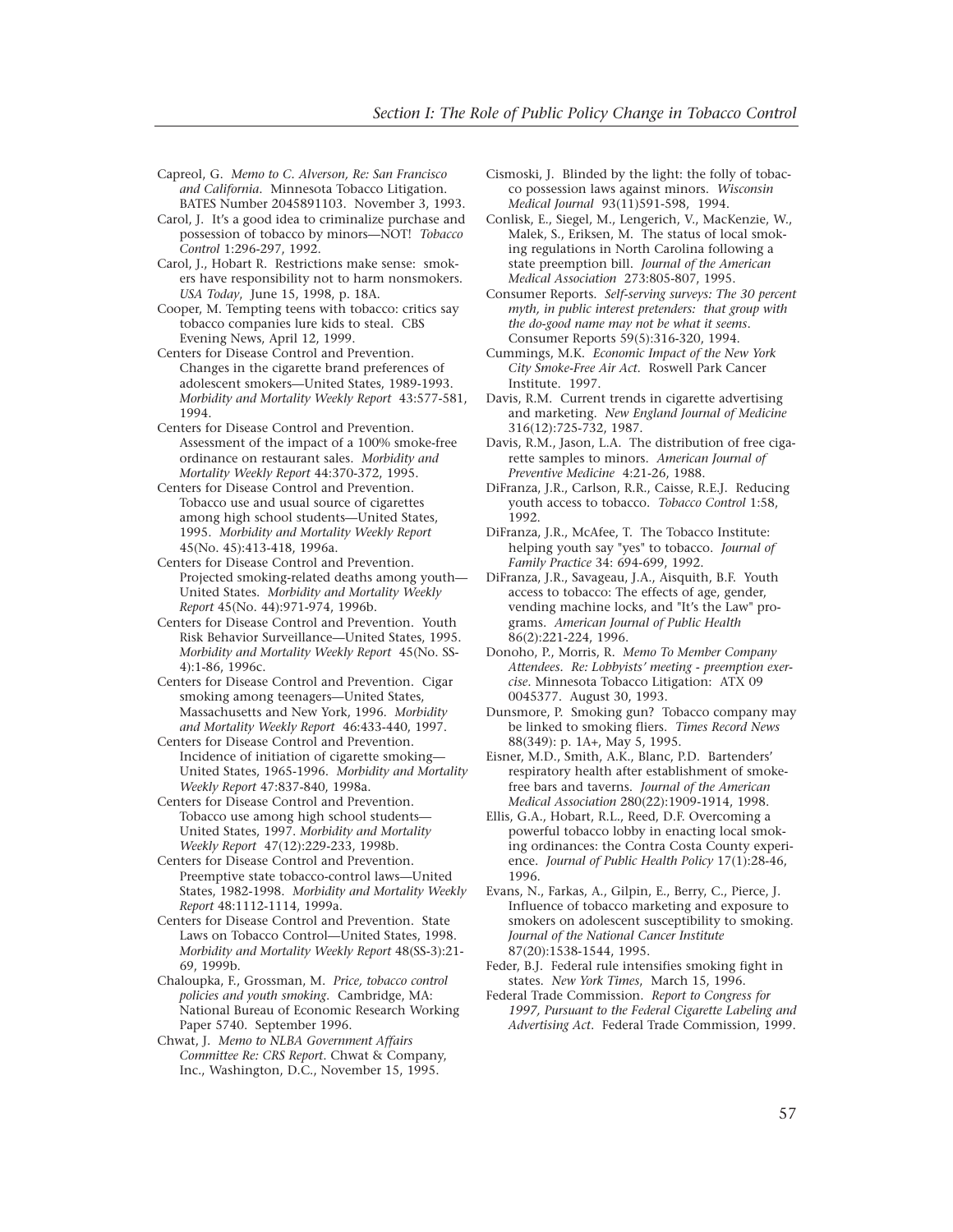- Feighery, E., Altman, D., Shaffer, G. The effects of combining education and enforcement to reduce tobacco sales to minors: a study of four Northern California communities. *Journal of the American Medical Association* 266(22):3163-3171, 1991.
- Ferris, J. Smoke screen clouds tobacco industry action. *Contra Costa Times*, June 23, 1991, sec.  $1A+$ .
- Fielding, J., Piserchia, P. Frequency of worksite health promotion activities. *American Journal of Public Health* 79(1):16-20, 1989.
- Flinn, J. No tobacco laws have tobacco industry fuming. *San Francisco Examiner*, May 12, 1991.
- Fogel, B. Testimony before the New York City Council. June 6, 1994.
- Forster, J., Hourigan, M.E., Kelder, S. Locking devices on cigarette vending machines: Evaluation of a city ordinance. *American Journal of Public Health* 82:1217-1219, 1992.
- Forster, J.L., Komro, K.A., Wolfson, M. Survey of city ordinances and local enforcement regarding commercial availability of tobacco to minors in Minnesota, United States. *Tobacco Control* 5(1):46-51, 1996.
- Forster, J.L., Murray, D.M., Wolfson, M., Blaine, T.M., Wagenaar, A.C., Hennrikus, D.J. The effects of community policies to reduce youth access to tobacco. *American Journal of Public Health* 88: 1193-1198, 1998.
- Freedman, A.M., Cohen, L.P. Smoke and mirrors: how cigarette makers keep health questions 'open' year after year. *Wall Street Journal*, February 11, 1993.
- Frodyma, F. Acting Director of Policy, Letter to I. Sharenow. Department of Labor, Occupational Safety and Health Administration. Washington, D.C., February 27, 1998.
- Garfinkle, L. Time trends in lung cancer mortality among nonsmokers and a note on passive smoking. *Journal of the National Cancer Institute* 66(6):1061, June 1981.
- Gerlach, K., Shopland, D., Hartman, A.., Gibson, J., Pechacek, T. Workplace smoking policies in the United States: results from a national survey of more than 100,000 workers. *Tobacco Control* 6(3):199-206, 1997.
- Glantz, S.A., Smith, L.R.A. The effect of ordinances requiring smokefree restaurants on restaurant sales. *American Journal of Public Health* 84(7):1081-1085, 1994.
- Glantz, S.A. Preventing tobacco use: the youth access trap. *American Journal of Public Health* 86(2):156-157. 1996
- Glantz, S.A., Smith, L.R.A. The effect of ordinances requiring smoke-free restaurants and bars on revenues: A follow-up. *American Journal of Public Health* 87(10):1687-1693, 1997.
- Glantz, S.A. Back to basics: getting smoke-free workplaces back on track. *Tobacco Control* 6:164-166, 1997.
- Glantz, S.A., Charlesworth, A. The effect of smokefree restaurant ordinances on tourism. *Journal of the American Medical Association* 281(20): 1911- 1918, 1999.
- Goebel, K. Lesbians and gays face tobacco targeting. *Tobacco Control* 3:65-67, 1994.
- Goldstein, A.O., Sobel, R.A. Environmental tobacco smoke regulations have not hurt restaurant sales in North Carolina. *North Carolina Medical Journal* 59(5):284-287, 1998.
- Hanners, D. *Tobacco industry waged false battle against youth smoking*. St. Paul: Pioneer Press, August 26, 1998a.
- Hanners, D. *Scientists were paid to write letters: tobacco industry sought to discredit EPA report*. St. Paul Pioneer Press, August 4, 1998b.
- Hanauer, P., Barr, G., Glantz, S. *Legislative Approaches to a Smoke Free Society*. Berkeley, CA: American Nonsmokers' Rights Foundation. 1986.
- Harris, T.C. *Re: OOH near school and bulletins*. RJ Reynolds Website (www.rjrtdocs.com): BATES Numbers 511999051-9052. November 26, 1991a.
- Harris, T.C. *Re: OOH plan*. RJ Reynolds Website (www.rjrtdocs.com): BATES Numbers 511999046- 9048. December 4, 1991b.
- Harrold, R. National group eyes proposed smoking ban. *Morning Sun*, March 9, 1998.
- He, J., Vupputuri, S., Allen, K., Prerost, M.R., Hughes, J., Whelton, P.K. Passive smoking and the risk of coronary heart disease—A meta-analysis of epidemiologic studies. *New England Journal of Medicine* 340(12): 920-926, March 25, 1999.
- Hinds, M.W. Impact of a local ordinance banning tobacco sales to minors. *Public Health Reports* 107:356-358, 1992.
- Hirayama, T. Non-smoking wives of heavy smokers have a higher risk of lung cancer: A study from Japan. *British Medical Journal* 282(6259):183-185, 1981.
- Howard, S. Smoking battle ignites: Bellflower politicians join with tobacco giant Philip Morris to fight a smoking ban in Loma Linda. *San Bernardino Sun*, October 12, 1992.
- Hyland, A., Cummings, K.M., Nauenberg, E. Analysis of taxable sales receipts: was New York City's smoke-free air act bad for restaurant business? *Journal of Public Health Management and Practice* 5(1):14-21, 1999.
- InContext, Inc. *Economic impact of smoking restrictions in Massachusetts*. Conducted for the Massachusetts Restaurant Association. Washington, D.C.: InContext, Inc., September 30, 1996.
- Institute of Medicine. *The Future of Public Health*. Washington, D.C.: National Academy Press, 1988.
- Institute of Medicine. *Growing up Tobacco Free: Preventing Nicotine Addiction in Children and Youths*. Washington, D.C.: National Academy Press, 1994.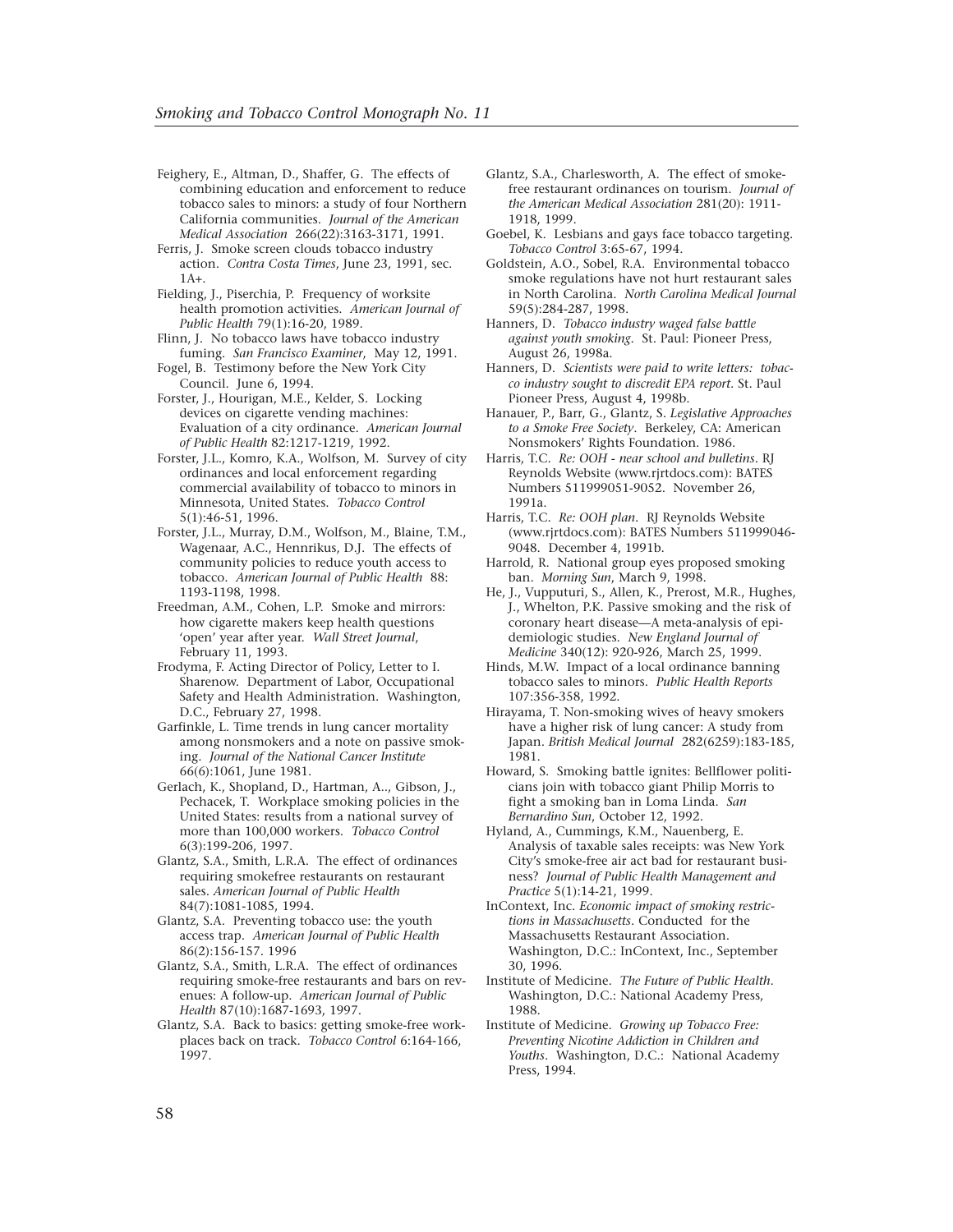- ISCOSH. *Report of the Scientific Committee on Tobacco and Health: fifth report*. London: HMSO, 1998
- Jacobs, A.J. Sparks fly bar's letter just a smokescreen? *Daily Ledger-Post Dispatch*, July 11, 1992.
- Jacobson, P.D., Wasserman, J., Raube, K. The politics of antismoking legislation. *Journal of Health Politics, Policy and Law* 18(4):787-819, 1993.
- Jacobson, P., Wasserman, J. *Tobacco Control Laws: Implementation and Enforcement*. Santa Monica, CA: Rand. 1997.
- Jalsevac, P. Second-hand smoke study misused, scientist says. *Kitchener-Waterloo Record*, February 8, 1996.
- Jason, L.A., Ji, P.Y., Anes, M.D., Birkhead, S.H. Active enforcement of cigarette control laws in the prevention of cigarette sales to minors. *Journal of the American Medical Association* 266(22):3159- 3161, 1991
- Johnston, L. *Cigarette smoking continues to rise among American teen-agers in 1996*. University of Michigan News and Information Services. December 19, 1996.
- Johnston, L. *The Monitoring the Future Study: Data Tables*. The University of Michigan. University of Michigan Website (www.isr.umich.edu/src/mth/pr98cg1.html). December 1998.
- Johnston, L.D., O'Malley, P.M., Bachman, J.G. *National Trends in Drug Use and Related Factors Among American High School Students and Young Adults, 1975-1986*. U.S. Department of Health and Human Services, Public Health Service, Alcohol, Drug Abuse, and Mental Health Administration, National Institute on Drug Abuse, DHHS Publication No (ADM) 87-1535, 1987.
- Kerrigan, M. *Memo To SmokeLess Tobacco Council, Committee of Counsel. Re: A proposed comprehensive tobacco control act in California.* Washington, D.C.: Smokeless Tobacco Council, Inc. June 28, 1991.
- Klonoff, E., Fritz, J., Landrine, H., Riddle, R., Tully-Payne, L. The problem and sociocultural context of single-cigarette sales. *Journal of the American Medical Association*. 271(8):618-620, 1994.
- KPMG Peat Marwick. *Effects of 1998 California smoking ban on bars, taverns and night clubs*. American Beverage Institute Website (www.abionline.org). 1998.
- Laventhol & Horwath for Restaurants for a Sensible Voluntary Policy. *Preliminary analysis of the impact of the proposed Los Angeles ban on smoking in restaurants*. Los Angeles: Laventhol & Horwath, October 1990.
- Law, M.R., Morris, J.K., Wald, N.J. Environmental tobacco smoke exposure and ischaemic heart disease: an evaluation of the evidence. *British Medical Journal* 315(7114)973-980, 1997.
- Levin, M. Fighting laws with smoking proxies. *Los Angeles Times*, August 5, 1991.
- Levin, M. Smoker group's thick wallet raises questions. *Los Angeles Times*, March 30, 1998.
- Levy, C.J. Lobby admits to higher spending in smoking-law fight. *New York Times*, December 12, 1998.
- Macdonald, H.R., Glantz, S.A. Political realities of statewide smoking legislation: the passage of California's Assembly Bill 13. *Tobacco Control* 6(1):41-54, 1997.
- Malmgren, K. *Memo to W.E Ainsworth, et al., Re: 1990 proactive legislative plans*. Minnesota Tobacco Litigation. October 2, 1989.
- Malmgren, K. *Memo to S.D Chilcote, Re: Expanded local program*. Philip Morris (PM) Website (www.pmdocs.com): BATES Number 2023965875. November 30, 1992.
- Malmgren, K. *[no subject]. Philip Morris internal memo*. Tobacco Institute Website (www.tobaccoinstitute.com): BATES Number 2025660350. December 3, 1993.
- Maroney, N., Sherwood, D., Stubblebine, W.C. *The impact of tobacco control ordinances on restaurant revenues in California*. Claremont, CA: The Claremont Institute for Economic Policy Studies, January 1994.
- Massachusetts Department of Public Health. *Massachusetts Tobacco Control Program: Tobacco Control Provisions – A Survey*. Massachusetts Tobacco Control Program, 1996.
- Massachusetts Tobacco Control Program. *Massachusetts Operation Storefront 1998: It's Time We Made Smoking History*. Massachusetts Department of Health, Tobacco Control Program, 1998.
- Mazzocco, M. Pro-tobacco group trying to block an expanded ban. *Contra Costa Times*, January 14, 1992.
- McAdam, R.S. *California local referenda program*. Tobacco Institute internal memo, November 27, 1991.
- Merlo, E . *Memo to Distribution [no subject]*. Philip Morris (PM) Website (www.pmdocs.com): BATES Number 2021252097. February 19, 1993.
- Merlo, E. *Memo to G. Bible, Re: California initiative*. Philip Morris (PM) Website (www.pmdocs.com): BATES Number 2022839335. January 12, 1994.
- Moore, D.J., Williams, J.D., Qualls, W.J. Target marketing of tobacco and alcohol-related products to ethnic minority groups in the United States. *Ethnicity & Disease* 6:83-98, 1996.
- Moore, S., Wolfe, S., Lindes, D., Douglas, C. Epidemiology of failed tobacco control legislation. *Journal of the American Medical Association* 272(15):1171-1175, 1994.
- Napoles, M. Bellflower councilwoman writing to all cities, not just Chino Hills. *Chino Hills Champion*, October, 23, 1992.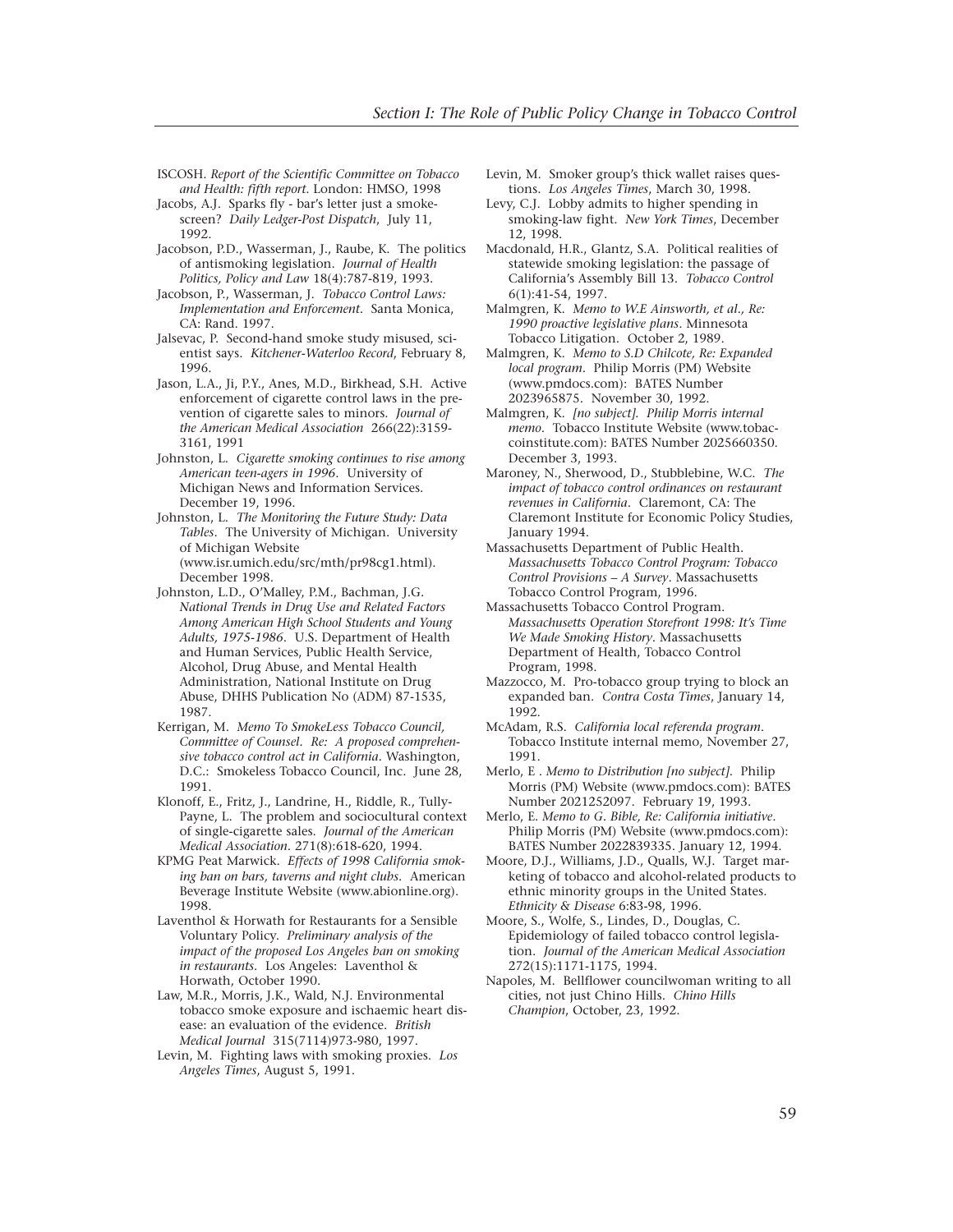- National Cancer Institute. *Strategies to Control Tobacco Use in the United States: A Blueprint for Public Health Action in the 1990's. Smoking and Tobacco Control Monograph No. 1*. U.S. Department of Health and Human Services, Public Health Service, National Institute of Health, National Cancer Institute. NIH Publication No. 92-3316, 1991.
- National Cancer Institute. *Smokeless Tobacco or Health: An International Perspective. Smoking and Tobacco Control Monograph No. 2*. U.S. Department of Health and Human Services, Public Health Service, National Institutes of Health, National Cancer Institute NIH Publication No. 92-3461, 1992.
- National Cancer Institute. *Major Local Tobacco Control Ordinances in the United States. Smoking and Tobacco Control Monograph Monograph No. 3*. U.S. Department of Health and Human Services, Public Health Service, National Institutes of Health, National Cancer Institute. NIH Publication No. 93-3532, 1993a.
- National Cancer Institute. *Respiratory Health Effects of Passive Smoking: Lung Cancer and Other Disorders. Smoking and Tobacco Control Monograph Number 4.* U.S. Environmental Protection Agency, U.S. Department of Health and Human Services, Public Health Service, National Institutes of Health, National Cancer Institute. NIH Publication No. 93-3605, 1993b.
- National Cancer Institute. *Cigars: Health effects and trends. Smoking and Tobacco Control Monograph No. 9*. U.S. Department of Health and Human Services, Public Health Service, National Institutes of Health, National Cancer Institute. NIH Publication No. 98-4302, 1998.
- National Research Council. *Environmental Tobacco Smoke: Measuring Exposures and Assessing Health Effects*. Washington, D.C.: National Academy Press, 1986.
- National Health and Medical Research Council. *The health effects of passive smoking: A Scientific Information Paper*. National Health and Medical Research Council (Australia). November 1997.
- Office of the Inspector General. *Youth Access to Cigarettes: A Report of the Office of the Inspector General*. Office of the Inspector General. Publication No. OEI, 02-90-02310, May 1990.
- Office of the Inspector General. *Youth Access to Tobacco*. Office of the Inspector General. Publication No. OEI, 02-92-00880, December 1992.
- Ohsfeldt, R., Boyle, R.G., Capilouto, E.I. *Tobacco taxes, smoking restrictions and tobacco use*. NBER Working Paper No. 6486. Cambridge: National Bureau of Economic Research, March 1998.
- O'Keefe A., Pollay R. Deadly targeting of women in promoting cigarettes. *Journal of the American Medical Women's Association*. 51(1&2):67-69, 1996.
- Pasternak, J. Town has just the ticket to fight teen smoking. *Los Angeles Times*, October 1, 1997, p.  $A1+$ .
- Patten, C., Gilpin, E., Cavin, S., Pierce, J. Workplace smoking policy and changes in smoking behavior in California: a suggested association. *Tobacco Control* 4: 36-41, 1995a.
- Patten, C., Pierce, J., Cavin, S., Berry, C., Kaplan, R. Progress in protecting non-smokers from environmental tobacco smoke in California workplaces. *Tobacco Control* 4: 139-144, 1995b.
- Perske, M. Are anti-smokers attempting to manipulate the public?: NSA members should judge for themselves. *NSA Voice*, 3(4), p. 1+, 1996.
- Pertman, A. Why U.S. future is virtually smokefree. *San Jose Mercury News*, May 8, 1994, p. 2A.
- Pertschuk,, M., Siegel-Morse, N. *Tobacco Advertising and Promotion: A Guide to Developing Policy*. National Institutes of Health, National Cancer Institute, ASSIST. November 1994.
- Pertschuk, M., Shopland, D.R., (Editors). *Major Local Smoking Ordinances in the United States: A detailed Matrix of the Provisions of Workplace, Restaurant, and Public Places Smoking Control Ordinances*. U.S. Department of Health and Human Services, Public Health Service, National Institutes of Health, National Cancer Institute. NIH Publication No. 90-479, 1989.
- Philip Morris, Inc. *Memo: Impact of workplace smoking restrictions on consumption and incidence*. Philip Morris (PM) Website (www.pmdocs.com): BATES Number 2045447779. January 21, 1992a.
- Philip Morris, Inc. *Memo: Progression of Workplace Restrictions - POL Database.* Philip Morris (PM) Website (www.pmdocs.com): BATES Number 2023774761. February 26, 1992b.
- Philip Morris, Inc. *A smokers' alliance (draft)*. Philip Morris (PM) Website (www.pmdocs.com): BATES Number 2025771934. July 1, 1993.
- Philip Morris, Inc. *California action plan*. Philip Morris (PM) Website (www.pmdocs.com): BATES Number 2044325927. [1994]
- Philip Morris, Inc. *National smokers alliance: 1994 political action plan (draft 3)*. Philip Morris (PM) Website (www.pmdocs.com): BATES Number 2047897334. February 3, 1994a.
- Philip Morris, Inc. *Philip Morris ETS project*. Minnesota Tobacco Litigation. BATES Number 2024137597. January 14, 1994b.
- Philip Morris, Inc. *NSA political plan outline.* Philip Morris (PM) Website (www.pmdocs.com): BATES Number 20223203153. *n.d*.
- Pierce, J., Gilpin, E., Burns, D., Whalen, E., Rosbrook, B., Shopland, D., Johnson, M. Does tobacco advertising target young people to start smoking? Evidence from California. *Journal of the American Medical Association* 266(22):3154- 3158, 1991.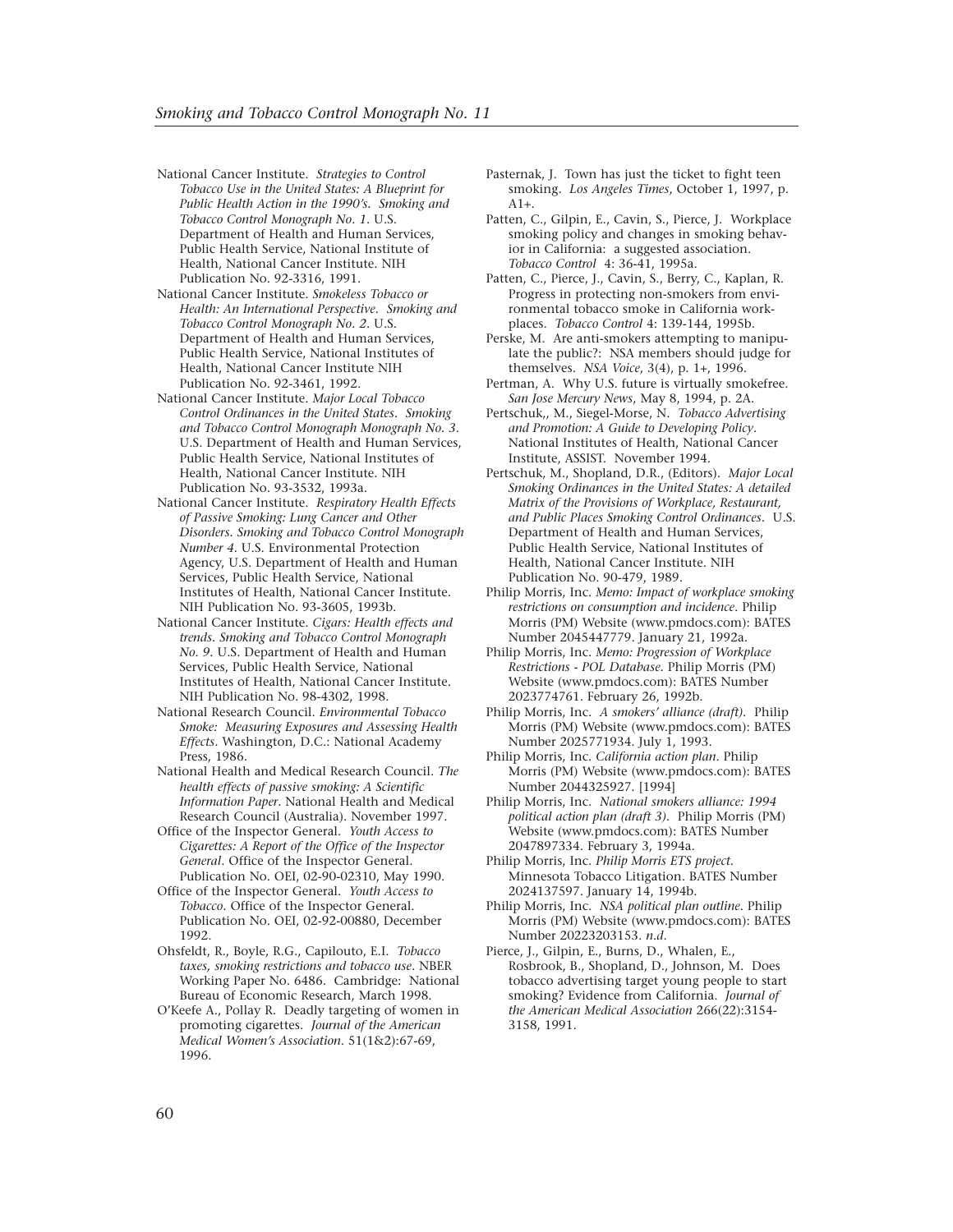Pierce, J., Shanks, T., Pertschuk, M., Gilpin, E., Shopland, D., Johnson, M., Bal, D. Do smoking ordinances protect non-smokers from environmental tobacco smoke at work? *Tobacco Control* 3:15-20, 1994.

Pierce, J., Lee, L., Gilpin, E. Smoking initiation by adolescent girls, 1944 through 1988. An association with targeted advertising. *Journal of the American Medical Association* 271:608-611, 1994.

Price Waterhouse. Potential economic effects of a smoking ban in the state of California. Conducted for the San Diego Tavern and Restaurant Association. Price Waterhouse, May 1993.

Pritchard, R. Tobacco industry speaks with one voice, once again. *U.S. Tobacco and Candy Journal* July 17-August 6, 1986.

- Quinn, M. Don't aim that pack at us. *Time Magazine,* January 29, 1990.
- R.J. Reynolds. *Pilferage presentation: core presentation.* RJ Reynolds internal document. R.J. Reynolds Website (www.rjrtdocs.com): BATES Number 514348983, n.d.
- Rigotti, N.A., Pashos, C.L. No-smoking laws in the United States: An analysis of state and city actions to limit smoking in public places and workplaces. *Journal of the American Medical Association* 266(22):3162-3167, 1991.

Rigotti, N.A., Bourne, D., Rosen, A., Locke, J.A., Schelling, T.C. Workplace compliance with a nosmoking law: a randomized community intervention trial. *American Journal of Public Health* 82(2):229-235, 1992.

Rigotti, N.A., Stoto, M.A., Schelling, T.C. Do businesses comply with a no-smoking law? Assessing the self-enforcement approach. *Preventive Medicine* 23:223-229, 1994.

Rigotti, N.A., DiFranza, J.R., Chang, Y., Tisdale, T., Kemp, B., Singer, D. The effect of enforcing tobacco-sales laws on adolescents' access to tobacco and smoking behavior. *New England Journal of Medicine* 337:1044-1051, 1997.

Robinson, R., Pertschuk, M., Sutton, C. Smoking and African Americans: spotlighting the effects of smoking and tobacco promotion in the African American community. In: *Improving the Health of the Poor: Strategies for Prevention*. Menlo Park, CA: Henry J. Kaiser Family Foundation, May 1992.

Roper Organization. A Study of Public Attitudes Toward Cigarette Smoking and the Tobacco Industry in 1978, Volume 1. The Roper Organization, Inc., 1978.

Rosen, J. Smokers' alliance fuming: group says bans infringe on liberty. *The News & Observer*, July 14, 1996.

Samuels, B., Glantz, S.A. The politics of local tobacco control. *Journal of the American Medical Association* 266(15):2110-2117, 1991.

Samuels, B., Begay, M., Hazan, A., Glantz, S.A.. Philip Morris's failed experiment in Pittsburgh. *Journal of Health Politics, Policy and Law* 17(2):329-351, 1992.

Sciacca, J.P., Ratliff, M.I. Prohibiting smoking in restaurants: effects on restaurant sales. *American Journal of Health Promotion* 12(3):176-184, 1998.

Siegel, M. Involuntary smoking in the restaurant workplace: a review of employee exposure and health effects. *Journal of the American Medical Association* 270(4):490-493, 1993.

Siegel, M., Carol, J., Jordan, J., Hobart, R., Schoenmarklin, S., DuMelle, F., Fisher, P. Preemption in tobacco control: review of an emerging public health problem. *Journal of the American Medical Association* 278:858-863, 1997.

Skolnick, A. Cancer converts tobacco lobbyist: Victor L. Crawford goes on the record. *Journal of the American Medical Association* 274:199-202, 1995.

Smee, C. *The effects of tobacco advertising on tobacco consumption*. Department of Health Economics, Operational Research Division. London, England: Department of Health Economics, 1993.

Steinfeld, J.L. The Public's Responsibility: A bill of rights for the non-smoker. *Rhode Island Medical Journal* 55(4):124-126, 1972.

Stone, P.H. Blowing smoke at its critics. *National Journal*. 884-887, 1996.

Stumbo, B. Where there's smoke. *Los Angeles Times*, August 24, 1986. p. 11+.

Suttle, G. Puyallup ban goes up in smoke after tobacco-financed lawsuit. *The News Tribune*, December 20, 1994.

Tansey, B. Document shows tobacco firm strategy front frights proposed laws, officials say. *San Francisco Chronicle*, October 24, 1998.

Tapscott, R. Maryland court reflects local laws limiting cigarette machines. *The Washington Post*, September 18, 1993.

Thun, M.J., Day-Lally, C.A., Calle, E.E., Flanders, W.D., Heath, C.W. Jr. Excess mortality among cigarette smokers: Changes in a 20-year interval. *American Journal of Public Health* 85(9):1223- 1230, 1995.

Thun, M.J., Myers, D.G., Day-Lally, C.A., Namboodiri, M.M., Calle, E.E., Flanders, W.D., Adams, S.L. Heath, C.W. Jr. Age and the exposure-response relationships between cigarette smoking and premature death in Cancer Prevention Study II. In: *Changes in Cigarette-Related Disease Risks and Their Implication for Prevention and Control. Smoking and Tobacco Control Monograph No. 8*. National Institutes of Health, National Cancer Institute, NIH Publication No. 97-4213, 1997.

Tobacco Institute. *Legislative Opportunities: Year-to-Date Summary*. Tobacco Institute Website (www.tobaccoinstitute.com): BATES Number TIMN 0015097. December 1, 1989.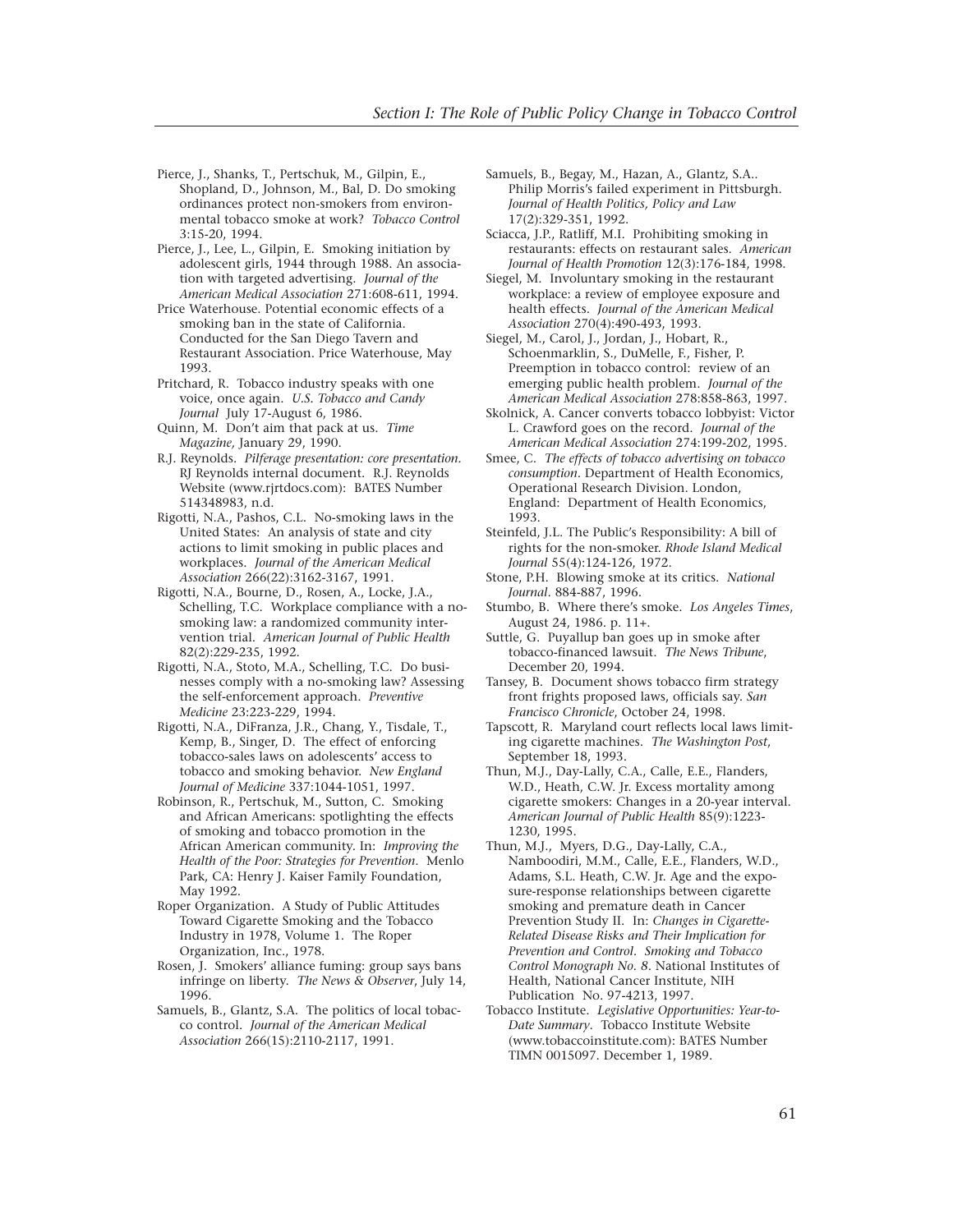- Tobacco Institute. *Legislative Action Plans*. Tobacco Institute Website (www.tobaccoinstitute.com). October 18, 1990.
- Traynor, M., Begay, M.E., Glantz, S.A. New tobacco industry strategy to prevent local tobacco control. *Journal of the American Medical Association* 270(4):479-486, 1993.
- Trichopolos, D., Kalandidi, A., Sparros L., MacMahon, B. Lung cancer and passive smoking. *International Journal of Cancer* 27(1):1-4, 1981.
- Tuckson, R.V. Race, sex, economics, and tobacco advertising. *Journal of National Medical Association* 81(11):1119-1124, 1989.
- U.S. Department of Health, Education, and Welfare. *The Health Consequences of Smoking. A Report of the Surgeon General: 1972*. U.S. DHEW, Public Health Service, Health Services and Mental Health Administration. DHEW Publication No. (HSM) 727516, 1972.
- U.S. Department of Health, Education, and Welfare. *The Health Consequences of Smoking: 1975*. U.S. DHEW, and Welfare, Public Health Service, Center for Disease Control. DHEW Publication No. (CDC) 778704, 1977.
- U.S. Department of Health, Education, and Welfare. *The Health Consequences of Smoking: a report of the Surgeon General*. U.S. DHEW, Public Health Service, Office of the Assistant Secretary for Health, Office on Smoking and Health. DHEW Publication No (PHS) 79-50066, 1979.
- U.S.Department of Health and Human Services. *The Health Consequences of Smoking: Cancer. A report of the Surgeon General 1982*. U.S. DHEW, Public Health Service, Office of the Assistant Secretary for Health, Office on Smoking and Health. DHHS Publication No (PHS) 82-50179, 1982.
- U.S. Department of Health and Human Services. *The Health Consequences of Involuntary Smoking*. U.S. DHHS, Public Health Service, Centers for Disease Control, Center for Chronic Disease Prevention and Health Promotion, Office on Smoking and Health. DHHS (CDC) Publication No. 87-8398, 1986.
- U.S. Department of Health and Human Services. *Reducing the Health Consequences of Smoking: 25 Years of Progress.* A Report of the Surgeon General. U.S. DHHS, Public Health Service, Centers for Disease Control, Center for Chronic Disease Prevention and Health Promotion, Office on Smoking and Health. DHHS Publication No. (CDC) 89-8411, 1989.
- U.S. Department of Health and Human Services. *Preventing Tobacco Use Among Young People: A Report of the Surgeon General*. U.S. DHHS, Public Health Service, Centers for Disease Control. DHHS Publication No. S/N 017-001-00491-0), 1994.
- U.S. Department of Health and Human Services. *Healthy people 2000 review, 1997.* U.S. DHHS, Public Health Service, Centers for Disease Control and Prevention. DHHS Publication No. (PHS)98-1256, 1996.
- U.S. Department of Health and Human Services. *National Household Survey on Drug Abuse: Main Findings 1996*. U.S. DHHS, Substance Abuse and Mental Health Administration, Office of Applied Studies. DHHS Publication No. (SMA) 98-3200, 1998a.
- U.S. Department of Health and Human Services. *Synar Regulation Implementation: Report to Congress on FFY 1997 State Compliance*. U.S. DHHS, Substance Abuse and Mental Health Services Administration. DHHS Publication No. (SMA) 98-3185, 1998b.
- Warner, K.E., Goldenhar, L.M., McLaughlin, C.G. Cigarette advertising and magazine coverage of the hazards of smoking. A statistical analysis. *New England Journal of Medicine* 326(5): 305-309, 1992.
- Wasserman, J., Manning, W.G., Newhouse, J.P., Winkler, J.D. The effects of excise taxes and regulations on cigarette smoking. *Journal of Health Economics* 10(1):43-64, 1991.
- Weisskopf, M. Hill bid to curb youth tobacco sales falters. *The Washington Post*, July 10, 1993.
- Wolfson, M., Hourigan, M. Unintended consequences and professional ethics: criminalization of alcohol and tobacco use by youth and young adults. *Addiction* 92:1159-1164, 1997.
- Woodruff, T., Rosbrook, B., Pierce, J., Glantz, S.. Lower levels of cigarette consumption found in smoke-free workplaces in California. *Archives of Internal Medicine* 153(12):1485-1493, 1993.
- Working Group of State Attorneys General. *No Sale: youth, tobacco, and responsible retailing. Developing responsible retail sales practices and legislation to reduce illegal tobacco sales to minors: findings and recommendations of a working group of state attorneys general*. December 1994.
- Zimmerman, L. *Memo To J. Graff [no subject]*. Englewood, CO: Russell, Karsh & Hagan. February 2, 1996.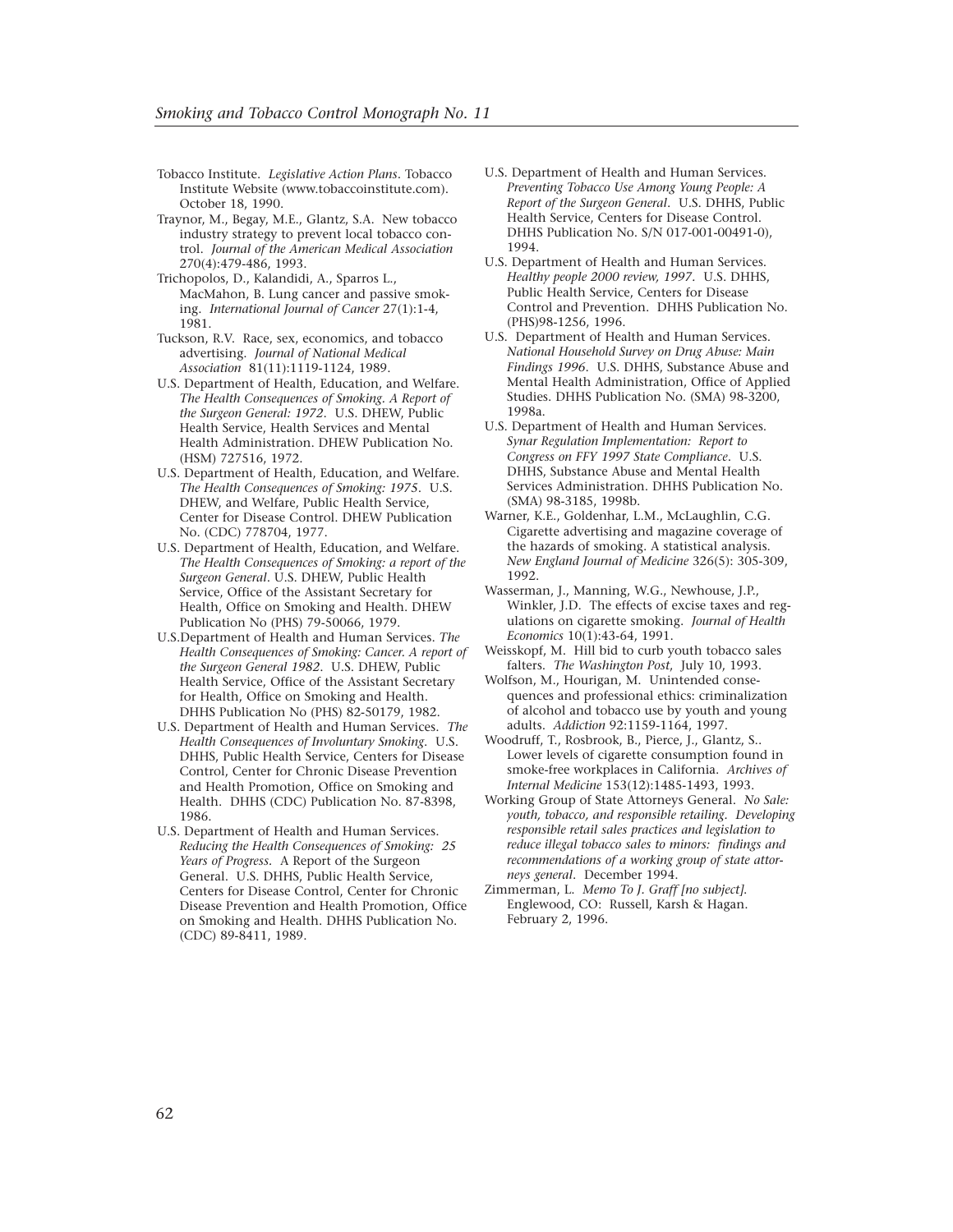Anne M. Hartman, M.S. Biostatistician/Coordinator of the Tobacco Use Supplements to the CPS Risk Factor Monitoring and Methods Branch Applied Research Program National Cancer Institute Bethesda, MD **Section IV Model Ordinances** American Nonsmokers' Rights Foundation Berkeley, CA Technical Assistance Legal Center Public Health Institute Berkeley, CA

The editors acknowledge the contributions of the following staff members of the **ANR Foundation**, who provided expertise on a wide range of tobacco issues as well as technical, writing, and editorial assistance in the preparation of this monograph:

**Julia Carol** Co-Director

**Jennifer Anderson-Moxley** Executive Assistant

**Elva Yañez, M.S.** Associate Director